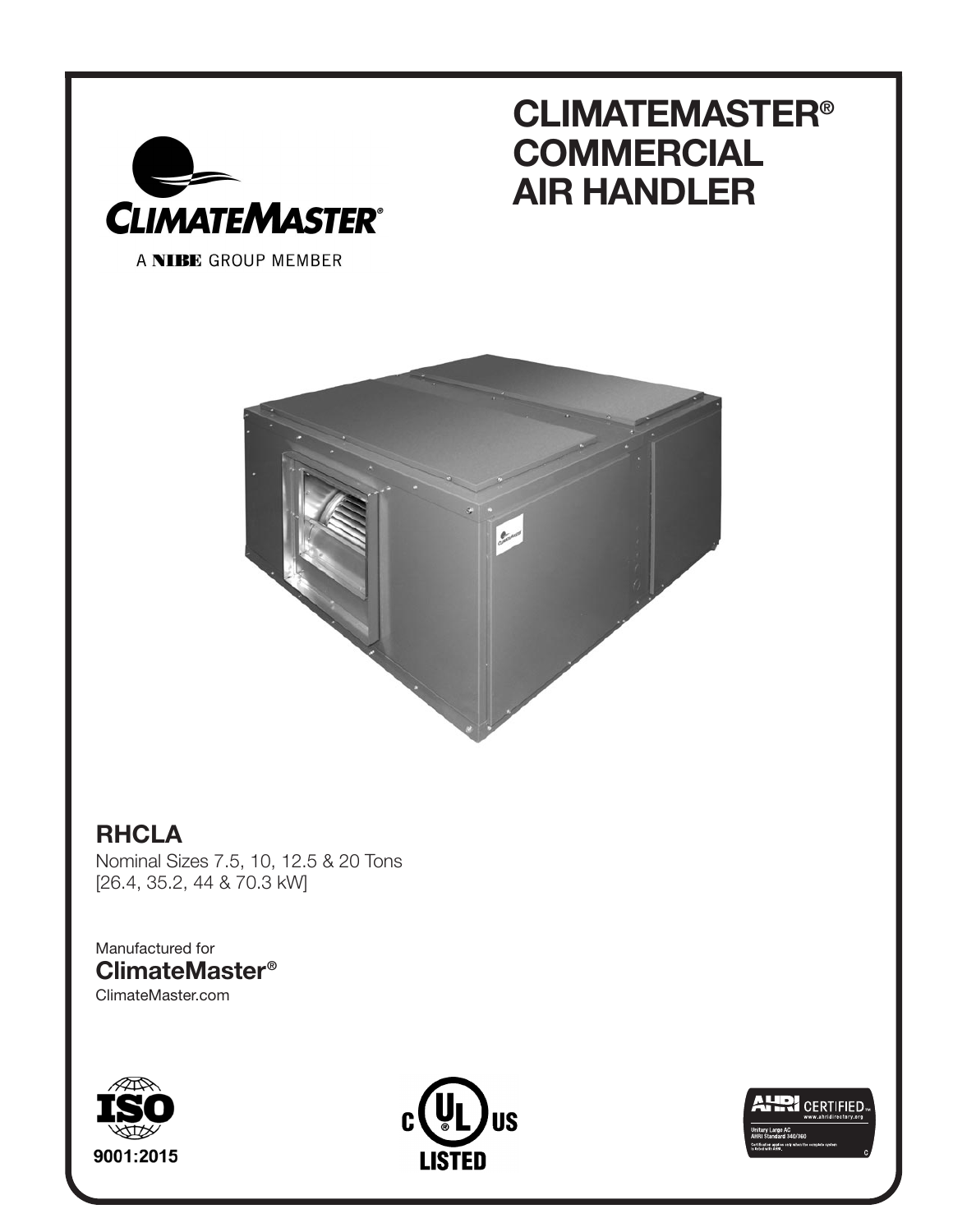## **TABLE OF CONTENTS**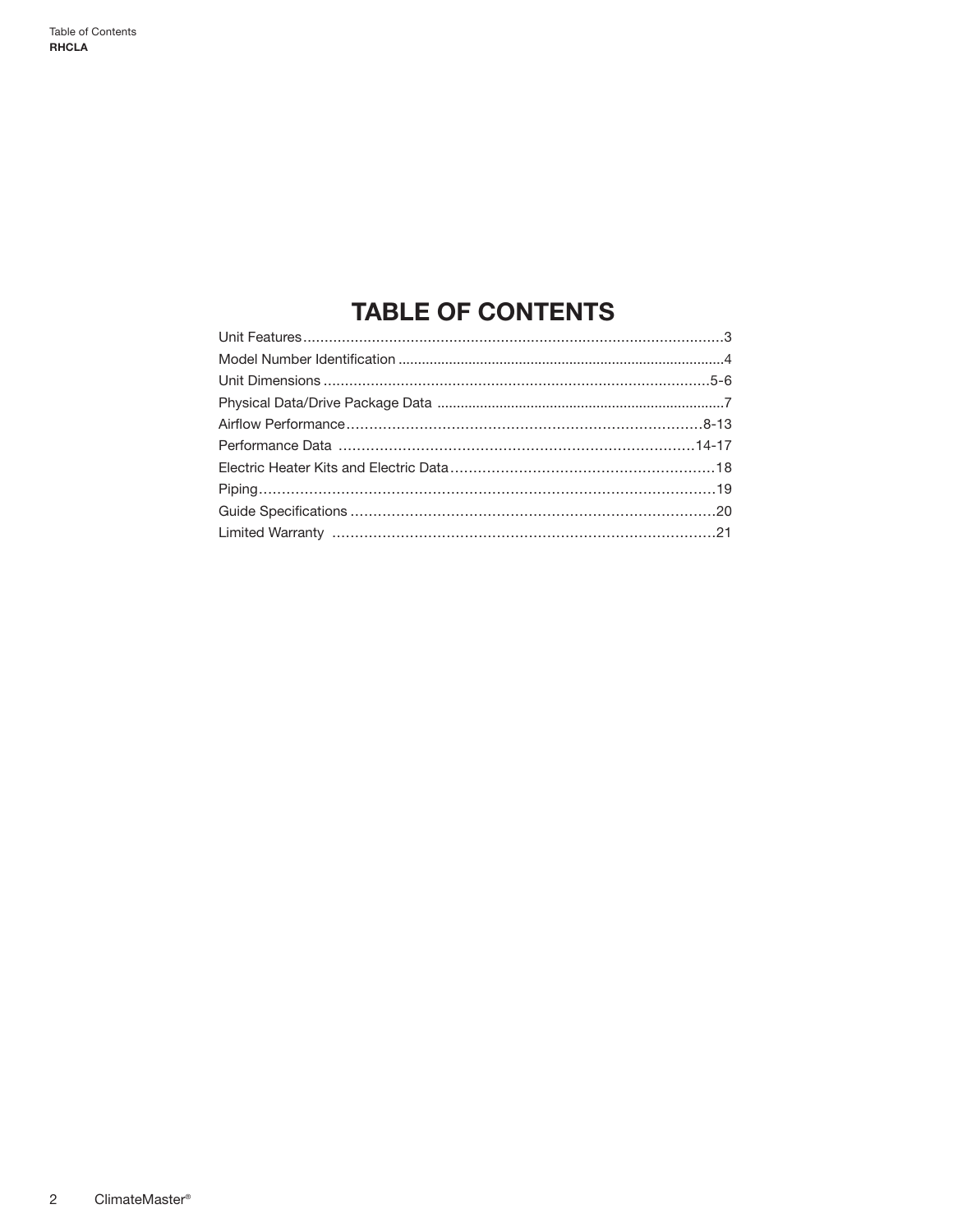

**CABINET**—Powder coat painted. Matching discharge plenums and decorative supply and return air grilles are available for use when units are to be installed within conditioned space.

**MOTOR**—Inherently protected motors are mounted inside of insulated cabinet to reduce motor noise. A choice of motor horsepowers and drive combinations are available to allow you to meet specified CFM at various static pressures up to 2" [.498 kPa] external static pressure.

**LOW PROFILE**—Allows for horizontal installation in most standard drop ceiling applications, and the movement of units through most standard doorways for addition or replacement work.

**THERMAL EXPANSION VALVES**—Standard all models.

**FILTERS**—One inch [25 mm] throwaway filters are standard, but filter racks are designed to accept either one inch [25 mm] or two inch [51 mm] filters.

**EVAPORATOR COIL**—Two circuit, interlaced row split coils are constructed with copper tubes and aluminum fins mechanically bonded to the tubes for maximum heat transfer capabilities. All coil assemblies are leak tested up to 450 PSIG [3100 kPa] internal pressure prior to installation into units.

**VARIABLE FREQUENCY DRIVE**—Provides 2-stage airflow for improved part load efficiency. Meets California Title 24 requirements.

**REFRIGERANT CONNECTIONS**—Field piping connections are made through a fixed post between two side access panels on either side of the unit. Allows flexibility to meet most field conditions as well as full accessibility after the installation is complete. Units may be used with two straight cool condensing units or single circuit manifolded in the field using the copper fittings shipped with each unit.

**DRAIN PAN**—The galvanized steel drain pan is designed to trap condensate in either vertical or horizontal installations. Condensate drain connections are located on both sides of the unit allowing complete flexibility to meet most field conditions.

**SERVICE ACCESS**—Two removable panels on top and each side of the unit are easily removed for access to motors, blowers, sheaves, and filters.

**HORIZONTAL OR VERTICAL**—All models are designed for either application and can be installed in either position as supplied from the factory.

**TESTING**—All units are run tested at the factory prior to shipment. Units are shipped with a holding charge of nitrogen.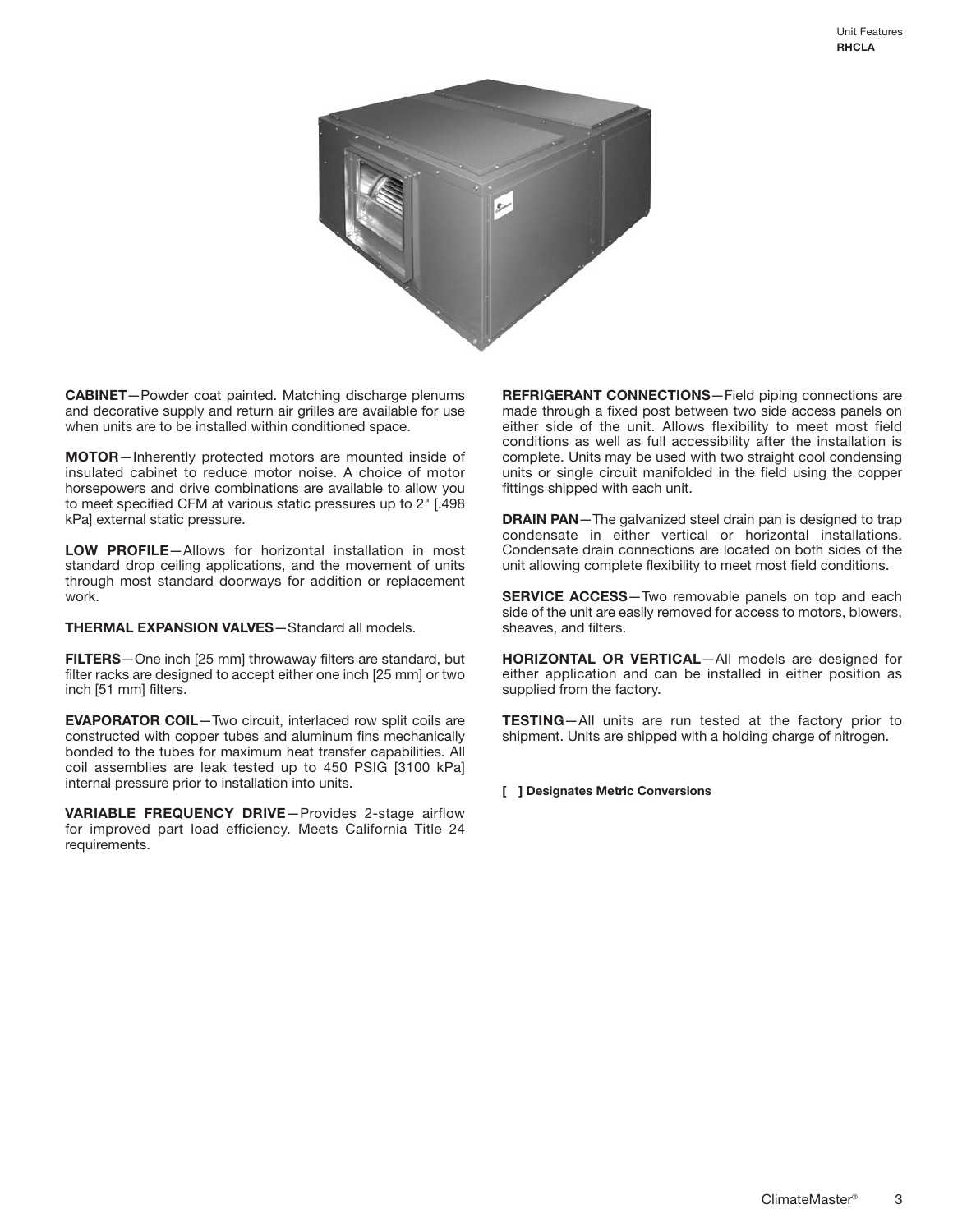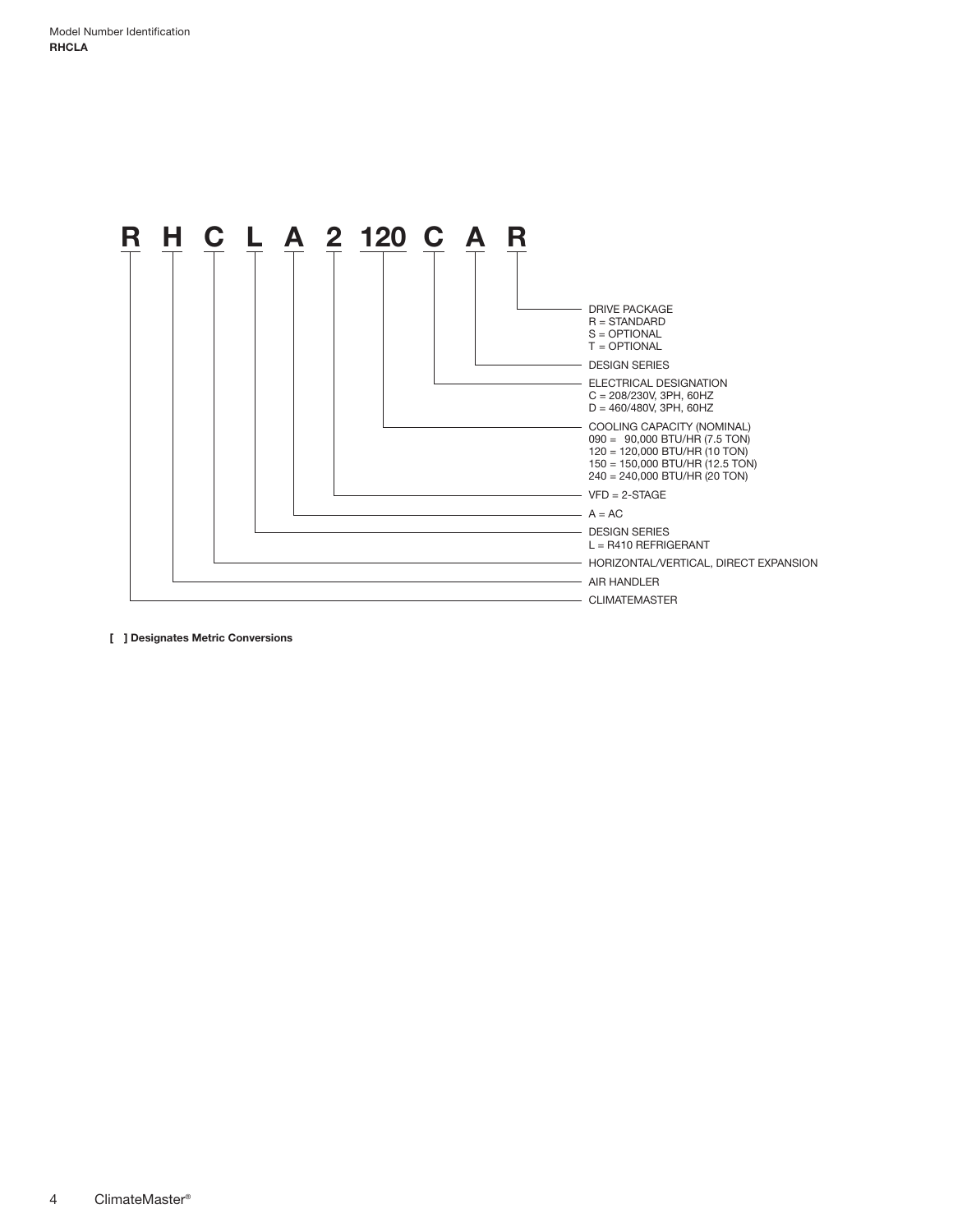

**RETURN AIR OPENINGS = 473/8**- **[1203] x 197/8**- **[505] HEIGHT**

#### **RHCLA 7.5 AND 10 NOMINAL TONS [26.4 AND 35.2 kW]**

|              | <b>REFRIGERANT STUB SIZES, IN. [mm]</b> |                                        |                       |                       |  |  |  |  |  |  |  |
|--------------|-----------------------------------------|----------------------------------------|-----------------------|-----------------------|--|--|--|--|--|--|--|
| <b>MODEL</b> | <b>DUAL</b><br>LIQ.                     | <b>DUAL</b><br>SUC.                    | <b>SINGLE</b><br>LIQ. | <b>SINGLE</b><br>SUC. |  |  |  |  |  |  |  |
| 090          | $\frac{1}{2}$ , $\frac{1}{2}$ [13, 13]  | $7/8, 7/8$ [22, 22]                    | $1/2$ [13]            | $1\frac{1}{8}$ [29]   |  |  |  |  |  |  |  |
| 120          | $\frac{1}{2}$ , $\frac{1}{2}$ [13, 13]  | $\frac{7}{8}$ , $\frac{7}{8}$ [22, 22] | $5/8$ [16]            | $1^{3}/8$ [35]        |  |  |  |  |  |  |  |

| l MODEL |          | <b>REFRIGERANT STUB SIZES, IN. [mm]</b> |         | <b>TOTAL</b>  | <b>GROSS</b>                 |
|---------|----------|-----------------------------------------|---------|---------------|------------------------------|
|         |          |                                         |         | <b>WEIGHT</b> | <b>WEIGHT</b>                |
| 090     | 127 [57] | 57 [25]                                 | 50 [22] |               | 131 [59] 365 [165] 409 [185] |
| 120     | 127 [57] | 57 [25]                                 | 50 [22] |               | 131 [59] 365 [165] 409 [185] |



\*Drain connections are provided on both sides of the drain pan. The drain can be connected to either side of the drain pan, but not both. The drain must be trapped.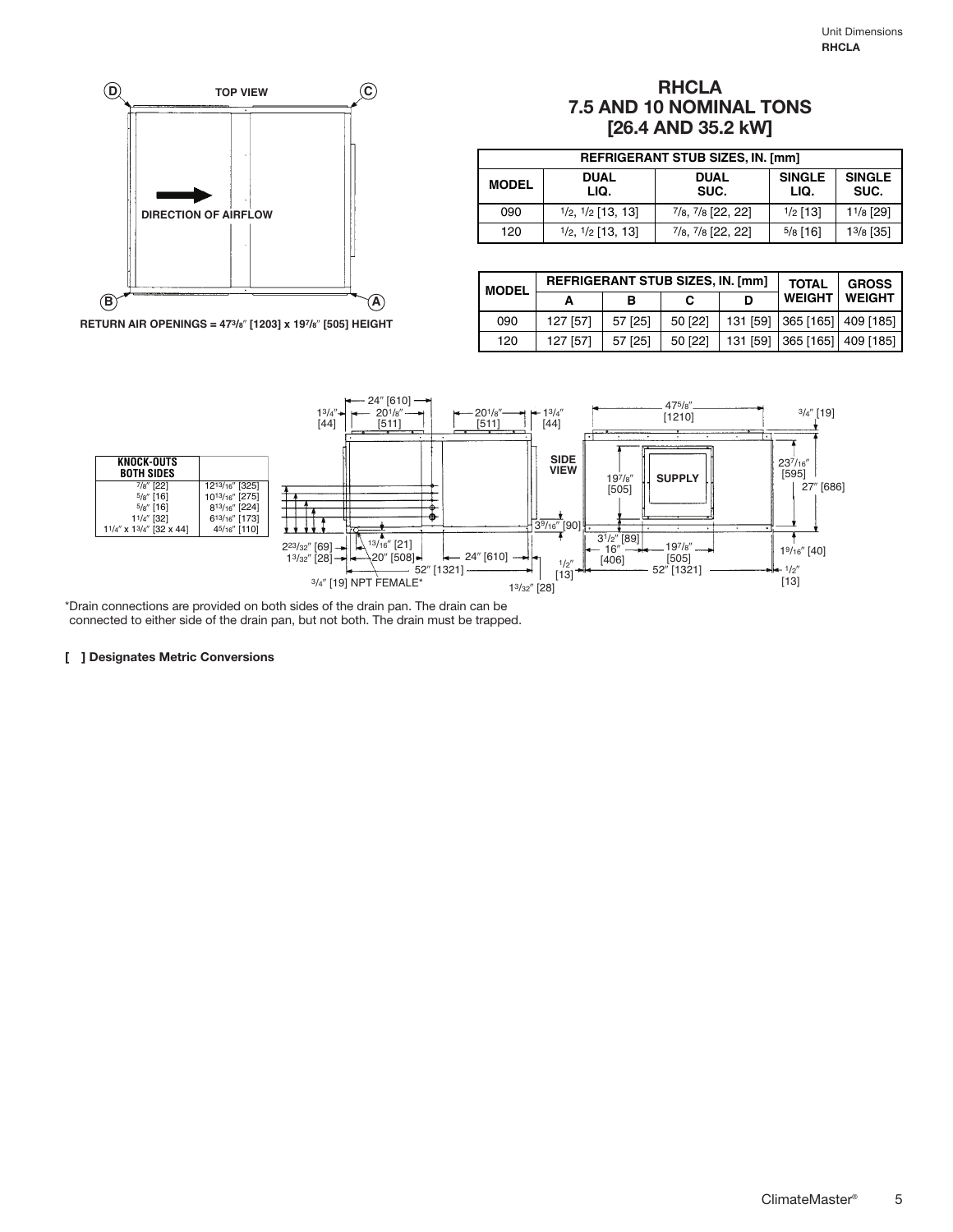

#### **RHCLA 12.5 & 20 NOMINAL TONS [44 & 70.3 kW]**

| <b>REFRIGERANT STUB SIZES, IN. [mm]</b> |                                        |                                |                       |                       |  |  |  |  |  |  |
|-----------------------------------------|----------------------------------------|--------------------------------|-----------------------|-----------------------|--|--|--|--|--|--|
| <b>MODEL</b>                            | <b>DUAL</b><br>LIQ.                    | <b>DUAL</b><br>SUC.            | <b>SINGLE</b><br>LIQ. | <b>SINGLE</b><br>SUC. |  |  |  |  |  |  |
| 150                                     | $1/2$ , $1/2$ [13, 13]                 | 11/8, 11/8 [29, 29]            | $5/8$ [16]            | $15/8$ [41]           |  |  |  |  |  |  |
| 240                                     | $\frac{5}{8}$ , $\frac{5}{8}$ [16, 16] | $1^{3}/8$ , $1^{3}/8$ [35, 35] | $\frac{7}{8}$ [22]    | $15/8$ [41]           |  |  |  |  |  |  |

| <b>MODEL</b> |          | <b>REFRIGERANT STUB SIZES, IN. [mm]</b> |               |          |           |  |  |  |  |  |  |
|--------------|----------|-----------------------------------------|---------------|----------|-----------|--|--|--|--|--|--|
|              | А        | D                                       | <b>WEIGHT</b> |          |           |  |  |  |  |  |  |
| 150          | 144 [65] | 127 [58]                                | 117 [53]      | 105 [48] | 495 [225] |  |  |  |  |  |  |
| 240          | 159 [72] | 142 [64]                                | 129 [59]      | 115 [52] | 545 [247] |  |  |  |  |  |  |



\*Drain connections are provided on both sides of the drain pan. The drain can be connected to either side of the drain pan, but not both. The drain must be trapped.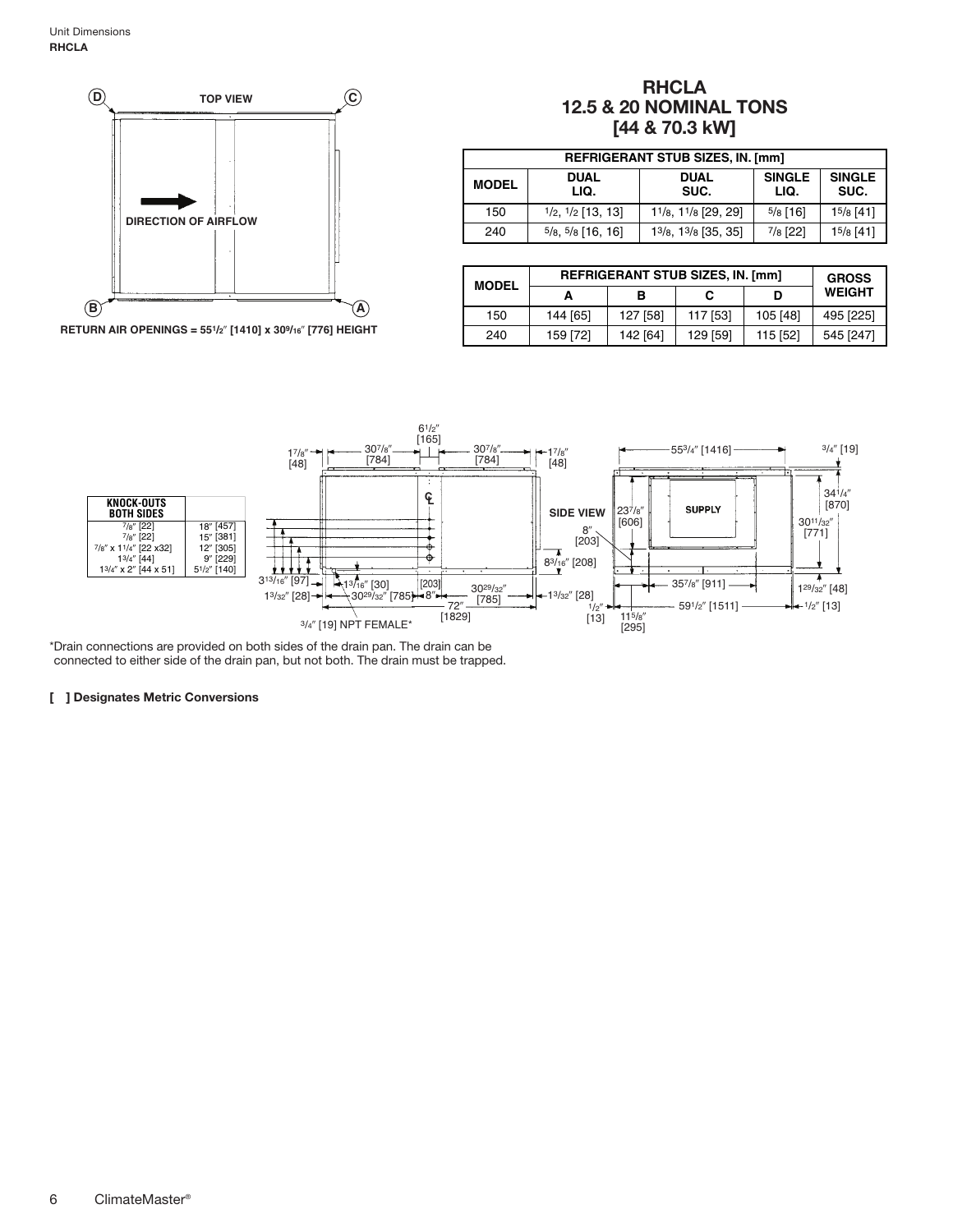|                                                         |                                  |                 | <b>RHCLA2</b>    |                    |                 |  |  |  |  |  |  |
|---------------------------------------------------------|----------------------------------|-----------------|------------------|--------------------|-----------------|--|--|--|--|--|--|
| <b>Cooling Size</b>                                     |                                  | 090             | 120              | 150                | 240             |  |  |  |  |  |  |
| Nominal size (tons)                                     |                                  | $7 - 1/2$       | 10 <sup>10</sup> | $12 - 1/2$         | 20              |  |  |  |  |  |  |
| Nominal CFM @ Rated E.S.P. (2nd Stage)                  |                                  | 3000 @ .25"     | 4000 @ .30"      | 4785 @ .35"        | 8000 @.40       |  |  |  |  |  |  |
| # of Blower Speeds                                      |                                  | $\overline{2}$  | $\overline{2}$   | $\overline{2}$     | $\overline{2}$  |  |  |  |  |  |  |
| 1st Stage Blower RPM %                                  |                                  | 66%             | 66%              | 66%                | 66%             |  |  |  |  |  |  |
| Standard-<br>1750 RPM 3<br><b>MOTOR HORSE-</b><br>phase |                                  | 2 HP            | 2 HP             | 2 HP               | 5 HP            |  |  |  |  |  |  |
| <b>POWER</b>                                            | Optional-<br>1750 RPM 3<br>phase | 2 HP, 3 HP      | $2$ HP, $3$ HP   | 2 HP, 3 HP, 5Hp    | 5 HP, 7.5 HP    |  |  |  |  |  |  |
| Blower Size-diameter x width                            |                                  | 12 X 12         | 12 X 12          | 18 x 15            | 18 x 18         |  |  |  |  |  |  |
| <b>Blower Shaft Diameter</b>                            |                                  | 3/4             | 3/4              | $\mathbf{1}$       | $\mathbf{1}$    |  |  |  |  |  |  |
| <b>Motor Sheave</b>                                     | 1750 RPM 3 phase                 | 1VP50           | $4.4 - 5.0$      | <b>Belt</b>        | 1VP56 1-1/8"    |  |  |  |  |  |  |
| Belt Type & Size Std.                                   |                                  | $A-50$          | $V-54$           | $\Omega$           | <b>B50</b>      |  |  |  |  |  |  |
| Coil Face Area (sq. ft.)                                |                                  | 10.2            | 10.2             | 16.2               | 16.5            |  |  |  |  |  |  |
| Coil Tube Diameter                                      |                                  | 3/8             | 3/8<br>3/8       |                    | 3/8             |  |  |  |  |  |  |
| Coil, Rows Deep-Fins Per Inch                           |                                  | 4/15            | 4/15             | 3                  | $\overline{4}$  |  |  |  |  |  |  |
| T.X. Valve Refrigerant Control                          |                                  | (2) BBIZE-5-GA  | (2) BBIZE-5-GA   | (2) BBIZE-6-GA @98 | (2) BBIZE-8-GA  |  |  |  |  |  |  |
| Filter Size (std.)* No. Req'd                           |                                  | (4) 16 X 25 X 1 | (4) 16 X 25 X 1  | (6) 20 X 25 X 1    | (6) 20 X 25 X 1 |  |  |  |  |  |  |
| <b>CABINET:</b>                                         |                                  |                 |                  |                    |                 |  |  |  |  |  |  |
| Finish                                                  |                                  | Prepaint        | Prepaint         | Prepaint           | Prepaint        |  |  |  |  |  |  |
| <b>Sheet Metal</b>                                      |                                  | Galvanized      | Galvanized       | Galvanized         | Galvanized      |  |  |  |  |  |  |
| Gauge: Top                                              |                                  | 18              | 18               | 18                 | 18              |  |  |  |  |  |  |
| Sides                                                   |                                  | 16              | 16               | 16                 | 16              |  |  |  |  |  |  |
| <b>Bottom</b>                                           |                                  | 18              | 18               | 18                 | 18              |  |  |  |  |  |  |
| Door and Covers                                         |                                  | 20 min.         | 20 min.          | 20 min.            | 20 min.         |  |  |  |  |  |  |
| <b>UNIT WEIGHTS:</b>                                    |                                  |                 |                  |                    |                 |  |  |  |  |  |  |
|                                                         | R - Drive                        | 330             | 347              | 446                | 545             |  |  |  |  |  |  |
| Operating                                               | S - Drive                        | 330             | 347              | 446                | 595             |  |  |  |  |  |  |
|                                                         | T - Drive                        | 341             | 358              | 446                | 645             |  |  |  |  |  |  |
|                                                         | R - Drive                        | 396             | 413              | 481                | 580             |  |  |  |  |  |  |
| Shipping                                                | S - Drive                        | 396             | 413              | 481                | 630             |  |  |  |  |  |  |
|                                                         | T - Drive                        | 407             | 435              | 481                | 680             |  |  |  |  |  |  |
| <b>OPTIONAL ACCESORIES WEIGHTS:</b>                     |                                  |                 |                  |                    |                 |  |  |  |  |  |  |
| <b>Hot Water Coils</b>                                  |                                  | 200             | 200              | 200                | 200             |  |  |  |  |  |  |
| <b>Steam Heating Coils</b>                              |                                  | 200             | 200              | 200                | 200             |  |  |  |  |  |  |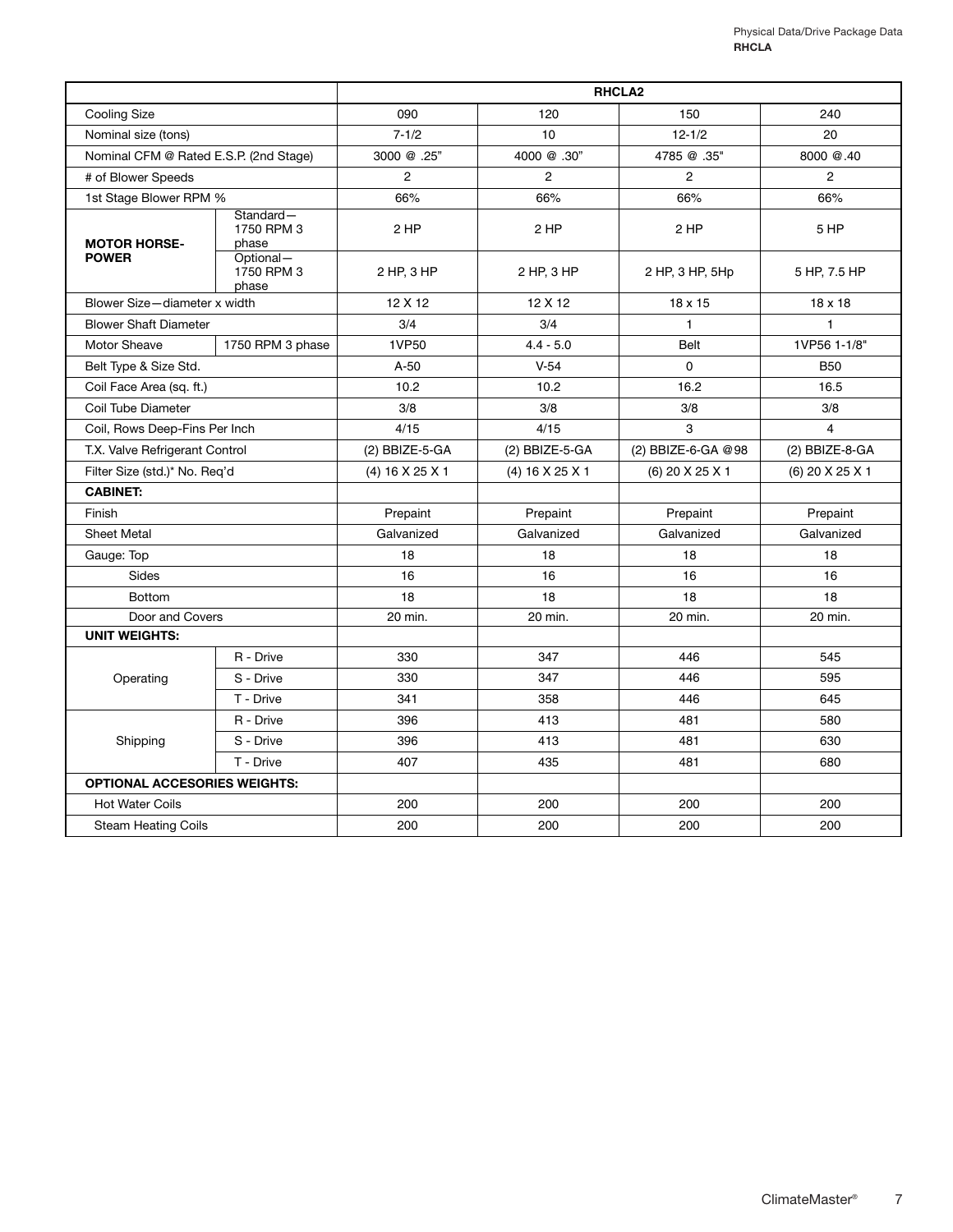|                                             |                                                     |                                                                                                                                                                                                                                                           |                                                                                                                                                                                                |                                                                                                                                                                                                                                                                                                                   |                                                                                                                                                                                                                                                                                                                                                                                                                |                                                                                                                                                                                                                                                                                                                                                                                                                                                                                                                                                                                                                                                                            |                                                                                                                                                                                                                                                        |                                                                                                                                                                                                                                       |                                                                                                                                                                                                                                                                                       |                                                                                                                                                                                                                                                                                        |                                                                                                                                                                                                                                                               |                                                                                                                                                                                                                                                                                    | I                                                                                                                                                                                                                                                                                                    | I                                                                                                                                                                                                                                                                       | $\overline{\phantom{a}}$                                                                                                                                                                                                                                            |                                                                                                                                                                                                                                                                                                      |
|---------------------------------------------|-----------------------------------------------------|-----------------------------------------------------------------------------------------------------------------------------------------------------------------------------------------------------------------------------------------------------------|------------------------------------------------------------------------------------------------------------------------------------------------------------------------------------------------|-------------------------------------------------------------------------------------------------------------------------------------------------------------------------------------------------------------------------------------------------------------------------------------------------------------------|----------------------------------------------------------------------------------------------------------------------------------------------------------------------------------------------------------------------------------------------------------------------------------------------------------------------------------------------------------------------------------------------------------------|----------------------------------------------------------------------------------------------------------------------------------------------------------------------------------------------------------------------------------------------------------------------------------------------------------------------------------------------------------------------------------------------------------------------------------------------------------------------------------------------------------------------------------------------------------------------------------------------------------------------------------------------------------------------------|--------------------------------------------------------------------------------------------------------------------------------------------------------------------------------------------------------------------------------------------------------|---------------------------------------------------------------------------------------------------------------------------------------------------------------------------------------------------------------------------------------|---------------------------------------------------------------------------------------------------------------------------------------------------------------------------------------------------------------------------------------------------------------------------------------|----------------------------------------------------------------------------------------------------------------------------------------------------------------------------------------------------------------------------------------------------------------------------------------|---------------------------------------------------------------------------------------------------------------------------------------------------------------------------------------------------------------------------------------------------------------|------------------------------------------------------------------------------------------------------------------------------------------------------------------------------------------------------------------------------------------------------------------------------------|------------------------------------------------------------------------------------------------------------------------------------------------------------------------------------------------------------------------------------------------------------------------------------------------------|-------------------------------------------------------------------------------------------------------------------------------------------------------------------------------------------------------------------------------------------------------------------------|---------------------------------------------------------------------------------------------------------------------------------------------------------------------------------------------------------------------------------------------------------------------|------------------------------------------------------------------------------------------------------------------------------------------------------------------------------------------------------------------------------------------------------------------------------------------------------|
|                                             |                                                     |                                                                                                                                                                                                                                                           |                                                                                                                                                                                                |                                                                                                                                                                                                                                                                                                                   |                                                                                                                                                                                                                                                                                                                                                                                                                |                                                                                                                                                                                                                                                                                                                                                                                                                                                                                                                                                                                                                                                                            |                                                                                                                                                                                                                                                        |                                                                                                                                                                                                                                       |                                                                                                                                                                                                                                                                                       |                                                                                                                                                                                                                                                                                        |                                                                                                                                                                                                                                                               |                                                                                                                                                                                                                                                                                    |                                                                                                                                                                                                                                                                                                      |                                                                                                                                                                                                                                                                         | $\overline{\phantom{a}}$                                                                                                                                                                                                                                            |                                                                                                                                                                                                                                                                                                      |
|                                             |                                                     |                                                                                                                                                                                                                                                           |                                                                                                                                                                                                |                                                                                                                                                                                                                                                                                                                   |                                                                                                                                                                                                                                                                                                                                                                                                                |                                                                                                                                                                                                                                                                                                                                                                                                                                                                                                                                                                                                                                                                            |                                                                                                                                                                                                                                                        |                                                                                                                                                                                                                                       |                                                                                                                                                                                                                                                                                       |                                                                                                                                                                                                                                                                                        |                                                                                                                                                                                                                                                               |                                                                                                                                                                                                                                                                                    |                                                                                                                                                                                                                                                                                                      |                                                                                                                                                                                                                                                                         |                                                                                                                                                                                                                                                                     |                                                                                                                                                                                                                                                                                                      |
|                                             |                                                     |                                                                                                                                                                                                                                                           |                                                                                                                                                                                                |                                                                                                                                                                                                                                                                                                                   |                                                                                                                                                                                                                                                                                                                                                                                                                |                                                                                                                                                                                                                                                                                                                                                                                                                                                                                                                                                                                                                                                                            |                                                                                                                                                                                                                                                        |                                                                                                                                                                                                                                       |                                                                                                                                                                                                                                                                                       |                                                                                                                                                                                                                                                                                        |                                                                                                                                                                                                                                                               |                                                                                                                                                                                                                                                                                    |                                                                                                                                                                                                                                                                                                      |                                                                                                                                                                                                                                                                         |                                                                                                                                                                                                                                                                     |                                                                                                                                                                                                                                                                                                      |
|                                             |                                                     |                                                                                                                                                                                                                                                           |                                                                                                                                                                                                |                                                                                                                                                                                                                                                                                                                   |                                                                                                                                                                                                                                                                                                                                                                                                                |                                                                                                                                                                                                                                                                                                                                                                                                                                                                                                                                                                                                                                                                            |                                                                                                                                                                                                                                                        |                                                                                                                                                                                                                                       |                                                                                                                                                                                                                                                                                       |                                                                                                                                                                                                                                                                                        |                                                                                                                                                                                                                                                               |                                                                                                                                                                                                                                                                                    |                                                                                                                                                                                                                                                                                                      |                                                                                                                                                                                                                                                                         |                                                                                                                                                                                                                                                                     |                                                                                                                                                                                                                                                                                                      |
|                                             |                                                     |                                                                                                                                                                                                                                                           |                                                                                                                                                                                                |                                                                                                                                                                                                                                                                                                                   |                                                                                                                                                                                                                                                                                                                                                                                                                |                                                                                                                                                                                                                                                                                                                                                                                                                                                                                                                                                                                                                                                                            |                                                                                                                                                                                                                                                        |                                                                                                                                                                                                                                       |                                                                                                                                                                                                                                                                                       |                                                                                                                                                                                                                                                                                        |                                                                                                                                                                                                                                                               |                                                                                                                                                                                                                                                                                    |                                                                                                                                                                                                                                                                                                      |                                                                                                                                                                                                                                                                         |                                                                                                                                                                                                                                                                     |                                                                                                                                                                                                                                                                                                      |
|                                             |                                                     |                                                                                                                                                                                                                                                           |                                                                                                                                                                                                |                                                                                                                                                                                                                                                                                                                   |                                                                                                                                                                                                                                                                                                                                                                                                                |                                                                                                                                                                                                                                                                                                                                                                                                                                                                                                                                                                                                                                                                            |                                                                                                                                                                                                                                                        |                                                                                                                                                                                                                                       |                                                                                                                                                                                                                                                                                       |                                                                                                                                                                                                                                                                                        |                                                                                                                                                                                                                                                               |                                                                                                                                                                                                                                                                                    |                                                                                                                                                                                                                                                                                                      |                                                                                                                                                                                                                                                                         |                                                                                                                                                                                                                                                                     |                                                                                                                                                                                                                                                                                                      |
|                                             |                                                     |                                                                                                                                                                                                                                                           |                                                                                                                                                                                                |                                                                                                                                                                                                                                                                                                                   |                                                                                                                                                                                                                                                                                                                                                                                                                |                                                                                                                                                                                                                                                                                                                                                                                                                                                                                                                                                                                                                                                                            |                                                                                                                                                                                                                                                        |                                                                                                                                                                                                                                       |                                                                                                                                                                                                                                                                                       |                                                                                                                                                                                                                                                                                        |                                                                                                                                                                                                                                                               |                                                                                                                                                                                                                                                                                    |                                                                                                                                                                                                                                                                                                      |                                                                                                                                                                                                                                                                         |                                                                                                                                                                                                                                                                     |                                                                                                                                                                                                                                                                                                      |
|                                             |                                                     |                                                                                                                                                                                                                                                           |                                                                                                                                                                                                |                                                                                                                                                                                                                                                                                                                   |                                                                                                                                                                                                                                                                                                                                                                                                                |                                                                                                                                                                                                                                                                                                                                                                                                                                                                                                                                                                                                                                                                            |                                                                                                                                                                                                                                                        |                                                                                                                                                                                                                                       |                                                                                                                                                                                                                                                                                       |                                                                                                                                                                                                                                                                                        |                                                                                                                                                                                                                                                               |                                                                                                                                                                                                                                                                                    |                                                                                                                                                                                                                                                                                                      |                                                                                                                                                                                                                                                                         |                                                                                                                                                                                                                                                                     |                                                                                                                                                                                                                                                                                                      |
|                                             |                                                     |                                                                                                                                                                                                                                                           |                                                                                                                                                                                                |                                                                                                                                                                                                                                                                                                                   |                                                                                                                                                                                                                                                                                                                                                                                                                |                                                                                                                                                                                                                                                                                                                                                                                                                                                                                                                                                                                                                                                                            |                                                                                                                                                                                                                                                        |                                                                                                                                                                                                                                       |                                                                                                                                                                                                                                                                                       |                                                                                                                                                                                                                                                                                        |                                                                                                                                                                                                                                                               |                                                                                                                                                                                                                                                                                    |                                                                                                                                                                                                                                                                                                      |                                                                                                                                                                                                                                                                         |                                                                                                                                                                                                                                                                     |                                                                                                                                                                                                                                                                                                      |
|                                             |                                                     |                                                                                                                                                                                                                                                           |                                                                                                                                                                                                |                                                                                                                                                                                                                                                                                                                   |                                                                                                                                                                                                                                                                                                                                                                                                                |                                                                                                                                                                                                                                                                                                                                                                                                                                                                                                                                                                                                                                                                            |                                                                                                                                                                                                                                                        |                                                                                                                                                                                                                                       |                                                                                                                                                                                                                                                                                       |                                                                                                                                                                                                                                                                                        |                                                                                                                                                                                                                                                               |                                                                                                                                                                                                                                                                                    |                                                                                                                                                                                                                                                                                                      |                                                                                                                                                                                                                                                                         |                                                                                                                                                                                                                                                                     |                                                                                                                                                                                                                                                                                                      |
|                                             |                                                     |                                                                                                                                                                                                                                                           |                                                                                                                                                                                                |                                                                                                                                                                                                                                                                                                                   |                                                                                                                                                                                                                                                                                                                                                                                                                |                                                                                                                                                                                                                                                                                                                                                                                                                                                                                                                                                                                                                                                                            |                                                                                                                                                                                                                                                        |                                                                                                                                                                                                                                       |                                                                                                                                                                                                                                                                                       |                                                                                                                                                                                                                                                                                        |                                                                                                                                                                                                                                                               |                                                                                                                                                                                                                                                                                    |                                                                                                                                                                                                                                                                                                      |                                                                                                                                                                                                                                                                         |                                                                                                                                                                                                                                                                     |                                                                                                                                                                                                                                                                                                      |
|                                             |                                                     |                                                                                                                                                                                                                                                           |                                                                                                                                                                                                |                                                                                                                                                                                                                                                                                                                   |                                                                                                                                                                                                                                                                                                                                                                                                                |                                                                                                                                                                                                                                                                                                                                                                                                                                                                                                                                                                                                                                                                            |                                                                                                                                                                                                                                                        |                                                                                                                                                                                                                                       |                                                                                                                                                                                                                                                                                       |                                                                                                                                                                                                                                                                                        |                                                                                                                                                                                                                                                               |                                                                                                                                                                                                                                                                                    |                                                                                                                                                                                                                                                                                                      |                                                                                                                                                                                                                                                                         |                                                                                                                                                                                                                                                                     |                                                                                                                                                                                                                                                                                                      |
|                                             |                                                     |                                                                                                                                                                                                                                                           |                                                                                                                                                                                                |                                                                                                                                                                                                                                                                                                                   |                                                                                                                                                                                                                                                                                                                                                                                                                |                                                                                                                                                                                                                                                                                                                                                                                                                                                                                                                                                                                                                                                                            |                                                                                                                                                                                                                                                        |                                                                                                                                                                                                                                       |                                                                                                                                                                                                                                                                                       |                                                                                                                                                                                                                                                                                        |                                                                                                                                                                                                                                                               |                                                                                                                                                                                                                                                                                    |                                                                                                                                                                                                                                                                                                      |                                                                                                                                                                                                                                                                         |                                                                                                                                                                                                                                                                     |                                                                                                                                                                                                                                                                                                      |
|                                             |                                                     |                                                                                                                                                                                                                                                           |                                                                                                                                                                                                |                                                                                                                                                                                                                                                                                                                   |                                                                                                                                                                                                                                                                                                                                                                                                                |                                                                                                                                                                                                                                                                                                                                                                                                                                                                                                                                                                                                                                                                            |                                                                                                                                                                                                                                                        |                                                                                                                                                                                                                                       |                                                                                                                                                                                                                                                                                       |                                                                                                                                                                                                                                                                                        |                                                                                                                                                                                                                                                               |                                                                                                                                                                                                                                                                                    |                                                                                                                                                                                                                                                                                                      |                                                                                                                                                                                                                                                                         |                                                                                                                                                                                                                                                                     |                                                                                                                                                                                                                                                                                                      |
|                                             |                                                     |                                                                                                                                                                                                                                                           |                                                                                                                                                                                                |                                                                                                                                                                                                                                                                                                                   |                                                                                                                                                                                                                                                                                                                                                                                                                |                                                                                                                                                                                                                                                                                                                                                                                                                                                                                                                                                                                                                                                                            |                                                                                                                                                                                                                                                        |                                                                                                                                                                                                                                       |                                                                                                                                                                                                                                                                                       |                                                                                                                                                                                                                                                                                        |                                                                                                                                                                                                                                                               |                                                                                                                                                                                                                                                                                    |                                                                                                                                                                                                                                                                                                      |                                                                                                                                                                                                                                                                         |                                                                                                                                                                                                                                                                     |                                                                                                                                                                                                                                                                                                      |
|                                             |                                                     |                                                                                                                                                                                                                                                           |                                                                                                                                                                                                |                                                                                                                                                                                                                                                                                                                   |                                                                                                                                                                                                                                                                                                                                                                                                                |                                                                                                                                                                                                                                                                                                                                                                                                                                                                                                                                                                                                                                                                            |                                                                                                                                                                                                                                                        |                                                                                                                                                                                                                                       |                                                                                                                                                                                                                                                                                       |                                                                                                                                                                                                                                                                                        |                                                                                                                                                                                                                                                               |                                                                                                                                                                                                                                                                                    |                                                                                                                                                                                                                                                                                                      |                                                                                                                                                                                                                                                                         |                                                                                                                                                                                                                                                                     |                                                                                                                                                                                                                                                                                                      |
|                                             |                                                     |                                                                                                                                                                                                                                                           |                                                                                                                                                                                                |                                                                                                                                                                                                                                                                                                                   |                                                                                                                                                                                                                                                                                                                                                                                                                |                                                                                                                                                                                                                                                                                                                                                                                                                                                                                                                                                                                                                                                                            |                                                                                                                                                                                                                                                        |                                                                                                                                                                                                                                       |                                                                                                                                                                                                                                                                                       |                                                                                                                                                                                                                                                                                        |                                                                                                                                                                                                                                                               |                                                                                                                                                                                                                                                                                    |                                                                                                                                                                                                                                                                                                      |                                                                                                                                                                                                                                                                         |                                                                                                                                                                                                                                                                     |                                                                                                                                                                                                                                                                                                      |
|                                             |                                                     |                                                                                                                                                                                                                                                           |                                                                                                                                                                                                |                                                                                                                                                                                                                                                                                                                   |                                                                                                                                                                                                                                                                                                                                                                                                                |                                                                                                                                                                                                                                                                                                                                                                                                                                                                                                                                                                                                                                                                            |                                                                                                                                                                                                                                                        |                                                                                                                                                                                                                                       |                                                                                                                                                                                                                                                                                       |                                                                                                                                                                                                                                                                                        |                                                                                                                                                                                                                                                               |                                                                                                                                                                                                                                                                                    |                                                                                                                                                                                                                                                                                                      |                                                                                                                                                                                                                                                                         |                                                                                                                                                                                                                                                                     |                                                                                                                                                                                                                                                                                                      |
|                                             |                                                     |                                                                                                                                                                                                                                                           |                                                                                                                                                                                                |                                                                                                                                                                                                                                                                                                                   |                                                                                                                                                                                                                                                                                                                                                                                                                |                                                                                                                                                                                                                                                                                                                                                                                                                                                                                                                                                                                                                                                                            |                                                                                                                                                                                                                                                        |                                                                                                                                                                                                                                       |                                                                                                                                                                                                                                                                                       |                                                                                                                                                                                                                                                                                        |                                                                                                                                                                                                                                                               |                                                                                                                                                                                                                                                                                    |                                                                                                                                                                                                                                                                                                      |                                                                                                                                                                                                                                                                         |                                                                                                                                                                                                                                                                     |                                                                                                                                                                                                                                                                                                      |
|                                             |                                                     |                                                                                                                                                                                                                                                           |                                                                                                                                                                                                |                                                                                                                                                                                                                                                                                                                   |                                                                                                                                                                                                                                                                                                                                                                                                                |                                                                                                                                                                                                                                                                                                                                                                                                                                                                                                                                                                                                                                                                            |                                                                                                                                                                                                                                                        |                                                                                                                                                                                                                                       |                                                                                                                                                                                                                                                                                       |                                                                                                                                                                                                                                                                                        |                                                                                                                                                                                                                                                               |                                                                                                                                                                                                                                                                                    |                                                                                                                                                                                                                                                                                                      |                                                                                                                                                                                                                                                                         |                                                                                                                                                                                                                                                                     |                                                                                                                                                                                                                                                                                                      |
|                                             |                                                     |                                                                                                                                                                                                                                                           |                                                                                                                                                                                                |                                                                                                                                                                                                                                                                                                                   |                                                                                                                                                                                                                                                                                                                                                                                                                |                                                                                                                                                                                                                                                                                                                                                                                                                                                                                                                                                                                                                                                                            |                                                                                                                                                                                                                                                        |                                                                                                                                                                                                                                       |                                                                                                                                                                                                                                                                                       |                                                                                                                                                                                                                                                                                        |                                                                                                                                                                                                                                                               |                                                                                                                                                                                                                                                                                    |                                                                                                                                                                                                                                                                                                      |                                                                                                                                                                                                                                                                         |                                                                                                                                                                                                                                                                     |                                                                                                                                                                                                                                                                                                      |
|                                             |                                                     |                                                                                                                                                                                                                                                           |                                                                                                                                                                                                |                                                                                                                                                                                                                                                                                                                   |                                                                                                                                                                                                                                                                                                                                                                                                                |                                                                                                                                                                                                                                                                                                                                                                                                                                                                                                                                                                                                                                                                            |                                                                                                                                                                                                                                                        |                                                                                                                                                                                                                                       |                                                                                                                                                                                                                                                                                       |                                                                                                                                                                                                                                                                                        |                                                                                                                                                                                                                                                               |                                                                                                                                                                                                                                                                                    |                                                                                                                                                                                                                                                                                                      |                                                                                                                                                                                                                                                                         |                                                                                                                                                                                                                                                                     |                                                                                                                                                                                                                                                                                                      |
|                                             |                                                     |                                                                                                                                                                                                                                                           |                                                                                                                                                                                                |                                                                                                                                                                                                                                                                                                                   |                                                                                                                                                                                                                                                                                                                                                                                                                |                                                                                                                                                                                                                                                                                                                                                                                                                                                                                                                                                                                                                                                                            |                                                                                                                                                                                                                                                        |                                                                                                                                                                                                                                       |                                                                                                                                                                                                                                                                                       |                                                                                                                                                                                                                                                                                        |                                                                                                                                                                                                                                                               |                                                                                                                                                                                                                                                                                    |                                                                                                                                                                                                                                                                                                      |                                                                                                                                                                                                                                                                         |                                                                                                                                                                                                                                                                     |                                                                                                                                                                                                                                                                                                      |
|                                             |                                                     |                                                                                                                                                                                                                                                           |                                                                                                                                                                                                |                                                                                                                                                                                                                                                                                                                   |                                                                                                                                                                                                                                                                                                                                                                                                                |                                                                                                                                                                                                                                                                                                                                                                                                                                                                                                                                                                                                                                                                            |                                                                                                                                                                                                                                                        |                                                                                                                                                                                                                                       |                                                                                                                                                                                                                                                                                       |                                                                                                                                                                                                                                                                                        |                                                                                                                                                                                                                                                               |                                                                                                                                                                                                                                                                                    |                                                                                                                                                                                                                                                                                                      |                                                                                                                                                                                                                                                                         |                                                                                                                                                                                                                                                                     |                                                                                                                                                                                                                                                                                                      |
|                                             |                                                     |                                                                                                                                                                                                                                                           |                                                                                                                                                                                                |                                                                                                                                                                                                                                                                                                                   |                                                                                                                                                                                                                                                                                                                                                                                                                |                                                                                                                                                                                                                                                                                                                                                                                                                                                                                                                                                                                                                                                                            |                                                                                                                                                                                                                                                        |                                                                                                                                                                                                                                       |                                                                                                                                                                                                                                                                                       |                                                                                                                                                                                                                                                                                        |                                                                                                                                                                                                                                                               |                                                                                                                                                                                                                                                                                    |                                                                                                                                                                                                                                                                                                      |                                                                                                                                                                                                                                                                         |                                                                                                                                                                                                                                                                     |                                                                                                                                                                                                                                                                                                      |
|                                             |                                                     |                                                                                                                                                                                                                                                           |                                                                                                                                                                                                |                                                                                                                                                                                                                                                                                                                   |                                                                                                                                                                                                                                                                                                                                                                                                                |                                                                                                                                                                                                                                                                                                                                                                                                                                                                                                                                                                                                                                                                            |                                                                                                                                                                                                                                                        |                                                                                                                                                                                                                                       |                                                                                                                                                                                                                                                                                       |                                                                                                                                                                                                                                                                                        |                                                                                                                                                                                                                                                               |                                                                                                                                                                                                                                                                                    |                                                                                                                                                                                                                                                                                                      |                                                                                                                                                                                                                                                                         |                                                                                                                                                                                                                                                                     |                                                                                                                                                                                                                                                                                                      |
|                                             |                                                     |                                                                                                                                                                                                                                                           |                                                                                                                                                                                                |                                                                                                                                                                                                                                                                                                                   |                                                                                                                                                                                                                                                                                                                                                                                                                |                                                                                                                                                                                                                                                                                                                                                                                                                                                                                                                                                                                                                                                                            |                                                                                                                                                                                                                                                        |                                                                                                                                                                                                                                       |                                                                                                                                                                                                                                                                                       |                                                                                                                                                                                                                                                                                        |                                                                                                                                                                                                                                                               |                                                                                                                                                                                                                                                                                    |                                                                                                                                                                                                                                                                                                      |                                                                                                                                                                                                                                                                         |                                                                                                                                                                                                                                                                     |                                                                                                                                                                                                                                                                                                      |
|                                             |                                                     |                                                                                                                                                                                                                                                           |                                                                                                                                                                                                |                                                                                                                                                                                                                                                                                                                   |                                                                                                                                                                                                                                                                                                                                                                                                                |                                                                                                                                                                                                                                                                                                                                                                                                                                                                                                                                                                                                                                                                            |                                                                                                                                                                                                                                                        |                                                                                                                                                                                                                                       |                                                                                                                                                                                                                                                                                       |                                                                                                                                                                                                                                                                                        |                                                                                                                                                                                                                                                               |                                                                                                                                                                                                                                                                                    |                                                                                                                                                                                                                                                                                                      |                                                                                                                                                                                                                                                                         |                                                                                                                                                                                                                                                                     |                                                                                                                                                                                                                                                                                                      |
|                                             |                                                     |                                                                                                                                                                                                                                                           |                                                                                                                                                                                                |                                                                                                                                                                                                                                                                                                                   |                                                                                                                                                                                                                                                                                                                                                                                                                |                                                                                                                                                                                                                                                                                                                                                                                                                                                                                                                                                                                                                                                                            |                                                                                                                                                                                                                                                        |                                                                                                                                                                                                                                       |                                                                                                                                                                                                                                                                                       |                                                                                                                                                                                                                                                                                        |                                                                                                                                                                                                                                                               |                                                                                                                                                                                                                                                                                    |                                                                                                                                                                                                                                                                                                      |                                                                                                                                                                                                                                                                         |                                                                                                                                                                                                                                                                     |                                                                                                                                                                                                                                                                                                      |
|                                             |                                                     |                                                                                                                                                                                                                                                           |                                                                                                                                                                                                |                                                                                                                                                                                                                                                                                                                   |                                                                                                                                                                                                                                                                                                                                                                                                                |                                                                                                                                                                                                                                                                                                                                                                                                                                                                                                                                                                                                                                                                            |                                                                                                                                                                                                                                                        |                                                                                                                                                                                                                                       |                                                                                                                                                                                                                                                                                       |                                                                                                                                                                                                                                                                                        |                                                                                                                                                                                                                                                               |                                                                                                                                                                                                                                                                                    |                                                                                                                                                                                                                                                                                                      |                                                                                                                                                                                                                                                                         |                                                                                                                                                                                                                                                                     |                                                                                                                                                                                                                                                                                                      |
|                                             |                                                     |                                                                                                                                                                                                                                                           |                                                                                                                                                                                                |                                                                                                                                                                                                                                                                                                                   |                                                                                                                                                                                                                                                                                                                                                                                                                |                                                                                                                                                                                                                                                                                                                                                                                                                                                                                                                                                                                                                                                                            |                                                                                                                                                                                                                                                        |                                                                                                                                                                                                                                       |                                                                                                                                                                                                                                                                                       |                                                                                                                                                                                                                                                                                        |                                                                                                                                                                                                                                                               |                                                                                                                                                                                                                                                                                    |                                                                                                                                                                                                                                                                                                      |                                                                                                                                                                                                                                                                         |                                                                                                                                                                                                                                                                     |                                                                                                                                                                                                                                                                                                      |
|                                             |                                                     |                                                                                                                                                                                                                                                           |                                                                                                                                                                                                |                                                                                                                                                                                                                                                                                                                   |                                                                                                                                                                                                                                                                                                                                                                                                                |                                                                                                                                                                                                                                                                                                                                                                                                                                                                                                                                                                                                                                                                            |                                                                                                                                                                                                                                                        |                                                                                                                                                                                                                                       |                                                                                                                                                                                                                                                                                       |                                                                                                                                                                                                                                                                                        |                                                                                                                                                                                                                                                               |                                                                                                                                                                                                                                                                                    |                                                                                                                                                                                                                                                                                                      |                                                                                                                                                                                                                                                                         |                                                                                                                                                                                                                                                                     |                                                                                                                                                                                                                                                                                                      |
|                                             |                                                     |                                                                                                                                                                                                                                                           |                                                                                                                                                                                                |                                                                                                                                                                                                                                                                                                                   |                                                                                                                                                                                                                                                                                                                                                                                                                |                                                                                                                                                                                                                                                                                                                                                                                                                                                                                                                                                                                                                                                                            |                                                                                                                                                                                                                                                        |                                                                                                                                                                                                                                       |                                                                                                                                                                                                                                                                                       |                                                                                                                                                                                                                                                                                        |                                                                                                                                                                                                                                                               |                                                                                                                                                                                                                                                                                    |                                                                                                                                                                                                                                                                                                      |                                                                                                                                                                                                                                                                         |                                                                                                                                                                                                                                                                     |                                                                                                                                                                                                                                                                                                      |
|                                             |                                                     |                                                                                                                                                                                                                                                           |                                                                                                                                                                                                |                                                                                                                                                                                                                                                                                                                   |                                                                                                                                                                                                                                                                                                                                                                                                                |                                                                                                                                                                                                                                                                                                                                                                                                                                                                                                                                                                                                                                                                            |                                                                                                                                                                                                                                                        |                                                                                                                                                                                                                                       |                                                                                                                                                                                                                                                                                       |                                                                                                                                                                                                                                                                                        |                                                                                                                                                                                                                                                               |                                                                                                                                                                                                                                                                                    |                                                                                                                                                                                                                                                                                                      |                                                                                                                                                                                                                                                                         |                                                                                                                                                                                                                                                                     |                                                                                                                                                                                                                                                                                                      |
|                                             |                                                     |                                                                                                                                                                                                                                                           |                                                                                                                                                                                                |                                                                                                                                                                                                                                                                                                                   |                                                                                                                                                                                                                                                                                                                                                                                                                |                                                                                                                                                                                                                                                                                                                                                                                                                                                                                                                                                                                                                                                                            |                                                                                                                                                                                                                                                        |                                                                                                                                                                                                                                       |                                                                                                                                                                                                                                                                                       |                                                                                                                                                                                                                                                                                        |                                                                                                                                                                                                                                                               |                                                                                                                                                                                                                                                                                    |                                                                                                                                                                                                                                                                                                      |                                                                                                                                                                                                                                                                         |                                                                                                                                                                                                                                                                     |                                                                                                                                                                                                                                                                                                      |
|                                             |                                                     |                                                                                                                                                                                                                                                           |                                                                                                                                                                                                |                                                                                                                                                                                                                                                                                                                   |                                                                                                                                                                                                                                                                                                                                                                                                                |                                                                                                                                                                                                                                                                                                                                                                                                                                                                                                                                                                                                                                                                            |                                                                                                                                                                                                                                                        |                                                                                                                                                                                                                                       |                                                                                                                                                                                                                                                                                       |                                                                                                                                                                                                                                                                                        |                                                                                                                                                                                                                                                               |                                                                                                                                                                                                                                                                                    |                                                                                                                                                                                                                                                                                                      |                                                                                                                                                                                                                                                                         |                                                                                                                                                                                                                                                                     |                                                                                                                                                                                                                                                                                                      |
|                                             |                                                     |                                                                                                                                                                                                                                                           |                                                                                                                                                                                                |                                                                                                                                                                                                                                                                                                                   |                                                                                                                                                                                                                                                                                                                                                                                                                |                                                                                                                                                                                                                                                                                                                                                                                                                                                                                                                                                                                                                                                                            |                                                                                                                                                                                                                                                        |                                                                                                                                                                                                                                       |                                                                                                                                                                                                                                                                                       |                                                                                                                                                                                                                                                                                        |                                                                                                                                                                                                                                                               |                                                                                                                                                                                                                                                                                    |                                                                                                                                                                                                                                                                                                      |                                                                                                                                                                                                                                                                         |                                                                                                                                                                                                                                                                     |                                                                                                                                                                                                                                                                                                      |
|                                             |                                                     |                                                                                                                                                                                                                                                           |                                                                                                                                                                                                |                                                                                                                                                                                                                                                                                                                   |                                                                                                                                                                                                                                                                                                                                                                                                                |                                                                                                                                                                                                                                                                                                                                                                                                                                                                                                                                                                                                                                                                            |                                                                                                                                                                                                                                                        |                                                                                                                                                                                                                                       |                                                                                                                                                                                                                                                                                       |                                                                                                                                                                                                                                                                                        |                                                                                                                                                                                                                                                               |                                                                                                                                                                                                                                                                                    |                                                                                                                                                                                                                                                                                                      |                                                                                                                                                                                                                                                                         |                                                                                                                                                                                                                                                                     |                                                                                                                                                                                                                                                                                                      |
|                                             |                                                     |                                                                                                                                                                                                                                                           |                                                                                                                                                                                                |                                                                                                                                                                                                                                                                                                                   |                                                                                                                                                                                                                                                                                                                                                                                                                |                                                                                                                                                                                                                                                                                                                                                                                                                                                                                                                                                                                                                                                                            |                                                                                                                                                                                                                                                        |                                                                                                                                                                                                                                       |                                                                                                                                                                                                                                                                                       |                                                                                                                                                                                                                                                                                        |                                                                                                                                                                                                                                                               |                                                                                                                                                                                                                                                                                    |                                                                                                                                                                                                                                                                                                      |                                                                                                                                                                                                                                                                         |                                                                                                                                                                                                                                                                     |                                                                                                                                                                                                                                                                                                      |
|                                             |                                                     |                                                                                                                                                                                                                                                           |                                                                                                                                                                                                |                                                                                                                                                                                                                                                                                                                   |                                                                                                                                                                                                                                                                                                                                                                                                                |                                                                                                                                                                                                                                                                                                                                                                                                                                                                                                                                                                                                                                                                            |                                                                                                                                                                                                                                                        |                                                                                                                                                                                                                                       |                                                                                                                                                                                                                                                                                       |                                                                                                                                                                                                                                                                                        |                                                                                                                                                                                                                                                               |                                                                                                                                                                                                                                                                                    |                                                                                                                                                                                                                                                                                                      |                                                                                                                                                                                                                                                                         |                                                                                                                                                                                                                                                                     |                                                                                                                                                                                                                                                                                                      |
|                                             |                                                     |                                                                                                                                                                                                                                                           |                                                                                                                                                                                                |                                                                                                                                                                                                                                                                                                                   |                                                                                                                                                                                                                                                                                                                                                                                                                |                                                                                                                                                                                                                                                                                                                                                                                                                                                                                                                                                                                                                                                                            |                                                                                                                                                                                                                                                        |                                                                                                                                                                                                                                       |                                                                                                                                                                                                                                                                                       |                                                                                                                                                                                                                                                                                        |                                                                                                                                                                                                                                                               |                                                                                                                                                                                                                                                                                    |                                                                                                                                                                                                                                                                                                      |                                                                                                                                                                                                                                                                         |                                                                                                                                                                                                                                                                     |                                                                                                                                                                                                                                                                                                      |
|                                             |                                                     |                                                                                                                                                                                                                                                           |                                                                                                                                                                                                | 688                                                                                                                                                                                                                                                                                                               |                                                                                                                                                                                                                                                                                                                                                                                                                |                                                                                                                                                                                                                                                                                                                                                                                                                                                                                                                                                                                                                                                                            |                                                                                                                                                                                                                                                        |                                                                                                                                                                                                                                       |                                                                                                                                                                                                                                                                                       |                                                                                                                                                                                                                                                                                        |                                                                                                                                                                                                                                                               |                                                                                                                                                                                                                                                                                    |                                                                                                                                                                                                                                                                                                      |                                                                                                                                                                                                                                                                         |                                                                                                                                                                                                                                                                     |                                                                                                                                                                                                                                                                                                      |
|                                             |                                                     |                                                                                                                                                                                                                                                           |                                                                                                                                                                                                |                                                                                                                                                                                                                                                                                                                   |                                                                                                                                                                                                                                                                                                                                                                                                                |                                                                                                                                                                                                                                                                                                                                                                                                                                                                                                                                                                                                                                                                            |                                                                                                                                                                                                                                                        |                                                                                                                                                                                                                                       |                                                                                                                                                                                                                                                                                       |                                                                                                                                                                                                                                                                                        |                                                                                                                                                                                                                                                               |                                                                                                                                                                                                                                                                                    |                                                                                                                                                                                                                                                                                                      |                                                                                                                                                                                                                                                                         |                                                                                                                                                                                                                                                                     |                                                                                                                                                                                                                                                                                                      |
|                                             |                                                     |                                                                                                                                                                                                                                                           |                                                                                                                                                                                                |                                                                                                                                                                                                                                                                                                                   |                                                                                                                                                                                                                                                                                                                                                                                                                |                                                                                                                                                                                                                                                                                                                                                                                                                                                                                                                                                                                                                                                                            |                                                                                                                                                                                                                                                        |                                                                                                                                                                                                                                       |                                                                                                                                                                                                                                                                                       |                                                                                                                                                                                                                                                                                        |                                                                                                                                                                                                                                                               |                                                                                                                                                                                                                                                                                    |                                                                                                                                                                                                                                                                                                      |                                                                                                                                                                                                                                                                         |                                                                                                                                                                                                                                                                     |                                                                                                                                                                                                                                                                                                      |
|                                             |                                                     |                                                                                                                                                                                                                                                           |                                                                                                                                                                                                |                                                                                                                                                                                                                                                                                                                   |                                                                                                                                                                                                                                                                                                                                                                                                                |                                                                                                                                                                                                                                                                                                                                                                                                                                                                                                                                                                                                                                                                            |                                                                                                                                                                                                                                                        |                                                                                                                                                                                                                                       |                                                                                                                                                                                                                                                                                       |                                                                                                                                                                                                                                                                                        |                                                                                                                                                                                                                                                               |                                                                                                                                                                                                                                                                                    |                                                                                                                                                                                                                                                                                                      |                                                                                                                                                                                                                                                                         |                                                                                                                                                                                                                                                                     |                                                                                                                                                                                                                                                                                                      |
|                                             |                                                     |                                                                                                                                                                                                                                                           |                                                                                                                                                                                                | I                                                                                                                                                                                                                                                                                                                 |                                                                                                                                                                                                                                                                                                                                                                                                                |                                                                                                                                                                                                                                                                                                                                                                                                                                                                                                                                                                                                                                                                            |                                                                                                                                                                                                                                                        |                                                                                                                                                                                                                                       |                                                                                                                                                                                                                                                                                       |                                                                                                                                                                                                                                                                                        |                                                                                                                                                                                                                                                               |                                                                                                                                                                                                                                                                                    |                                                                                                                                                                                                                                                                                                      |                                                                                                                                                                                                                                                                         |                                                                                                                                                                                                                                                                     |                                                                                                                                                                                                                                                                                                      |
|                                             |                                                     |                                                                                                                                                                                                                                                           | $\overline{\phantom{a}}$                                                                                                                                                                       | $\overline{\phantom{a}}$                                                                                                                                                                                                                                                                                          | $\begin{array}{c} \rule{0pt}{2ex} \rule{0pt}{2ex} \rule{0pt}{2ex} \rule{0pt}{2ex} \rule{0pt}{2ex} \rule{0pt}{2ex} \rule{0pt}{2ex} \rule{0pt}{2ex} \rule{0pt}{2ex} \rule{0pt}{2ex} \rule{0pt}{2ex} \rule{0pt}{2ex} \rule{0pt}{2ex} \rule{0pt}{2ex} \rule{0pt}{2ex} \rule{0pt}{2ex} \rule{0pt}{2ex} \rule{0pt}{2ex} \rule{0pt}{2ex} \rule{0pt}{2ex} \rule{0pt}{2ex} \rule{0pt}{2ex} \rule{0pt}{2ex} \rule{0pt}{$ |                                                                                                                                                                                                                                                                                                                                                                                                                                                                                                                                                                                                                                                                            |                                                                                                                                                                                                                                                        |                                                                                                                                                                                                                                       |                                                                                                                                                                                                                                                                                       |                                                                                                                                                                                                                                                                                        |                                                                                                                                                                                                                                                               |                                                                                                                                                                                                                                                                                    |                                                                                                                                                                                                                                                                                                      |                                                                                                                                                                                                                                                                         |                                                                                                                                                                                                                                                                     |                                                                                                                                                                                                                                                                                                      |
|                                             |                                                     |                                                                                                                                                                                                                                                           |                                                                                                                                                                                                |                                                                                                                                                                                                                                                                                                                   |                                                                                                                                                                                                                                                                                                                                                                                                                |                                                                                                                                                                                                                                                                                                                                                                                                                                                                                                                                                                                                                                                                            |                                                                                                                                                                                                                                                        |                                                                                                                                                                                                                                       |                                                                                                                                                                                                                                                                                       |                                                                                                                                                                                                                                                                                        |                                                                                                                                                                                                                                                               |                                                                                                                                                                                                                                                                                    |                                                                                                                                                                                                                                                                                                      |                                                                                                                                                                                                                                                                         |                                                                                                                                                                                                                                                                     |                                                                                                                                                                                                                                                                                                      |
|                                             |                                                     |                                                                                                                                                                                                                                                           |                                                                                                                                                                                                |                                                                                                                                                                                                                                                                                                                   |                                                                                                                                                                                                                                                                                                                                                                                                                |                                                                                                                                                                                                                                                                                                                                                                                                                                                                                                                                                                                                                                                                            |                                                                                                                                                                                                                                                        |                                                                                                                                                                                                                                       |                                                                                                                                                                                                                                                                                       |                                                                                                                                                                                                                                                                                        |                                                                                                                                                                                                                                                               |                                                                                                                                                                                                                                                                                    |                                                                                                                                                                                                                                                                                                      |                                                                                                                                                                                                                                                                         |                                                                                                                                                                                                                                                                     |                                                                                                                                                                                                                                                                                                      |
|                                             |                                                     |                                                                                                                                                                                                                                                           |                                                                                                                                                                                                |                                                                                                                                                                                                                                                                                                                   |                                                                                                                                                                                                                                                                                                                                                                                                                |                                                                                                                                                                                                                                                                                                                                                                                                                                                                                                                                                                                                                                                                            |                                                                                                                                                                                                                                                        |                                                                                                                                                                                                                                       |                                                                                                                                                                                                                                                                                       |                                                                                                                                                                                                                                                                                        |                                                                                                                                                                                                                                                               |                                                                                                                                                                                                                                                                                    |                                                                                                                                                                                                                                                                                                      |                                                                                                                                                                                                                                                                         |                                                                                                                                                                                                                                                                     |                                                                                                                                                                                                                                                                                                      |
| (-)HCLP2090 Voltage 208/230 - 3 phase 60 Hz | External Static Pressure—Inches of Water [kPa]<br>È | 0.7 [.17] 0.8 [.20] 0.9 [.22] 1.0 [.25] 1.1 [.27] 1.2 [.30] 1.3 [.32] 1.4 [.35] 1.5 [.37] 1.6 [.40] 1.7 [.42] 1.8 [.45] [1.9 [.47] [2.0 [.50]<br>$0.1$ [.02] $\mid$ 0.2 [.05] $\mid$ 0.3 [.07] $\mid$ 0.4 [.10] $\mid$ 0.5 [.12] $\mid$ 0.6 [.15]<br>Flow | ℥<br>RPM<br>RPMI W RPMI W RPMI W RPMI W RPMI W RPMI W RPMI W RPMI W RPMI W RPMI W RPMI W RPMI W RPMI W RPMI W RPMI W<br>≥<br>RPM  W  RPM  W  RPM  W  RPM  W  RPM  W  RPM  W  RPM <br>CFM [L/s] | 1237 1497<br>1036  995  1095  1004  1103  1035  1157  1066  1212  1096  1268  1126  1327  1156  1387  1185  1449  1214  1513<br>959<br>$-8/6$<br>921<br>915<br>883<br>854<br>$\frac{1}{343}$<br>792<br>803<br>767   745<br>696<br>.7201<br>644<br>673<br>590<br>626<br>$\overline{\phantom{a}}$<br>[1133]<br>2400 | 1246 1582<br>1084 1004 1145 1013 1162 1044 1219 1075 1277 1105 1337 1135 1399 1164 1463 1193 1528 1222 1595<br>968<br>1023<br>931<br>961<br>893<br>898<br>855<br>835<br>815<br>790<br>780<br>734   741<br>688<br>634<br>641<br>2500 [1180]                                                                                                                                                                     | 1256 1672<br>1138 1012 1200 1023 1226 1054 1286 1084 1347 1114 114 114 1144 1476 1173 1542 1202 1611 1230 1681<br>941   1075   977<br>1012<br>$-604$<br>948<br>867<br>883<br>828<br>838<br>793<br> 788<br>748<br>736<br>703<br>680<br>657<br>$\begin{array}{c} \rule{0pt}{2ex} \rule{0pt}{2ex} \rule{0pt}{2ex} \rule{0pt}{2ex} \rule{0pt}{2ex} \rule{0pt}{2ex} \rule{0pt}{2ex} \rule{0pt}{2ex} \rule{0pt}{2ex} \rule{0pt}{2ex} \rule{0pt}{2ex} \rule{0pt}{2ex} \rule{0pt}{2ex} \rule{0pt}{2ex} \rule{0pt}{2ex} \rule{0pt}{2ex} \rule{0pt}{2ex} \rule{0pt}{2ex} \rule{0pt}{2ex} \rule{0pt}{2ex} \rule{0pt}{2ex} \rule{0pt}{2ex} \rule{0pt}{2ex} \rule{0pt}{$<br>2600 [1227] | 11197 1001 1233 1033 1294 1063 1357 1094 1422 1124 1489 1153 1557 1182 1527 1210 1699 1242 1717 1266 1767 <br>987<br><b>1133</b><br>951<br>1068<br>878 1003 915<br>936<br>840<br>890<br>806<br>839<br>763<br>671 673 730 718 786<br>628<br>2700 [1274] | 890  063  927   1790  962   1796  996   280  012  302  043  308  073  433  1790  507  1762  643  191  716  279  179  1822  814  276  3867<br>995<br>853<br>926<br>815<br>  778   893<br>2800 [1321] 645   724   690   783   734   839 | 973   1264   1086   1381   1022   1376   1053   144   1088   1691   113   1585   1142   1658   1723   1230   1810   1820   1828   1828   1914   1286   1970<br>1196<br>903 1128 938<br>1059<br>866<br>989<br>829<br>951<br>793<br>896<br>839 750<br>707<br>663   779  <br>2900 [1368] | 983   1338   1016   1406   1407   1455   1063   1526   1083   1639   1728   1750   1750   1781   1828   1828   1209   1908   1227   2020   1296   20979<br>1269<br>$-050$<br>915   1199<br>1128<br>879<br>843   1057<br>806   985<br>956<br>898 767<br>838   725<br>682<br>3000 [1416] | 994  1416  1012  1466  1043  1539  1674  1675  1689  1737  1762  1767  1762  1791  1791  2019  1258  2066  2082  2190  1808  2192<br>1346<br>961<br>928   1275<br>1203<br>893<br>857   1130<br>820   1056<br>961 784 1019<br>900   743<br>$3100$ $[1463]$ 701 | 1429  1005   1500  1023   1551   1054   1627   1084   1705  1143   1865   1712   1948   1201   2033   1229   2119   1268   217   1293   224   1316   2310<br>973<br>940   1356<br>1283<br>906<br>871   1208<br>965   761   1026   802   1085   836   1133  <br> 720<br>3200 [1510] | 1326 2432<br>1017  1590   1035   1640   1065   1720   1095   1801   1125   1883   1154   1968   1182   2054   1211   2142   1254   2222   1279  2293   1303   2363  <br>1516<br>985<br>953   1442<br>1368<br>920<br>1292<br>886<br>851   1216<br>1095 815 1139<br>1033 780<br>  740  <br>3300 [1557] | I<br>1610  1015   1654   1046   1735   1076   1817   1106   1901   1135   1987   1104   2075   1104   1221   2255   1255   239   1290   2413   1314   2487<br>998<br>966   1534<br>1458<br>934<br>900   1381<br>866   1303<br>799 1167 831 1225<br>3400 [1604] 760 1104 | I<br>979   1631   1010   1708   1027   1767   1833   1833   1833   1898   1171   2006   1176   2187   1283   1289   228   1280   2382   1280   2481   1300   2538   1284   2615  <br>1554<br>948<br>915   1475<br>3500 [1652] 781 [179 812 1236 847  1316 882  1396 | $\overline{\phantom{a}}$<br>$\overline{\phantom{a}}$<br>1028  2101   1058  2198   1088  2296   1118  2397   1147  2499   1175  2602   1204  2708   1186  2303   1214  2399   1261  2505   1287   2507   1211  2668<br>997   2006<br>4000 [1888] 868  1677  900  1766 931  1853  962  1940  991  2026 |

| COMPONENT AIRFLOW RESISTANCE | Wet Coil                        | Resistance Inches of Water [kPa] | $0.04$ [.01] | [0.05, 0.01] | $[.01]$ 50.0 | $[10.1]$ 50.0 | $[10.1]$ 90.0 | $[.01]$ 90.0 | $0.06$ [.01] | $[.01]$ 90.0 | $[.01]$ 90.0 | $0.07$ [.02] | 0.07 [.02]  | $0.07$ [.02] | [20.180, 0.02] | $0.08$ [.02] | $0.08$ [.02] | $0.08$ [.02] | $0.09$ [.02] |
|------------------------------|---------------------------------|----------------------------------|--------------|--------------|--------------|---------------|---------------|--------------|--------------|--------------|--------------|--------------|-------------|--------------|----------------|--------------|--------------|--------------|--------------|
|                              |                                 | Power kW                         | 0.96         | 0.96         | 0.97         | 0.97          | 0.97          | 0.97         | 0.98         | 0.98         | 0.98         | 0.99         | 0.99        | 0.99         | 0.99           | 1.00         | 1.00         | 1.00         | 101          |
|                              | AIRFLOW<br>Correction factors * | Sensible MBH                     | 0.73         | 0.74         | 0.76         | 0.78          | 0.80          | 0.81         | 0.83         | 0.85         | 0.87         | 0.88         | 0.90        | 0.92         | 0.93           | 0.95         | 0.97         | 0.99         | 1.00         |
|                              |                                 | <b>Total MBH</b>                 | 0.93         | 0.93         | 0.94         | 0.94          | 0.95          | 0.95         | 0.95         | 0.96         | 0.96         | 0.97         | 0.97        | 0.98         | 0.98           | 0.99         | 0.99         | 1.00         | 1.00         |
|                              | Airflow<br>CFM [L/s]            |                                  | 2400 [1133]  | 2500 [1180]  | 2600 [1227]  | 2700 [1274]   | 2800 [1321]   | 2900 [1368]  | 3000 [1416]  | 3100 [1463]  | 3200 [1510]  | 3300 [1557]  | 3400 [1604] | 3500 [1652]  | 3600 [1699]    | 3700 [1746]  | 3800 [1793]  | 3900 [1840]  | 4000 [1888]  |

\* Multiply correction factor times gross performance data -- resulting sensible capacity cannot exceed total capacity. \* Multiply correction factor times gross performance data — resulting sensible capacity cannot exceed total capacity.

# [ ] Designates Metric Conversions **[ ] Designates Metric Conversions**

AIRFLOW PERFORMANCE RHCLA2090 - 7.5 TON [26.4 KW] - 60 Hz - SIDEFLOW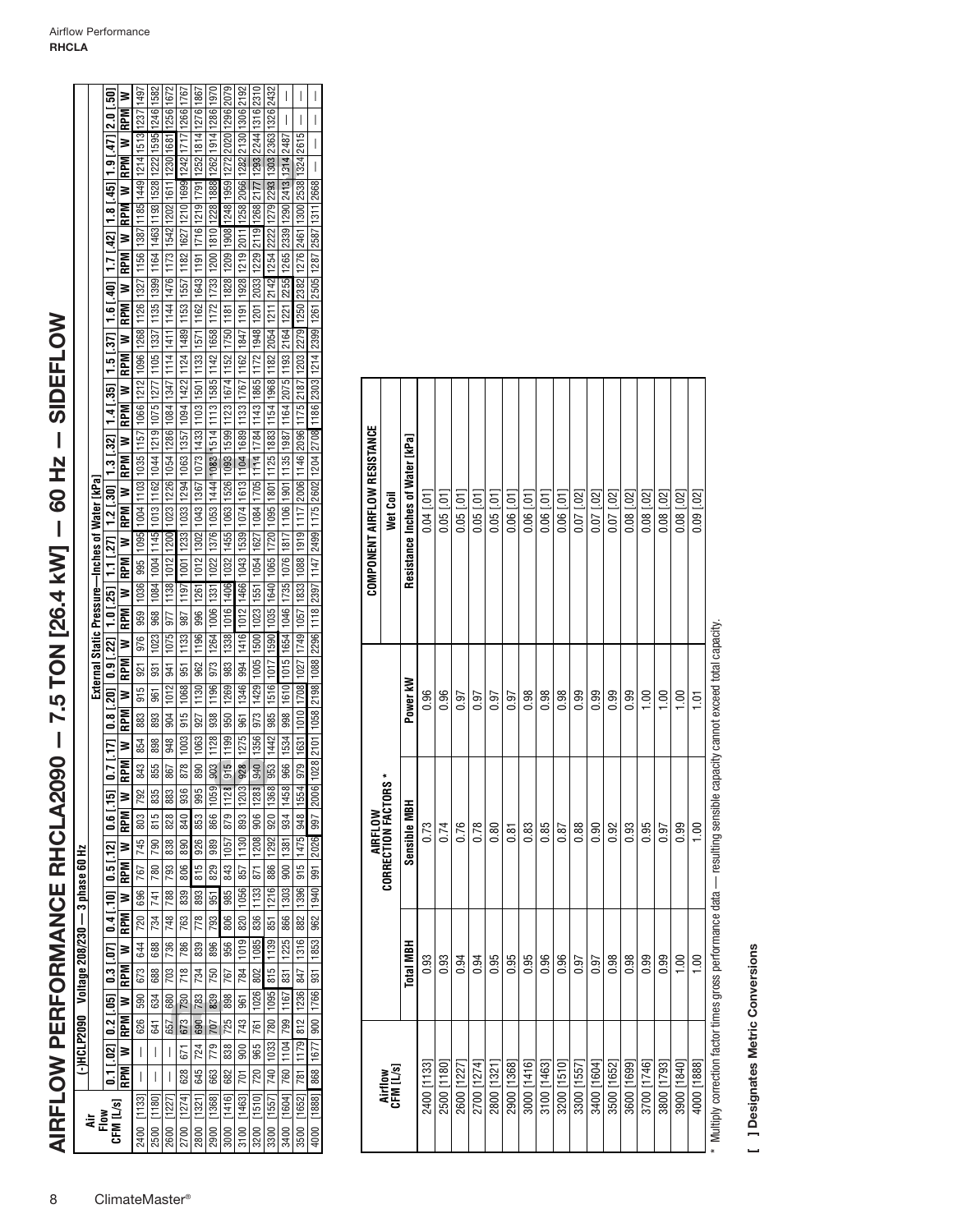| $\frac{1}{2}$<br><b>SIDEFLO</b> |
|---------------------------------|
|                                 |
| $\frac{1}{2}$<br>$\frac{1}{2}$  |
|                                 |
|                                 |
|                                 |
|                                 |
|                                 |
|                                 |
| <b>10 TON [26</b>               |
|                                 |
|                                 |
|                                 |
|                                 |
| $\overline{\phantom{a}}$        |
| í                               |
| AIDEI AVAI DEDEEN               |
| )<br> <br>                      |
|                                 |
|                                 |

|                                             |                                                |                                                                                                                                              | ≥                                                                                                | 1497                                                                                                                                        |                                                                                                                     |                                                                                                               |                                                                                                                                      |                                                                                                                     | 1970                                                                                                                       |                                                                                                                                                     |                                                                                                                                            |                                                                                                                                                                                         |                                                                                                                                           | $\overline{\phantom{a}}$                                                                                                                                                 | I                                                                                                                                                                    | I                                                                                                                          |  |
|---------------------------------------------|------------------------------------------------|----------------------------------------------------------------------------------------------------------------------------------------------|--------------------------------------------------------------------------------------------------|---------------------------------------------------------------------------------------------------------------------------------------------|---------------------------------------------------------------------------------------------------------------------|---------------------------------------------------------------------------------------------------------------|--------------------------------------------------------------------------------------------------------------------------------------|---------------------------------------------------------------------------------------------------------------------|----------------------------------------------------------------------------------------------------------------------------|-----------------------------------------------------------------------------------------------------------------------------------------------------|--------------------------------------------------------------------------------------------------------------------------------------------|-----------------------------------------------------------------------------------------------------------------------------------------------------------------------------------------|-------------------------------------------------------------------------------------------------------------------------------------------|--------------------------------------------------------------------------------------------------------------------------------------------------------------------------|----------------------------------------------------------------------------------------------------------------------------------------------------------------------|----------------------------------------------------------------------------------------------------------------------------|--|
|                                             |                                                |                                                                                                                                              | <b>RPM</b>                                                                                       |                                                                                                                                             | 1246 1582                                                                                                           | 1256 1672                                                                                                     |                                                                                                                                      | 1276 1867                                                                                                           | 1286                                                                                                                       |                                                                                                                                                     |                                                                                                                                            |                                                                                                                                                                                         | 1326 2432                                                                                                                                 | $\overline{\phantom{a}}$                                                                                                                                                 | I                                                                                                                                                                    | I                                                                                                                          |  |
|                                             |                                                |                                                                                                                                              |                                                                                                  |                                                                                                                                             |                                                                                                                     |                                                                                                               |                                                                                                                                      |                                                                                                                     |                                                                                                                            |                                                                                                                                                     |                                                                                                                                            |                                                                                                                                                                                         |                                                                                                                                           |                                                                                                                                                                          |                                                                                                                                                                      | I                                                                                                                          |  |
|                                             |                                                |                                                                                                                                              |                                                                                                  |                                                                                                                                             |                                                                                                                     |                                                                                                               |                                                                                                                                      | 1252 1814                                                                                                           |                                                                                                                            |                                                                                                                                                     |                                                                                                                                            |                                                                                                                                                                                         |                                                                                                                                           |                                                                                                                                                                          |                                                                                                                                                                      | I                                                                                                                          |  |
|                                             |                                                |                                                                                                                                              |                                                                                                  |                                                                                                                                             |                                                                                                                     |                                                                                                               |                                                                                                                                      |                                                                                                                     |                                                                                                                            |                                                                                                                                                     |                                                                                                                                            |                                                                                                                                                                                         |                                                                                                                                           |                                                                                                                                                                          |                                                                                                                                                                      |                                                                                                                            |  |
|                                             |                                                |                                                                                                                                              |                                                                                                  |                                                                                                                                             |                                                                                                                     |                                                                                                               |                                                                                                                                      |                                                                                                                     |                                                                                                                            |                                                                                                                                                     |                                                                                                                                            |                                                                                                                                                                                         |                                                                                                                                           |                                                                                                                                                                          |                                                                                                                                                                      |                                                                                                                            |  |
|                                             |                                                |                                                                                                                                              |                                                                                                  |                                                                                                                                             |                                                                                                                     |                                                                                                               |                                                                                                                                      |                                                                                                                     |                                                                                                                            |                                                                                                                                                     |                                                                                                                                            |                                                                                                                                                                                         |                                                                                                                                           |                                                                                                                                                                          |                                                                                                                                                                      |                                                                                                                            |  |
|                                             |                                                |                                                                                                                                              |                                                                                                  |                                                                                                                                             |                                                                                                                     |                                                                                                               |                                                                                                                                      |                                                                                                                     |                                                                                                                            |                                                                                                                                                     |                                                                                                                                            |                                                                                                                                                                                         |                                                                                                                                           |                                                                                                                                                                          |                                                                                                                                                                      |                                                                                                                            |  |
|                                             |                                                |                                                                                                                                              |                                                                                                  |                                                                                                                                             |                                                                                                                     |                                                                                                               |                                                                                                                                      |                                                                                                                     |                                                                                                                            |                                                                                                                                                     |                                                                                                                                            |                                                                                                                                                                                         |                                                                                                                                           |                                                                                                                                                                          |                                                                                                                                                                      |                                                                                                                            |  |
|                                             |                                                |                                                                                                                                              |                                                                                                  |                                                                                                                                             |                                                                                                                     |                                                                                                               |                                                                                                                                      |                                                                                                                     |                                                                                                                            |                                                                                                                                                     |                                                                                                                                            |                                                                                                                                                                                         |                                                                                                                                           |                                                                                                                                                                          |                                                                                                                                                                      |                                                                                                                            |  |
|                                             |                                                |                                                                                                                                              |                                                                                                  |                                                                                                                                             |                                                                                                                     |                                                                                                               |                                                                                                                                      |                                                                                                                     |                                                                                                                            |                                                                                                                                                     |                                                                                                                                            |                                                                                                                                                                                         |                                                                                                                                           |                                                                                                                                                                          |                                                                                                                                                                      |                                                                                                                            |  |
|                                             |                                                |                                                                                                                                              |                                                                                                  |                                                                                                                                             |                                                                                                                     |                                                                                                               |                                                                                                                                      |                                                                                                                     |                                                                                                                            |                                                                                                                                                     |                                                                                                                                            |                                                                                                                                                                                         |                                                                                                                                           |                                                                                                                                                                          |                                                                                                                                                                      |                                                                                                                            |  |
|                                             |                                                |                                                                                                                                              |                                                                                                  |                                                                                                                                             |                                                                                                                     |                                                                                                               |                                                                                                                                      |                                                                                                                     |                                                                                                                            |                                                                                                                                                     |                                                                                                                                            |                                                                                                                                                                                         |                                                                                                                                           |                                                                                                                                                                          |                                                                                                                                                                      |                                                                                                                            |  |
|                                             |                                                | 0.7 [.17] 0.8 [.20] 0.9 [.22] 1.0 [.25] 1.1 [.27] 1.2 [.30] 1.3 [.32] 1.4 [.35] 1.5 [.37] 1.6 [.40] 1.7 [.42] 1.8 [.45] 1.9 [.47] [2.0 [.50] | IRPM W RPM W RPM W RPM W RPM W RPM W RPM W RPM W RPM W RPM W RPM W RPM W RPM W RPM W RPM W RPM W | 959   1036   995   1095   108   1103   1035   1157   1066   1272   1096   128   128   1387   1156   1387   1185   1449   1214   1513   1237 | 1084   1145   1013   1162   1044   1219   1075   1277   1105   1337   1135   1399   1164   1463   193   1522   1595 | 1075  1138  1012  1200  1023  1226  1054  1286  1084  1347  114  114  144  1476  1173  1542  1202  1611  1230 | 111971   1233   1033   1294   1063   1357   1094   1422   1124   1489   1153   1557   1182   1270   1699   1242   1717   1266   1767 | 996   1261   1012   1302   1043   1367   1073   1433   1103   1133   1571   1162   1643   1191   1716   1219   1791 | 973  1264  1006  1331  1022  1376  1053  1444  1083  1514  1113  1585  1142  1658  1172  1733  200  1810  1828  1888  1894 | 983   1338   1016   1406   1435   1455   1683   1526   1639   1539   1624   162   1750   1181   1828   1930   1248   1959   1272  2020   1296  2079 | 1346  994   1416  1012   1496  1043   1539  1674   1673  1104  1105  1107  1102  1209  1219  1219  2011  1258 2006  1282  2130  1306  2192 | 940   1356   973   1429   1005   1500   1023   1551   1054   1627   1084   174   174   1754   114   1855   172   1948   201   2033   1229   219   1298   217   1293   224   1316   2310 | 1442  985  1516 1017  1590  1035  1640  1065  1720   1095  1801  1125  1883  1184  1882  2054  1211  2142  1254  2222 1279 2298 1903 2363 | 966   1534   998   1610   1015   1654   1046   1735   1076   1801   1901   1185   1196   2075   1193   2194   1221   2255   1265   1268   239   239   2410   1294   2487 | 979   1631   1010   1708   1027   1749   1057   1833   1088   1919   117   2006   1146   2096   178   287   288   1278   288   1276   248   1300   288   1284   2615 | 1028 2101 1058 2198 1088 2296 1118 2397 1147 2499 1175 2602 1204 2708 1186 2303 1214 2399 1260 12505 1287 2587 1311 2668 1 |  |
|                                             |                                                |                                                                                                                                              |                                                                                                  |                                                                                                                                             |                                                                                                                     |                                                                                                               |                                                                                                                                      |                                                                                                                     |                                                                                                                            |                                                                                                                                                     |                                                                                                                                            |                                                                                                                                                                                         |                                                                                                                                           |                                                                                                                                                                          |                                                                                                                                                                      |                                                                                                                            |  |
|                                             |                                                |                                                                                                                                              |                                                                                                  |                                                                                                                                             |                                                                                                                     |                                                                                                               |                                                                                                                                      |                                                                                                                     |                                                                                                                            |                                                                                                                                                     |                                                                                                                                            |                                                                                                                                                                                         |                                                                                                                                           |                                                                                                                                                                          |                                                                                                                                                                      |                                                                                                                            |  |
|                                             |                                                |                                                                                                                                              |                                                                                                  |                                                                                                                                             |                                                                                                                     |                                                                                                               |                                                                                                                                      |                                                                                                                     |                                                                                                                            |                                                                                                                                                     |                                                                                                                                            |                                                                                                                                                                                         |                                                                                                                                           |                                                                                                                                                                          |                                                                                                                                                                      |                                                                                                                            |  |
|                                             |                                                |                                                                                                                                              |                                                                                                  |                                                                                                                                             |                                                                                                                     |                                                                                                               |                                                                                                                                      |                                                                                                                     |                                                                                                                            |                                                                                                                                                     |                                                                                                                                            |                                                                                                                                                                                         |                                                                                                                                           |                                                                                                                                                                          |                                                                                                                                                                      |                                                                                                                            |  |
|                                             |                                                |                                                                                                                                              |                                                                                                  |                                                                                                                                             |                                                                                                                     |                                                                                                               |                                                                                                                                      |                                                                                                                     |                                                                                                                            |                                                                                                                                                     |                                                                                                                                            |                                                                                                                                                                                         |                                                                                                                                           |                                                                                                                                                                          |                                                                                                                                                                      |                                                                                                                            |  |
|                                             |                                                |                                                                                                                                              |                                                                                                  |                                                                                                                                             |                                                                                                                     |                                                                                                               |                                                                                                                                      |                                                                                                                     |                                                                                                                            |                                                                                                                                                     |                                                                                                                                            |                                                                                                                                                                                         |                                                                                                                                           |                                                                                                                                                                          |                                                                                                                                                                      |                                                                                                                            |  |
|                                             |                                                |                                                                                                                                              |                                                                                                  |                                                                                                                                             |                                                                                                                     |                                                                                                               |                                                                                                                                      |                                                                                                                     |                                                                                                                            |                                                                                                                                                     |                                                                                                                                            |                                                                                                                                                                                         |                                                                                                                                           |                                                                                                                                                                          |                                                                                                                                                                      |                                                                                                                            |  |
|                                             |                                                |                                                                                                                                              |                                                                                                  |                                                                                                                                             |                                                                                                                     |                                                                                                               |                                                                                                                                      |                                                                                                                     |                                                                                                                            |                                                                                                                                                     |                                                                                                                                            |                                                                                                                                                                                         |                                                                                                                                           |                                                                                                                                                                          |                                                                                                                                                                      |                                                                                                                            |  |
|                                             |                                                |                                                                                                                                              |                                                                                                  |                                                                                                                                             |                                                                                                                     |                                                                                                               |                                                                                                                                      |                                                                                                                     |                                                                                                                            |                                                                                                                                                     |                                                                                                                                            |                                                                                                                                                                                         |                                                                                                                                           |                                                                                                                                                                          |                                                                                                                                                                      |                                                                                                                            |  |
|                                             |                                                |                                                                                                                                              |                                                                                                  |                                                                                                                                             | 968                                                                                                                 |                                                                                                               | 987                                                                                                                                  |                                                                                                                     |                                                                                                                            |                                                                                                                                                     |                                                                                                                                            |                                                                                                                                                                                         |                                                                                                                                           |                                                                                                                                                                          |                                                                                                                                                                      |                                                                                                                            |  |
|                                             |                                                |                                                                                                                                              |                                                                                                  | 976                                                                                                                                         | 1023                                                                                                                |                                                                                                               | 1133                                                                                                                                 | 1196                                                                                                                |                                                                                                                            |                                                                                                                                                     |                                                                                                                                            |                                                                                                                                                                                         |                                                                                                                                           |                                                                                                                                                                          |                                                                                                                                                                      |                                                                                                                            |  |
|                                             | External Static Pressure-Inches of Water [kPa] |                                                                                                                                              |                                                                                                  |                                                                                                                                             | $\overline{5}$                                                                                                      | $\frac{1}{41}$                                                                                                | $\overline{51}$                                                                                                                      | $\frac{8}{2}$                                                                                                       |                                                                                                                            |                                                                                                                                                     |                                                                                                                                            |                                                                                                                                                                                         |                                                                                                                                           |                                                                                                                                                                          |                                                                                                                                                                      |                                                                                                                            |  |
|                                             |                                                |                                                                                                                                              |                                                                                                  | 921                                                                                                                                         |                                                                                                                     | 1012                                                                                                          |                                                                                                                                      |                                                                                                                     | 1196                                                                                                                       |                                                                                                                                                     |                                                                                                                                            |                                                                                                                                                                                         |                                                                                                                                           |                                                                                                                                                                          |                                                                                                                                                                      |                                                                                                                            |  |
|                                             |                                                |                                                                                                                                              |                                                                                                  | 915                                                                                                                                         | 961                                                                                                                 |                                                                                                               | 1068                                                                                                                                 | 1130                                                                                                                |                                                                                                                            | 1269                                                                                                                                                |                                                                                                                                            |                                                                                                                                                                                         |                                                                                                                                           |                                                                                                                                                                          |                                                                                                                                                                      |                                                                                                                            |  |
|                                             |                                                |                                                                                                                                              |                                                                                                  | 883                                                                                                                                         | 893                                                                                                                 | 904                                                                                                           | 915                                                                                                                                  | 927                                                                                                                 | 938                                                                                                                        | 950                                                                                                                                                 | 1275 961                                                                                                                                   |                                                                                                                                                                                         |                                                                                                                                           |                                                                                                                                                                          |                                                                                                                                                                      |                                                                                                                            |  |
|                                             |                                                |                                                                                                                                              |                                                                                                  | 854                                                                                                                                         | 898                                                                                                                 | 948                                                                                                           | 1003                                                                                                                                 | 1063                                                                                                                | 1128                                                                                                                       | 915   1199                                                                                                                                          |                                                                                                                                            |                                                                                                                                                                                         |                                                                                                                                           |                                                                                                                                                                          |                                                                                                                                                                      |                                                                                                                            |  |
|                                             |                                                |                                                                                                                                              |                                                                                                  | 843                                                                                                                                         | 855                                                                                                                 | 867                                                                                                           | 878                                                                                                                                  | 890                                                                                                                 | $\frac{1}{2}$                                                                                                              |                                                                                                                                                     | $\frac{1}{28}$                                                                                                                             |                                                                                                                                                                                         | 953                                                                                                                                       |                                                                                                                                                                          |                                                                                                                                                                      |                                                                                                                            |  |
|                                             |                                                |                                                                                                                                              |                                                                                                  | 792                                                                                                                                         | 835                                                                                                                 | 883                                                                                                           | 936                                                                                                                                  | 995                                                                                                                 | 1059                                                                                                                       | 1128                                                                                                                                                | 1203                                                                                                                                       | 1283                                                                                                                                                                                    | 1368                                                                                                                                      | 1458                                                                                                                                                                     | 1554                                                                                                                                                                 | 2006                                                                                                                       |  |
|                                             |                                                |                                                                                                                                              |                                                                                                  | 803                                                                                                                                         | 815                                                                                                                 | 828                                                                                                           | 840                                                                                                                                  | 853                                                                                                                 | 866                                                                                                                        | 879                                                                                                                                                 | 893                                                                                                                                        | 906                                                                                                                                                                                     | 920                                                                                                                                       | 934                                                                                                                                                                      | 948                                                                                                                                                                  | 997                                                                                                                        |  |
|                                             |                                                |                                                                                                                                              |                                                                                                  | 745                                                                                                                                         | 790                                                                                                                 | 838                                                                                                           | 890                                                                                                                                  | 926                                                                                                                 | 989                                                                                                                        | 1057                                                                                                                                                | 1130                                                                                                                                       | 871   1208                                                                                                                                                                              | 1292                                                                                                                                      | 900   1381                                                                                                                                                               | 1475                                                                                                                                                                 | 2026                                                                                                                       |  |
|                                             |                                                |                                                                                                                                              |                                                                                                  | 767                                                                                                                                         | 780                                                                                                                 | 793                                                                                                           | 806                                                                                                                                  | 815                                                                                                                 | 829                                                                                                                        | $\frac{1}{843}$                                                                                                                                     | 857                                                                                                                                        |                                                                                                                                                                                         | 886                                                                                                                                       |                                                                                                                                                                          | 915                                                                                                                                                                  | $\frac{1}{95}$                                                                                                             |  |
|                                             |                                                |                                                                                                                                              |                                                                                                  | <b>696</b>                                                                                                                                  | 741                                                                                                                 | 788                                                                                                           | 839                                                                                                                                  | 893                                                                                                                 | 951                                                                                                                        | 985                                                                                                                                                 | 1056                                                                                                                                       |                                                                                                                                                                                         | 1216                                                                                                                                      |                                                                                                                                                                          | 1396                                                                                                                                                                 | 1940                                                                                                                       |  |
|                                             |                                                |                                                                                                                                              |                                                                                                  |                                                                                                                                             | 734                                                                                                                 | <b>148</b>                                                                                                    | 763                                                                                                                                  |                                                                                                                     |                                                                                                                            | 806                                                                                                                                                 |                                                                                                                                            | 836   1133                                                                                                                                                                              | 851                                                                                                                                       |                                                                                                                                                                          | 882                                                                                                                                                                  | 962                                                                                                                        |  |
| (-)HCLA2120 Voltage 208/230 - 3 phase 60 Hz |                                                | $0.1$ [.02] $\mid$ 0.2 [.05] $\mid$ 0.3 [.07] $\mid$ 0.4 [.10] $\mid$ 0.5 [.12] $\mid$ 0.6 [.15]                                             | RPM W RPM W RPM W RPM W RPM W RPM W RPM W                                                        | 644 720                                                                                                                                     | 688                                                                                                                 | 736                                                                                                           | 786                                                                                                                                  | 839 778                                                                                                             | 896 793                                                                                                                    | 956                                                                                                                                                 | 784   1019   820                                                                                                                           |                                                                                                                                                                                         |                                                                                                                                           | 831   1225   866   1303                                                                                                                                                  | 847   1316                                                                                                                                                           | 1853                                                                                                                       |  |
|                                             |                                                |                                                                                                                                              |                                                                                                  | 673                                                                                                                                         | 688                                                                                                                 | 703                                                                                                           | $\frac{18}{2}$                                                                                                                       | 734                                                                                                                 | 750                                                                                                                        | 767                                                                                                                                                 |                                                                                                                                            | 802   1085                                                                                                                                                                              |                                                                                                                                           |                                                                                                                                                                          |                                                                                                                                                                      | $\begin{array}{c} 931 \\ 54 \end{array}$                                                                                   |  |
|                                             |                                                |                                                                                                                                              |                                                                                                  | 590                                                                                                                                         | .634.                                                                                                               | 680                                                                                                           | 730                                                                                                                                  | 783                                                                                                                 | 839                                                                                                                        | 898                                                                                                                                                 | 961                                                                                                                                        | 1026                                                                                                                                                                                    |                                                                                                                                           |                                                                                                                                                                          |                                                                                                                                                                      | 1766                                                                                                                       |  |
|                                             |                                                |                                                                                                                                              |                                                                                                  | 626                                                                                                                                         | 541                                                                                                                 | 657                                                                                                           | 673                                                                                                                                  | 690                                                                                                                 |                                                                                                                            |                                                                                                                                                     |                                                                                                                                            |                                                                                                                                                                                         |                                                                                                                                           |                                                                                                                                                                          |                                                                                                                                                                      |                                                                                                                            |  |
|                                             |                                                |                                                                                                                                              |                                                                                                  |                                                                                                                                             |                                                                                                                     |                                                                                                               | $\frac{1}{671}$                                                                                                                      | 724                                                                                                                 | 779   707                                                                                                                  | 838   725                                                                                                                                           |                                                                                                                                            |                                                                                                                                                                                         |                                                                                                                                           |                                                                                                                                                                          |                                                                                                                                                                      |                                                                                                                            |  |
|                                             |                                                |                                                                                                                                              |                                                                                                  | I                                                                                                                                           | I                                                                                                                   | $\bigg $                                                                                                      |                                                                                                                                      |                                                                                                                     |                                                                                                                            |                                                                                                                                                     |                                                                                                                                            |                                                                                                                                                                                         |                                                                                                                                           |                                                                                                                                                                          | 781   1179   812   1236                                                                                                                                              | 868   1677   900                                                                                                           |  |
|                                             |                                                |                                                                                                                                              |                                                                                                  | I                                                                                                                                           | I                                                                                                                   | $\mid$                                                                                                        | 628                                                                                                                                  | 645                                                                                                                 | 663                                                                                                                        | 682                                                                                                                                                 |                                                                                                                                            |                                                                                                                                                                                         |                                                                                                                                           |                                                                                                                                                                          |                                                                                                                                                                      |                                                                                                                            |  |
|                                             | nov<br>Flo<br>ä                                | CFM [L/s]                                                                                                                                    |                                                                                                  | [1133]                                                                                                                                      | 2500 [1180]                                                                                                         | 2600 [1227]                                                                                                   | 2700 [1274]                                                                                                                          | 2800 [1321]                                                                                                         | 2900 [1368]                                                                                                                | 3000 [1416]                                                                                                                                         | $3100$ [1463] 701   900   743                                                                                                              | 3200 [1510] 720   965   761                                                                                                                                                             | 3300 [1557] 740  1033 780  1095  815  1139                                                                                                | 3400 [1604] 760 [1104 799 1167                                                                                                                                           | 3500 [1652]                                                                                                                                                          | 4000 [1888]                                                                                                                |  |
|                                             |                                                |                                                                                                                                              |                                                                                                  | 2400                                                                                                                                        |                                                                                                                     |                                                                                                               |                                                                                                                                      |                                                                                                                     |                                                                                                                            |                                                                                                                                                     |                                                                                                                                            |                                                                                                                                                                                         |                                                                                                                                           |                                                                                                                                                                          |                                                                                                                                                                      |                                                                                                                            |  |
|                                             |                                                |                                                                                                                                              |                                                                                                  |                                                                                                                                             |                                                                                                                     |                                                                                                               |                                                                                                                                      |                                                                                                                     |                                                                                                                            |                                                                                                                                                     |                                                                                                                                            |                                                                                                                                                                                         |                                                                                                                                           |                                                                                                                                                                          |                                                                                                                                                                      |                                                                                                                            |  |

|                     |                                              |                      |              |            | <u>ທ</u>   | 1109                             |                                                          |  |  |     |         |  |
|---------------------|----------------------------------------------|----------------------|--------------|------------|------------|----------------------------------|----------------------------------------------------------|--|--|-----|---------|--|
|                     |                                              |                      |              |            |            |                                  |                                                          |  |  |     |         |  |
| U - Field Installed |                                              |                      |              |            |            |                                  |                                                          |  |  |     |         |  |
|                     | 3 [2237.1]<br>1VP-65<br>AK79<br>A48          |                      |              |            |            |                                  |                                                          |  |  |     |         |  |
|                     |                                              |                      |              |            |            |                                  |                                                          |  |  |     |         |  |
|                     |                                              |                      |              |            |            | 1322   1280   1240   1197   1153 |                                                          |  |  |     |         |  |
|                     |                                              |                      |              |            |            | 926                              |                                                          |  |  |     |         |  |
|                     |                                              |                      |              |            |            | 990                              |                                                          |  |  |     |         |  |
|                     | 3 [2237.1]<br>$Nl - 44$<br><b>AK59</b><br>42 |                      |              |            |            |                                  |                                                          |  |  |     |         |  |
|                     |                                              |                      |              |            |            |                                  |                                                          |  |  |     |         |  |
|                     |                                              |                      |              |            |            |                                  |                                                          |  |  |     |         |  |
|                     |                                              |                      |              |            |            | 1220   1164   1109   1049        |                                                          |  |  |     |         |  |
|                     |                                              |                      |              |            |            |                                  |                                                          |  |  |     |         |  |
|                     |                                              |                      |              |            |            |                                  |                                                          |  |  | 819 |         |  |
|                     |                                              |                      | 1VL-44       |            |            | 865                              |                                                          |  |  |     |         |  |
| S                   | $2.0$ [1491.4]                               | AK71H                |              | 44         |            | $\overline{5}$                   |                                                          |  |  |     |         |  |
|                     |                                              |                      |              |            |            | 955                              |                                                          |  |  |     |         |  |
|                     |                                              |                      |              |            |            | 998                              |                                                          |  |  |     |         |  |
|                     |                                              |                      |              |            |            | 627                              |                                                          |  |  |     |         |  |
|                     |                                              |                      |              |            |            | 662                              |                                                          |  |  |     |         |  |
| $\approx$           |                                              | <b>AK104</b>         | <b>IVP50</b> | <b>A50</b> |            |                                  |                                                          |  |  |     |         |  |
|                     | 2.0 [1491.4]                                 |                      |              |            |            | 732   696                        |                                                          |  |  |     |         |  |
|                     |                                              |                      |              |            |            |                                  |                                                          |  |  |     | 801 768 |  |
|                     |                                              |                      |              |            |            |                                  |                                                          |  |  |     |         |  |
| Drive Package       | Motor H.P. [W]                               | <b>Blower Sheave</b> | Motor Sheave | Belt       | Turns Open | RPM                              | MATEC 1 Eastary abosing artificate organism in bold tuna |  |  |     |         |  |

**NOTES:** 1. Factory sheave settings are shown in bold type.

2. Do not set motor sheave below minimum or maximum turns open shown.

3. Re-adjustment of sheave required to achieve rated airflow at AHRI minimum External Static Pressure

**NOTES:** 1. Factory sheave settings are shown in bold type.<br>2. Do not set motor sheave below minimum or maximum turns open shown.<br>3. Re-adjustment of sheave required to achieve rated airflow at AHRI minimum External Static 4. Drive data shown is for horizontal airflow with dry coil. Add component resistance (below) to duct resistance to determine total External Static Pressure.

[ ] Designates Metric Conversions **[ ] Designates Metric Conversions**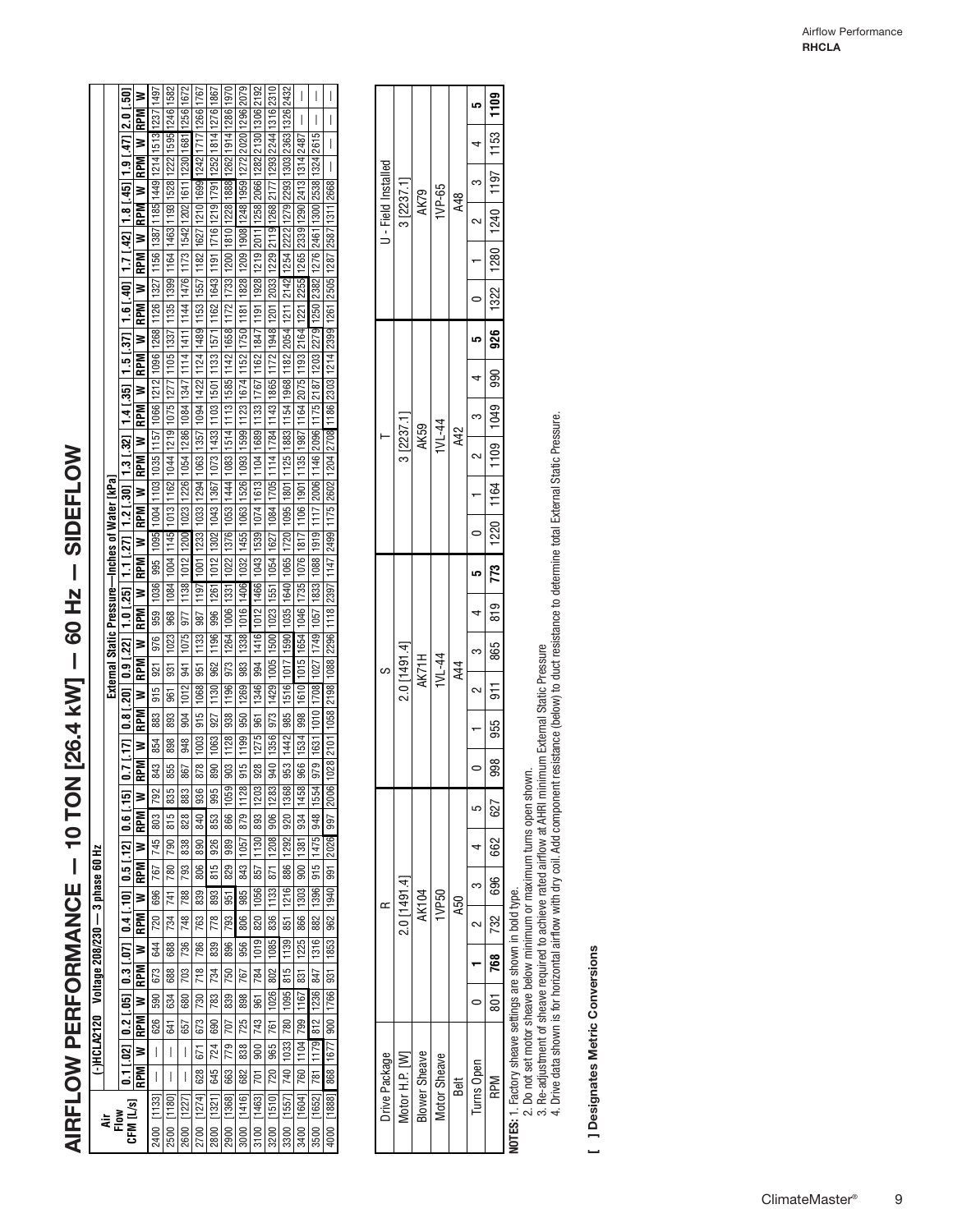| Airflow<br>CFM [L/s] |                  | <b>COMPONENT AIRFLOW</b><br><b>RESISTANCE</b><br><b>Wet Coil</b><br><b>Resistance Inches</b> |                 |                |
|----------------------|------------------|----------------------------------------------------------------------------------------------|-----------------|----------------|
|                      | <b>Total MBH</b> | <b>Sensible MBH</b>                                                                          | <b>Power kW</b> | of Water [kPa] |
| 2400 [1133]          | 0.93             | 0.73                                                                                         | 0.96            | $0.04$ [.01]   |
| 2500 [1180]          | 0.93             | 0.74                                                                                         | 0.96            | $0.05$ [.01]   |
| 2600 [1227]          | 0.94             | 0.76                                                                                         | 0.97            | $0.05$ [.01]   |
| 2700 [1274]          | 0.94             | 0.78                                                                                         | 0.97            | $0.05$ [.01]   |
| 2800 [1321]          | 0.95             | 0.80                                                                                         | 0.97            | $0.05$ [.01]   |
| 2900 [1368]          | 0.95             | 0.81                                                                                         | 0.97            | $0.06$ [.01]   |
| 3000 [1416]          | 0.95             | 0.83                                                                                         | 0.98            | $0.06$ [.01]   |
| 3100 [1463]          | 0.96             | 0.85                                                                                         | 0.98            | $0.06$ [.01]   |
| 3200 [1510]          | 0.96             | 0.87                                                                                         | 0.98            | $0.06$ [.01]   |
| 3300 [1557]          | 0.97             | 0.88                                                                                         | 0.99            | $0.07$ [.02]   |
| 3400 [1604]          | 0.97             | 0.90                                                                                         | 0.99            | $0.07$ [.02]   |
| 3500 [1652]          | 0.98             | 0.92                                                                                         | 0.99            | $0.07$ [.02]   |
| 3600 [1699]          | 0.98             | 0.93                                                                                         | 0.99            | $0.08$ [.02]   |
| 3700 [1746]          | 0.99             | 0.95                                                                                         | 1.00            | $0.08$ [.02]   |
| 3800 [1793]          | 0.99             | 0.97                                                                                         | 1.00            | $0.08$ [.02]   |
| 3900 [1840]          | 1.00             | 0.99                                                                                         | 1.00            | $0.08$ [.02]   |
| 4000 [1888]          | 1.00             | 1.00                                                                                         | 1.01            | $0.09$ [.02]   |

\* Multiply correction factor times gross performance data — resulting sensible capacity cannot exceed total capacity.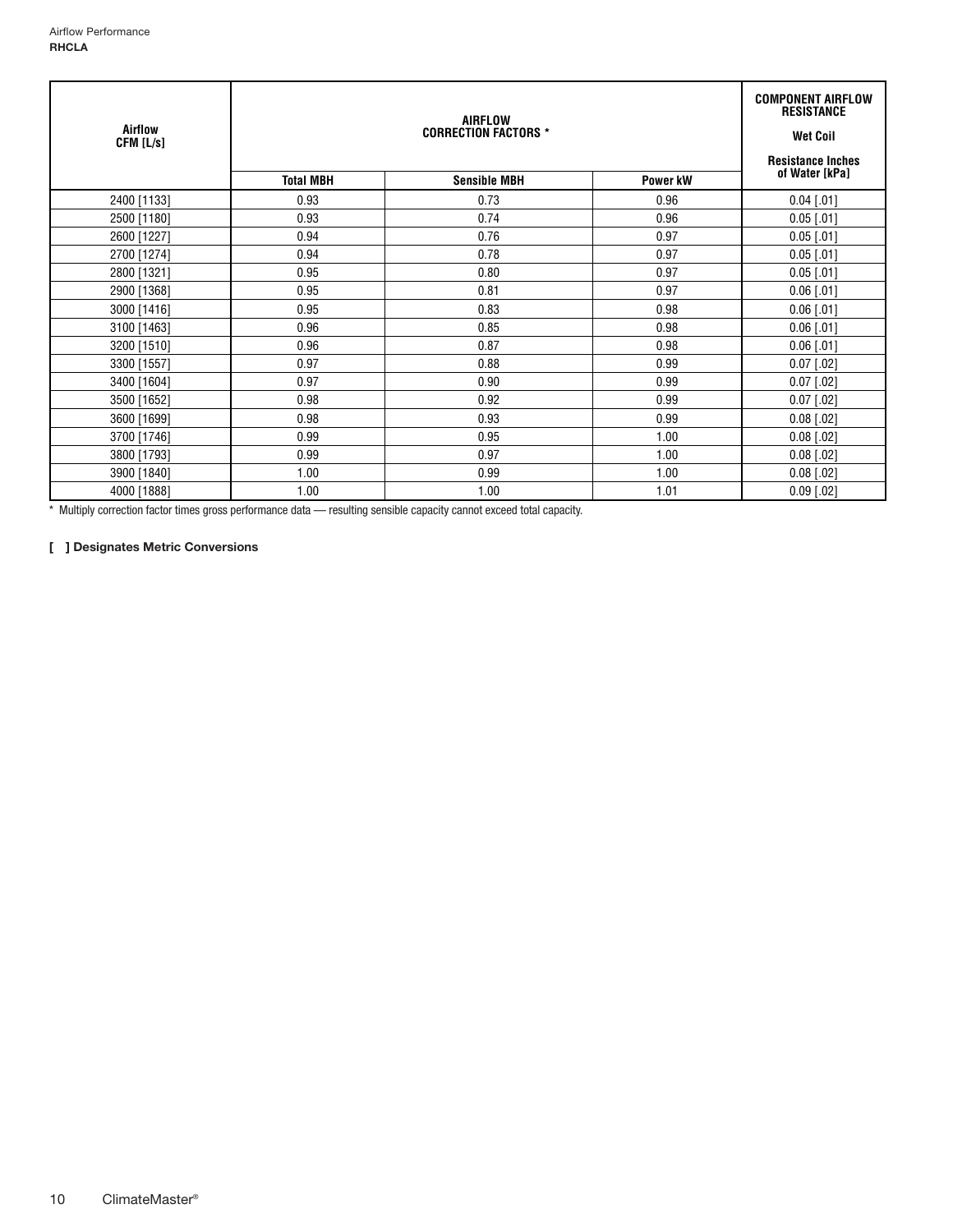| i<br>Lilío<br> <br> <br> <br>              |
|--------------------------------------------|
| 」<br>)<br>)<br>$\frac{1}{3}$               |
| İ                                          |
| <b>10 R TONI MA LWA</b><br><b>NND</b><br>コ |
| AIDEI AVAI DEDEODA<br>֡֜֕֜֜<br>i           |
| )<br> <br>                                 |

|                                      |                                                |                                                                                                                                                                                                                                 |                                                                                                                                                                                                                                |                                                                                    | 2024                                 | 2047                                 | 2080        | 2124             | 2179             | 2244         | 2320                                 | 2406                                | 2503                                 | 2610                                | 2728                       |                                                                                                                                                        |  |
|--------------------------------------|------------------------------------------------|---------------------------------------------------------------------------------------------------------------------------------------------------------------------------------------------------------------------------------|--------------------------------------------------------------------------------------------------------------------------------------------------------------------------------------------------------------------------------|------------------------------------------------------------------------------------|--------------------------------------|--------------------------------------|-------------|------------------|------------------|--------------|--------------------------------------|-------------------------------------|--------------------------------------|-------------------------------------|----------------------------|--------------------------------------------------------------------------------------------------------------------------------------------------------|--|
|                                      |                                                |                                                                                                                                                                                                                                 | ≥                                                                                                                                                                                                                              | 2011<br>856                                                                        |                                      |                                      |             |                  |                  |              |                                      |                                     |                                      |                                     |                            |                                                                                                                                                        |  |
|                                      |                                                |                                                                                                                                                                                                                                 | <b>RPM</b>                                                                                                                                                                                                                     |                                                                                    | 860                                  | 865                                  | 869         | 873              | 877              | 882          | 886                                  | 891                                 | 896                                  | 50                                  | 905                        |                                                                                                                                                        |  |
|                                      |                                                |                                                                                                                                                                                                                                 |                                                                                                                                                                                                                                | 2205                                                                               | 2264                                 | 2334                                 | 1955        | 1997             | 2049             | 2112         | 859 2185                             | 864 2269                            | 869 2363                             | 875 2468                            | 2583                       |                                                                                                                                                        |  |
|                                      |                                                |                                                                                                                                                                                                                                 |                                                                                                                                                                                                                                |                                                                                    | 882                                  | 883                                  | 839         | 844              | 849              | $4854 +$     |                                      |                                     |                                      |                                     | 880                        |                                                                                                                                                        |  |
|                                      |                                                |                                                                                                                                                                                                                                 |                                                                                                                                                                                                                                |                                                                                    | 854 2124                             | 2191                                 | 2270        | 2360             | 2461             | 2573         |                                      |                                     |                                      |                                     |                            |                                                                                                                                                        |  |
|                                      |                                                |                                                                                                                                                                                                                                 |                                                                                                                                                                                                                                |                                                                                    |                                      | 856                                  | <b>857</b>  |                  |                  |              |                                      |                                     |                                      |                                     |                            |                                                                                                                                                        |  |
|                                      |                                                |                                                                                                                                                                                                                                 |                                                                                                                                                                                                                                | 826   1939   853   2068   881                                                      |                                      |                                      |             | 834 2219 860     | 837 2317 863     | 840 2427 866 | 845   2548   870   2697              | 849 2680 875 2832                   | 855 2824 880 2979                    | 860 2979 849 2332                   | 867 3145 855 2445          |                                                                                                                                                        |  |
|                                      |                                                |                                                                                                                                                                                                                                 |                                                                                                                                                                                                                                |                                                                                    | 827   1992                           | 829 2056                             | 831 2132    |                  |                  |              |                                      |                                     |                                      |                                     |                            |                                                                                                                                                        |  |
|                                      |                                                |                                                                                                                                                                                                                                 |                                                                                                                                                                                                                                |                                                                                    |                                      |                                      |             |                  |                  |              |                                      |                                     |                                      |                                     |                            |                                                                                                                                                        |  |
|                                      |                                                |                                                                                                                                                                                                                                 |                                                                                                                                                                                                                                |                                                                                    |                                      |                                      | 2002        | 2086             |                  | 2288         |                                      |                                     |                                      |                                     |                            |                                                                                                                                                        |  |
|                                      |                                                |                                                                                                                                                                                                                                 |                                                                                                                                                                                                                                |                                                                                    |                                      |                                      | 805         | 808              | 811 2181         | 815          |                                      |                                     |                                      |                                     |                            |                                                                                                                                                        |  |
|                                      |                                                |                                                                                                                                                                                                                                 |                                                                                                                                                                                                                                |                                                                                    |                                      |                                      | 1880        | 1961             | 2054             | 2158         |                                      |                                     |                                      | 813 2687 836 2829                   |                            |                                                                                                                                                        |  |
|                                      |                                                |                                                                                                                                                                                                                                 |                                                                                                                                                                                                                                |                                                                                    |                                      |                                      | 780         | 783              | 787              | 791          |                                      |                                     |                                      |                                     |                            |                                                                                                                                                        |  |
|                                      |                                                |                                                                                                                                                                                                                                 |                                                                                                                                                                                                                                |                                                                                    |                                      |                                      |             | 1844             |                  | 2035         |                                      |                                     |                                      |                                     |                            |                                                                                                                                                        |  |
|                                      |                                                |                                                                                                                                                                                                                                 |                                                                                                                                                                                                                                |                                                                                    | 750   1643   775   1751   800   1868 | 752   1699   777   1810   802   1929 | 755   1766  | 759              | 763   1934       | 767          |                                      |                                     | 784 2406 807 2537 830 2677           | 791 2553                            | 798 2710 820 2847 843 2992 |                                                                                                                                                        |  |
|                                      |                                                |                                                                                                                                                                                                                                 |                                                                                                                                                                                                                                |                                                                                    |                                      |                                      | 1784        | 1878             | 1981             | 2095         |                                      |                                     |                                      |                                     |                            |                                                                                                                                                        |  |
|                                      |                                                |                                                                                                                                                                                                                                 |                                                                                                                                                                                                                                |                                                                                    |                                      |                                      | 736         |                  |                  | 750          | 750 2030 772 2147 796 2273 820 2406  | 756 2151 778 2271 801 2399 825 2536 |                                      |                                     | 776   2581                 |                                                                                                                                                        |  |
|                                      |                                                |                                                                                                                                                                                                                                 |                                                                                                                                                                                                                                |                                                                                    |                                      | 1603 733 1701                        | 1684        | $1774$ 740       | 1875   745       | 1986         |                                      |                                     |                                      |                                     |                            |                                                                                                                                                        |  |
|                                      | External Static Pressure—Inches of Water [kPa] | 1.7 [17] [0.8 [22] [1.0 [22] [1.0 [23] [1.2 [27] [1.2 [30] [1.3 [32] [1.4 [32] [1.4 [37] [1.5 [.37] [1.6 [40] [1.2 [45] [1.8 [47] [2.0 [50] [1.9] [1.9] [1.9] [1.9] [1.9] [1.9] [1.9] [1.9] [1.9] [1.9] [1.9] [1.9] [1.9] [1.9] |                                                                                                                                                                                                                                | 651   1219  672   1385  699   1473  727   1565  748   1599  773   1704  799   1818 | 1443 702 1533 730 1628               |                                      |             |                  |                  | 1883 725     | 1901 707 2001 731 2107               | 2130 738 2238                       | 699 2162 722 2268 745 2379 762 2283  | 708 2308 730 2417 752 2530 769 2426 | 717 2465 738 2575 756 2460 | 667  2322  686  2420  706  2523  727  2631  747  2744  764  2624  784  2748  805  2880  827  3019  878  878  873  3323  861  2568  886  2709 910  2857 |  |
|                                      |                                                |                                                                                                                                                                                                                                 |                                                                                                                                                                                                                                |                                                                                    |                                      | 1510 706                             | 1588 710    | 689 1676 714     | 1775 719         |              |                                      |                                     |                                      |                                     |                            |                                                                                                                                                        |  |
|                                      |                                                |                                                                                                                                                                                                                                 |                                                                                                                                                                                                                                |                                                                                    |                                      |                                      | 684         |                  | 695              | 701          |                                      | 714                                 |                                      |                                     |                            |                                                                                                                                                        |  |
|                                      |                                                |                                                                                                                                                                                                                                 |                                                                                                                                                                                                                                |                                                                                    | 1297 675                             | 1423 679                             | 1498        | 1584             | 1679             | 1785         |                                      |                                     |                                      |                                     |                            |                                                                                                                                                        |  |
|                                      |                                                |                                                                                                                                                                                                                                 |                                                                                                                                                                                                                                |                                                                                    | 656                                  | 653                                  | 658         | 664              | 670              | 677          | 684                                  | 691 2026                            |                                      |                                     |                            |                                                                                                                                                        |  |
|                                      |                                                |                                                                                                                                                                                                                                 |                                                                                                                                                                                                                                | <b>1130</b>                                                                        | 1201                                 | 1282                                 | 1372        | 1473             | 1583             | 1692         | 1805                                 | 1929                                | 2062                                 | 2205                                | 2359                       |                                                                                                                                                        |  |
|                                      |                                                |                                                                                                                                                                                                                                 |                                                                                                                                                                                                                                | 618                                                                                | 624                                  | 630                                  | 637         | 644              | 651              | 653          | 661                                  | 669                                 | 677                                  | 686                                 | 696                        |                                                                                                                                                        |  |
|                                      |                                                |                                                                                                                                                                                                                                 |                                                                                                                                                                                                                                |                                                                                    | 1119                                 | 1193                                 | 1277        | 1371             | 1474             | 1588         | 1712                                 | 1846                                | 1989                                 |                                     | 259                        |                                                                                                                                                        |  |
|                                      |                                                |                                                                                                                                                                                                                                 |                                                                                                                                                                                                                                | 587   1054                                                                         | 593                                  | 600                                  | 607         | 615              | 623              | 631          | 640                                  | 649                                 | 659                                  |                                     | 676                        |                                                                                                                                                        |  |
|                                      |                                                |                                                                                                                                                                                                                                 |                                                                                                                                                                                                                                |                                                                                    |                                      | 1116                                 |             |                  | 1379             | 1486         | 1603                                 |                                     |                                      | 644 2014 665 2108                   |                            |                                                                                                                                                        |  |
|                                      |                                                |                                                                                                                                                                                                                                 |                                                                                                                                                                                                                                | 556 991                                                                            | 563   1049                           | 570                                  | 578   1194  | 586   1281       | $-50$            | 604          | 613                                  | 623   1730                          | 633   1867                           |                                     | 655 2171                   |                                                                                                                                                        |  |
|                                      |                                                |                                                                                                                                                                                                                                 |                                                                                                                                                                                                                                | 941                                                                                | 992                                  | 1053                                 | 1124        | 1205             | ഗ<br>1296        | 1396         | 1507                                 | 1627                                | 1758                                 | 1898                                | 2048                       |                                                                                                                                                        |  |
|                                      |                                                |                                                                                                                                                                                                                                 |                                                                                                                                                                                                                                | 526                                                                                | 533                                  | 541                                  | 550         | 559              | 568              | 578          | 588                                  | 598                                 | 609                                  | 620                                 | 631                        |                                                                                                                                                        |  |
|                                      |                                                |                                                                                                                                                                                                                                 |                                                                                                                                                                                                                                | 904                                                                                | 948                                  | 1003                                 | 1067        | 1141             | 126              | 1320         | 1424                                 |                                     |                                      |                                     |                            |                                                                                                                                                        |  |
|                                      |                                                |                                                                                                                                                                                                                                 |                                                                                                                                                                                                                                | 496                                                                                | 505                                  | 513                                  | 522         | 532              | 542              | 552          |                                      | 574   1538                          | 585   1662                           | 597   1795                          | 609   1939                 |                                                                                                                                                        |  |
|                                      |                                                |                                                                                                                                                                                                                                 |                                                                                                                                                                                                                                |                                                                                    |                                      | 965                                  | 1023        | 1091             | 1169             | 1256         | 1354 563                             | 1461                                | 1578                                 |                                     | 1843                       |                                                                                                                                                        |  |
|                                      |                                                |                                                                                                                                                                                                                                 |                                                                                                                                                                                                                                | 468 880                                                                            | 477 918                              | 486                                  | 496         | 506              | 516              | 527          | 538                                  | 550                                 | 562                                  | 574   1706                          | 587                        |                                                                                                                                                        |  |
| Voltage 208/230, 460 - 3 phase 60 Hz |                                                | $0.1$ [.02] $\mid$ 0.2 [.05] $\mid$ 0.3 [.07] $\mid$ 0.4 [.10] $\mid$ 0.5 [.12] $\mid$ 0.6 [.15] $\mid$                                                                                                                         | RPMI W  RPMI W  RPMI W  RPMI W  RPMI W  RPMI W  RPMI W  RPMI W  RPMI W  RPMI W  RPMI W  RPMI W  RPMI W  RPMI W  RPMI W  RPMI W  RPMI W  RPMI W  RPMI W  RPMI W  RPMI W  RPMI W  RPMI W  RPMI W  RPMI W  RPMI W  RPMI W  RPMI W |                                                                                    | 900                                  | 941                                  | 992         |                  |                  | 1205         |                                      |                                     |                                      |                                     |                            | [2784] 541 [1758] 560 [1823] 580 [1900] 600 [1990] 621 [2093] 643 [2209]                                                                               |  |
|                                      |                                                |                                                                                                                                                                                                                                 |                                                                                                                                                                                                                                |                                                                                    | 450                                  | 459                                  | 470         | 480   1053       | 491   1124       | 503          |                                      | 1346 527 1397                       |                                      | 1565 553 1629                       | 1689 566 1759              |                                                                                                                                                        |  |
|                                      |                                                |                                                                                                                                                                                                                                 |                                                                                                                                                                                                                                |                                                                                    | 895                                  | 929                                  | 974         | 1029             | 1093             | 1168         |                                      |                                     |                                      |                                     |                            |                                                                                                                                                        |  |
|                                      |                                                |                                                                                                                                                                                                                                 |                                                                                                                                                                                                                                |                                                                                    | 423                                  | 434                                  | 445         |                  |                  | 480          |                                      |                                     |                                      |                                     |                            |                                                                                                                                                        |  |
|                                      |                                                |                                                                                                                                                                                                                                 |                                                                                                                                                                                                                                |                                                                                    | 903                                  | 931                                  | 969         | 432   1017   456 | 444   1075   468 | 1143         | 470   1221   492   1252   515   1296 | 484   1308   505                    | 497   1406   518   1451   540   1508 | 512   1514   532                    | 526   1631   546           |                                                                                                                                                        |  |
|                                      |                                                |                                                                                                                                                                                                                                 |                                                                                                                                                                                                                                |                                                                                    | 1,398                                |                                      | 420         |                  |                  | $-157$       |                                      |                                     |                                      |                                     |                            |                                                                                                                                                        |  |
|                                      |                                                |                                                                                                                                                                                                                                 |                                                                                                                                                                                                                                |                                                                                    |                                      | 409                                  |             |                  |                  |              |                                      |                                     |                                      |                                     |                            |                                                                                                                                                        |  |
|                                      | Flow<br>ä                                      | CFM [L/s]                                                                                                                                                                                                                       |                                                                                                                                                                                                                                |                                                                                    | 3700 [1746]                          | 3900 [1840]                          | 4100 [1935] | [2029]           | [2123]           | [2218]       | [2312]                               | [2407]                              | [2501]                               | [2595]                              | [2690]                     |                                                                                                                                                        |  |
|                                      |                                                |                                                                                                                                                                                                                                 |                                                                                                                                                                                                                                | 3500                                                                               |                                      |                                      |             | 4300             | 4500             | 4700         | 4900                                 | 5100                                | 5300                                 | 5500                                | 5700                       | 5900                                                                                                                                                   |  |

|  |                     |                |                      |                             |              |            | <b>1109</b>                      |  |
|--|---------------------|----------------|----------------------|-----------------------------|--------------|------------|----------------------------------|--|
|  |                     |                |                      |                             |              |            |                                  |  |
|  | J - Field Installed |                |                      | BK105SP 1"<br>1VL-60 1-1/8" | B48          |            |                                  |  |
|  |                     | 5[2237.1]      |                      |                             |              |            |                                  |  |
|  |                     |                |                      |                             |              |            |                                  |  |
|  |                     |                |                      |                             |              |            | 1322   1280   1240   1197   1153 |  |
|  |                     |                |                      |                             |              |            | 694                              |  |
|  |                     |                |                      |                             |              |            | 730                              |  |
|  |                     | 5[237.1]       |                      | $VL - 501 - 1/8$            | <b>BK46"</b> |            | 766                              |  |
|  |                     |                | BK100SP1             |                             |              |            | $\frac{1}{803}$                  |  |
|  |                     |                |                      |                             |              |            | 840                              |  |
|  |                     |                |                      |                             |              |            | 877                              |  |
|  |                     |                |                      |                             |              |            | 617                              |  |
|  |                     |                |                      |                             |              |            | 644                              |  |
|  |                     | $3.0$ [1491.4] |                      | 1VP507/8"                   | A52          |            | 670                              |  |
|  |                     |                | <b>BK120SP1</b>      |                             |              |            | 699                              |  |
|  |                     |                |                      |                             |              |            | 723                              |  |
|  |                     |                |                      |                             |              |            | 746                              |  |
|  |                     |                |                      |                             |              |            | 522                              |  |
|  |                     |                |                      |                             |              |            |                                  |  |
|  |                     | 2.0 [1491.4]   |                      | 1VP44 7/8"                  | A52          |            | 650   630   606   579   551      |  |
|  |                     |                | BK120SP1"            |                             |              |            |                                  |  |
|  |                     |                |                      |                             |              |            |                                  |  |
|  |                     |                |                      |                             |              |            |                                  |  |
|  | Drive Package       | Motor H.P. [W] | <b>Blower Sheave</b> | Motor Sheave                | Belt         | Turns Open | <b>RPM</b>                       |  |

**NOTES:** 1. Factory sheave settings are shown in bold type.

2. Do not set motor sheave below minimum or maximum turns open shown.

**NOTES:** 1. Factory sheave settings are shown in bold type.<br>2. Do not set motor sheave below minimum or maximum turns open shown.<br>3. Re-adjustment of sheave required to achieve rated airflow at AHRI minimum External Static 3. Re-adjustment of sheave required to achieve rated airflow at AHRI minimum External Static Pressure

4. Drive data shown is for horizontal airflow with dry coil. Add component resistance (below) to duct resistance to determine total External Static Pressure.

[ ] Designates Metric Conversions **[ ] Designates Metric Conversions**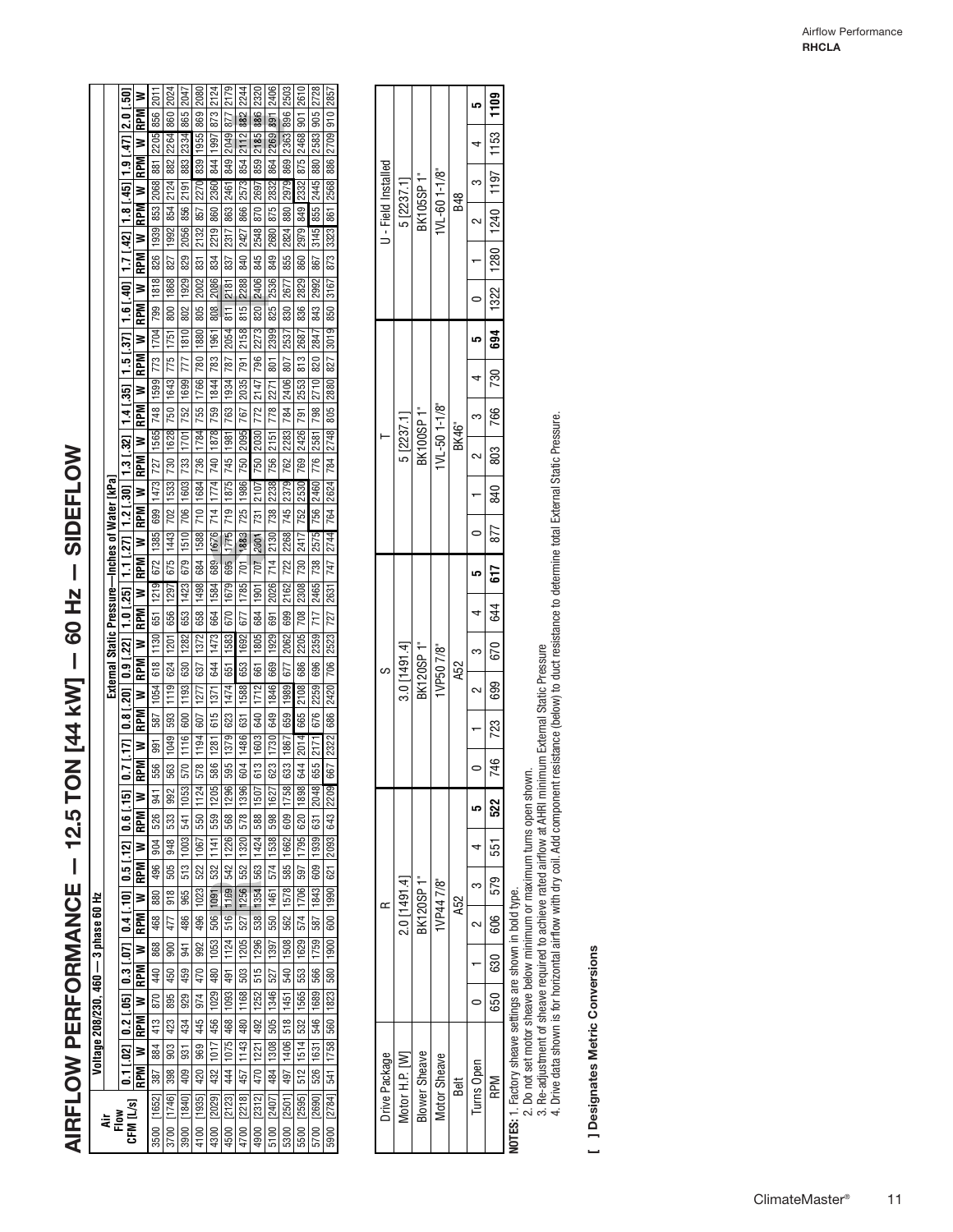|                                                |                                                  |                                                |                                                                                                                                                     | ≥                                                                                                      | 4037                                                  | 4280                                                                                                                                                        | 4537                                                                                                          |             |                            |                                                                                                                                               |                                              |                                                                                                                                                                                                                                   |                                                                   |                                                                   |                                                                                                                   |                                                                                                                                   |                                                                                                                                                   | I                                                                          | I                                                                                                                        | I                                                         | I                                                                                                                                                                                                                                                                                                                                                                                |
|------------------------------------------------|--------------------------------------------------|------------------------------------------------|-----------------------------------------------------------------------------------------------------------------------------------------------------|--------------------------------------------------------------------------------------------------------|-------------------------------------------------------|-------------------------------------------------------------------------------------------------------------------------------------------------------------|---------------------------------------------------------------------------------------------------------------|-------------|----------------------------|-----------------------------------------------------------------------------------------------------------------------------------------------|----------------------------------------------|-----------------------------------------------------------------------------------------------------------------------------------------------------------------------------------------------------------------------------------|-------------------------------------------------------------------|-------------------------------------------------------------------|-------------------------------------------------------------------------------------------------------------------|-----------------------------------------------------------------------------------------------------------------------------------|---------------------------------------------------------------------------------------------------------------------------------------------------|----------------------------------------------------------------------------|--------------------------------------------------------------------------------------------------------------------------|-----------------------------------------------------------|----------------------------------------------------------------------------------------------------------------------------------------------------------------------------------------------------------------------------------------------------------------------------------------------------------------------------------------------------------------------------------|
|                                                |                                                  |                                                |                                                                                                                                                     | RPM                                                                                                    | 947                                                   | 958                                                                                                                                                         | 968                                                                                                           |             |                            |                                                                                                                                               | 5607 1003 5754                               |                                                                                                                                                                                                                                   |                                                                   |                                                                   |                                                                                                                   |                                                                                                                                   |                                                                                                                                                   |                                                                            | I                                                                                                                        | I                                                         | I                                                                                                                                                                                                                                                                                                                                                                                |
|                                                |                                                  |                                                |                                                                                                                                                     |                                                                                                        |                                                       | 4108                                                                                                                                                        |                                                                                                               |             |                            |                                                                                                                                               |                                              |                                                                                                                                                                                                                                   |                                                                   |                                                                   |                                                                                                                   |                                                                                                                                   |                                                                                                                                                   |                                                                            | I                                                                                                                        | I                                                         | I                                                                                                                                                                                                                                                                                                                                                                                |
|                                                |                                                  |                                                |                                                                                                                                                     |                                                                                                        |                                                       |                                                                                                                                                             |                                                                                                               |             |                            |                                                                                                                                               |                                              |                                                                                                                                                                                                                                   |                                                                   |                                                                   |                                                                                                                   |                                                                                                                                   |                                                                                                                                                   |                                                                            | I                                                                                                                        | I                                                         | I                                                                                                                                                                                                                                                                                                                                                                                |
|                                                |                                                  |                                                |                                                                                                                                                     |                                                                                                        |                                                       | 3667 892 3802 913 3949 935                                                                                                                                  |                                                                                                               |             |                            |                                                                                                                                               |                                              |                                                                                                                                                                                                                                   |                                                                   |                                                                   |                                                                                                                   |                                                                                                                                   |                                                                                                                                                   |                                                                            |                                                                                                                          | I                                                         | I                                                                                                                                                                                                                                                                                                                                                                                |
|                                                |                                                  |                                                |                                                                                                                                                     |                                                                                                        |                                                       |                                                                                                                                                             |                                                                                                               |             |                            |                                                                                                                                               |                                              |                                                                                                                                                                                                                                   |                                                                   |                                                                   |                                                                                                                   |                                                                                                                                   |                                                                                                                                                   |                                                                            |                                                                                                                          | I                                                         | I                                                                                                                                                                                                                                                                                                                                                                                |
|                                                |                                                  |                                                |                                                                                                                                                     |                                                                                                        |                                                       |                                                                                                                                                             |                                                                                                               |             |                            |                                                                                                                                               |                                              |                                                                                                                                                                                                                                   |                                                                   |                                                                   |                                                                                                                   |                                                                                                                                   |                                                                                                                                                   |                                                                            |                                                                                                                          |                                                           | $\begin{array}{c} \rule{0pt}{2.5ex} \rule{0pt}{2.5ex} \rule{0pt}{2.5ex} \rule{0pt}{2.5ex} \rule{0pt}{2.5ex} \rule{0pt}{2.5ex} \rule{0pt}{2.5ex} \rule{0pt}{2.5ex} \rule{0pt}{2.5ex} \rule{0pt}{2.5ex} \rule{0pt}{2.5ex} \rule{0pt}{2.5ex} \rule{0pt}{2.5ex} \rule{0pt}{2.5ex} \rule{0pt}{2.5ex} \rule{0pt}{2.5ex} \rule{0pt}{2.5ex} \rule{0pt}{2.5ex} \rule{0pt}{2.5ex} \rule{0$ |
|                                                |                                                  |                                                |                                                                                                                                                     |                                                                                                        |                                                       |                                                                                                                                                             |                                                                                                               |             |                            |                                                                                                                                               |                                              |                                                                                                                                                                                                                                   |                                                                   |                                                                   |                                                                                                                   |                                                                                                                                   |                                                                                                                                                   |                                                                            |                                                                                                                          |                                                           | $\mid$                                                                                                                                                                                                                                                                                                                                                                           |
|                                                |                                                  |                                                |                                                                                                                                                     |                                                                                                        | 843  3353  862  3465  882  3590  903  3727  925  3876 |                                                                                                                                                             |                                                                                                               |             |                            |                                                                                                                                               | 906 4715 927 4889 948 5076 970 5275 986      |                                                                                                                                                                                                                                   |                                                                   |                                                                   |                                                                                                                   |                                                                                                                                   |                                                                                                                                                   |                                                                            |                                                                                                                          |                                                           |                                                                                                                                                                                                                                                                                                                                                                                  |
|                                                |                                                  |                                                |                                                                                                                                                     |                                                                                                        |                                                       | 872                                                                                                                                                         |                                                                                                               |             |                            |                                                                                                                                               |                                              |                                                                                                                                                                                                                                   |                                                                   |                                                                   |                                                                                                                   |                                                                                                                                   |                                                                                                                                                   |                                                                            |                                                                                                                          |                                                           |                                                                                                                                                                                                                                                                                                                                                                                  |
|                                                |                                                  |                                                |                                                                                                                                                     |                                                                                                        |                                                       | 852 3544                                                                                                                                                    |                                                                                                               |             |                            |                                                                                                                                               |                                              |                                                                                                                                                                                                                                   |                                                                   |                                                                   |                                                                                                                   |                                                                                                                                   |                                                                                                                                                   |                                                                            |                                                                                                                          |                                                           |                                                                                                                                                                                                                                                                                                                                                                                  |
|                                                |                                                  |                                                |                                                                                                                                                     |                                                                                                        |                                                       |                                                                                                                                                             |                                                                                                               |             |                            |                                                                                                                                               |                                              |                                                                                                                                                                                                                                   |                                                                   |                                                                   |                                                                                                                   |                                                                                                                                   |                                                                                                                                                   |                                                                            |                                                                                                                          |                                                           |                                                                                                                                                                                                                                                                                                                                                                                  |
|                                                |                                                  |                                                |                                                                                                                                                     |                                                                                                        | 832 3184                                              | 3434                                                                                                                                                        |                                                                                                               |             |                            |                                                                                                                                               | 4553                                         |                                                                                                                                                                                                                                   |                                                                   |                                                                   |                                                                                                                   |                                                                                                                                   |                                                                                                                                                   |                                                                            |                                                                                                                          |                                                           |                                                                                                                                                                                                                                                                                                                                                                                  |
|                                                |                                                  |                                                |                                                                                                                                                     |                                                                                                        |                                                       | 834                                                                                                                                                         |                                                                                                               |             |                            |                                                                                                                                               |                                              |                                                                                                                                                                                                                                   |                                                                   |                                                                   |                                                                                                                   |                                                                                                                                   |                                                                                                                                                   |                                                                            |                                                                                                                          |                                                           |                                                                                                                                                                                                                                                                                                                                                                                  |
|                                                |                                                  |                                                |                                                                                                                                                     |                                                                                                        |                                                       |                                                                                                                                                             |                                                                                                               |             |                            |                                                                                                                                               |                                              |                                                                                                                                                                                                                                   |                                                                   |                                                                   |                                                                                                                   |                                                                                                                                   |                                                                                                                                                   | 963  6495  982  7070  997  7247  1012  7420  1027 7590 1042 7757 1056 7921 |                                                                                                                          |                                                           |                                                                                                                                                                                                                                                                                                                                                                                  |
|                                                |                                                  |                                                |                                                                                                                                                     |                                                                                                        |                                                       |                                                                                                                                                             |                                                                                                               |             |                            |                                                                                                                                               |                                              |                                                                                                                                                                                                                                   |                                                                   |                                                                   |                                                                                                                   |                                                                                                                                   |                                                                                                                                                   |                                                                            |                                                                                                                          |                                                           |                                                                                                                                                                                                                                                                                                                                                                                  |
| SIDEFLOW                                       |                                                  |                                                |                                                                                                                                                     |                                                                                                        |                                                       |                                                                                                                                                             |                                                                                                               |             |                            |                                                                                                                                               | 849 4264 867 4402 886                        |                                                                                                                                                                                                                                   |                                                                   |                                                                   |                                                                                                                   |                                                                                                                                   |                                                                                                                                                   |                                                                            |                                                                                                                          | 979 7483 994 7670 1009 7853 1024 8034 1038 8211 1052 8385 |                                                                                                                                                                                                                                                                                                                                                                                  |
|                                                |                                                  | External Static Pressure-Inches of Water [kPa] | 0.7 [.17]   0.8 [.22]   1.0 [.22]   1.1 [.27]   1.2 [.30]   1.3 [.32]   1.4 [.35]   1.5 [.37]   1.6 [.40]   1.7 [.42]   1.8 [.41]   2.0 [.50]   1.9 | RPM  W  RPM  W  RPM  W  RPM  W  RPM  W  RPM  W  RPM  W  RPM  W  RPM  W  RPM  W  RPM  W  RPM  W  RPM  W |                                                       | 698  2594  716  2694  734  2789  753  2878  772  2963  792  3042  812  3116 <br>709  2783  726  2881  745  2973  763  3060  782  3141  801  3218  821  3289 | lsest ste laat is 26 aan 306 aan 198 1982 is 20 aan 1980 is 20 aan 1980 is 1982 is 1982 is 1980 is 1982 is 19 |             |                            | 773  3701   789  3782  806  3858  824  3829  838  4031  856  4160  875  4300  894  452  914  4616  936  4793  986  4981  977  5339  995  5484 |                                              | 783 4073  798 4155  814 4231  830 4302  844 4374  861 4510  879 4659  899 4819  919 492  939 5177  961 5374  978 5788  989 58901012 6040<br>796 4314  811 4393  827 4466  839 4489  866 4624  873  4770  882  4929  911 5100  932 |                                                                   |                                                                   | 832 4737 848 4868 864 5011 882 5166 900 5333 919 5513 939 5704 959 9908 977 6351 993 6516100966771024683510396999 | 831 4869 845 4999 861 5140 878 5293 895 5459 914 5636 933 5826 953 6028 972 6522 988 6692 1004 6858 1019 7021 1034 7181 1049 7338 | <u>859  5274  875  5426  892  5590  910  5766  928  5953  948  6154  968  6366  985  6877  1000 7048  1015 7216 1080 7381 1045 7543 1059 7702</u> | 944 6285                                                                   | 888  8869  904  6041  922  6225  940  6422  959  6631  980  7272  995  7454  1010 7632  1025  7808  1039  7980 1054 8148 |                                                           | 919   16520  936   6713  954   6918  978   7703  994   7894  1008  8083  1023  8268  1037  8451  1051  8630                                                                                                                                                                                                                                                                      |
|                                                |                                                  |                                                |                                                                                                                                                     |                                                                                                        |                                                       |                                                                                                                                                             |                                                                                                               |             |                            |                                                                                                                                               |                                              |                                                                                                                                                                                                                                   |                                                                   |                                                                   |                                                                                                                   |                                                                                                                                   |                                                                                                                                                   | 5900 925 6087                                                              |                                                                                                                          |                                                           |                                                                                                                                                                                                                                                                                                                                                                                  |
| $\overline{\phantom{a}}$                       |                                                  |                                                |                                                                                                                                                     |                                                                                                        |                                                       |                                                                                                                                                             |                                                                                                               |             |                            |                                                                                                                                               |                                              |                                                                                                                                                                                                                                   |                                                                   |                                                                   |                                                                                                                   |                                                                                                                                   |                                                                                                                                                   |                                                                            |                                                                                                                          |                                                           |                                                                                                                                                                                                                                                                                                                                                                                  |
|                                                |                                                  |                                                |                                                                                                                                                     |                                                                                                        |                                                       |                                                                                                                                                             |                                                                                                               |             |                            |                                                                                                                                               |                                              |                                                                                                                                                                                                                                   |                                                                   |                                                                   |                                                                                                                   |                                                                                                                                   |                                                                                                                                                   |                                                                            |                                                                                                                          |                                                           |                                                                                                                                                                                                                                                                                                                                                                                  |
|                                                |                                                  |                                                |                                                                                                                                                     |                                                                                                        |                                                       |                                                                                                                                                             |                                                                                                               |             |                            |                                                                                                                                               |                                              |                                                                                                                                                                                                                                   |                                                                   |                                                                   |                                                                                                                   |                                                                                                                                   |                                                                                                                                                   |                                                                            |                                                                                                                          |                                                           |                                                                                                                                                                                                                                                                                                                                                                                  |
|                                                |                                                  |                                                |                                                                                                                                                     |                                                                                                        |                                                       |                                                                                                                                                             |                                                                                                               |             |                            |                                                                                                                                               | 785 3924 802 4003 818 4076 835 4145          |                                                                                                                                                                                                                                   |                                                                   |                                                                   |                                                                                                                   |                                                                                                                                   |                                                                                                                                                   | 5564 890 5726 907                                                          |                                                                                                                          | 2/29 996 999 988 989 928 928                              |                                                                                                                                                                                                                                                                                                                                                                                  |
|                                                |                                                  |                                                |                                                                                                                                                     |                                                                                                        |                                                       |                                                                                                                                                             |                                                                                                               |             |                            |                                                                                                                                               |                                              |                                                                                                                                                                                                                                   |                                                                   |                                                                   |                                                                                                                   |                                                                                                                                   |                                                                                                                                                   |                                                                            |                                                                                                                          |                                                           |                                                                                                                                                                                                                                                                                                                                                                                  |
|                                                |                                                  |                                                |                                                                                                                                                     |                                                                                                        |                                                       |                                                                                                                                                             |                                                                                                               |             |                            |                                                                                                                                               |                                              |                                                                                                                                                                                                                                   |                                                                   |                                                                   |                                                                                                                   |                                                                                                                                   |                                                                                                                                                   |                                                                            |                                                                                                                          |                                                           |                                                                                                                                                                                                                                                                                                                                                                                  |
|                                                |                                                  |                                                |                                                                                                                                                     |                                                                                                        |                                                       |                                                                                                                                                             |                                                                                                               |             |                            |                                                                                                                                               |                                              |                                                                                                                                                                                                                                   |                                                                   |                                                                   |                                                                                                                   |                                                                                                                                   |                                                                                                                                                   | 873                                                                        |                                                                                                                          | 903 6187                                                  |                                                                                                                                                                                                                                                                                                                                                                                  |
|                                                |                                                  |                                                |                                                                                                                                                     |                                                                                                        |                                                       |                                                                                                                                                             |                                                                                                               |             |                            | 3614                                                                                                                                          |                                              |                                                                                                                                                                                                                                   |                                                                   |                                                                   | 4818                                                                                                              |                                                                                                                                   | 5135                                                                                                                                              | 5415                                                                       | 5709                                                                                                                     | 6017                                                      | 6339                                                                                                                                                                                                                                                                                                                                                                             |
|                                                |                                                  |                                                |                                                                                                                                                     |                                                                                                        |                                                       |                                                                                                                                                             | 720                                                                                                           | 732         | 744                        | 757                                                                                                                                           | 770 3840                                     |                                                                                                                                                                                                                                   |                                                                   | 810 4562                                                          | 824                                                                                                               |                                                                                                                                   | 844                                                                                                                                               | 858                                                                        | 872                                                                                                                      | 887                                                       | $\overline{903}$                                                                                                                                                                                                                                                                                                                                                                 |
|                                                |                                                  |                                                |                                                                                                                                                     |                                                                                                        |                                                       | 2680                                                                                                                                                        |                                                                                                               |             |                            |                                                                                                                                               |                                              |                                                                                                                                                                                                                                   |                                                                   |                                                                   |                                                                                                                   |                                                                                                                                   |                                                                                                                                                   | 5277                                                                       |                                                                                                                          |                                                           |                                                                                                                                                                                                                                                                                                                                                                                  |
|                                                |                                                  |                                                | 0.6 .15]                                                                                                                                            |                                                                                                        |                                                       | 691                                                                                                                                                         |                                                                                                               | 715 3086    |                            |                                                                                                                                               |                                              |                                                                                                                                                                                                                                   |                                                                   |                                                                   |                                                                                                                   |                                                                                                                                   |                                                                                                                                                   | 843                                                                        | 857 5561                                                                                                                 | 872 5859                                                  |                                                                                                                                                                                                                                                                                                                                                                                  |
|                                                |                                                  |                                                |                                                                                                                                                     |                                                                                                        | I                                                     |                                                                                                                                                             | 687 2774 703 2880                                                                                             |             |                            |                                                                                                                                               |                                              |                                                                                                                                                                                                                                   |                                                                   |                                                                   |                                                                                                                   |                                                                                                                                   |                                                                                                                                                   |                                                                            |                                                                                                                          |                                                           |                                                                                                                                                                                                                                                                                                                                                                                  |
|                                                |                                                  |                                                |                                                                                                                                                     |                                                                                                        |                                                       | I                                                                                                                                                           |                                                                                                               | 699 2984    |                            |                                                                                                                                               |                                              |                                                                                                                                                                                                                                   |                                                                   |                                                                   |                                                                                                                   |                                                                                                                                   |                                                                                                                                                   |                                                                            |                                                                                                                          | 858 5712                                                  |                                                                                                                                                                                                                                                                                                                                                                                  |
|                                                | (-)HCLA2240 Voltage 208/230, 460 - 3 phase 60 Hz |                                                | $0.1$   $0.2$   $0.2$   $0.5$   $0.3$   $0.7$   $0.4$   $10$   $0.5$   $12$                                                                         | RPM   W   RPM   W   RPM   W   RPM   W   RPM   W                                                        | I                                                     | I                                                                                                                                                           | $\mid$                                                                                                        |             | 697 3095 712 3200 728 3300 | 696 3214 710 3322 725 3425 741 3522                                                                                                           | 696 3341 710 3451 724 3556 739 3656 754 3751 | 7600 [3586] 698 [3474] 711 [3587] 725 [3695] 739 [3798] 753 [3895] 768 [3987                                                                                                                                                      | 7800 [3681] 714 3731 727 3842 740 3947 753 4046 767 4141 782 4230 | 8000 [3775] 730 3995 742 4103 755 4205 768 4302 782 4394 796 4481 | 8200 [3869] 747 4267 759 4372 771 4472 784 4566 797 4655 810 4739                                                 | 8400 [3964] 763  4546   775  4648   787  4745   799  4837   812  4923  825  5005                                                  | 8600 [4058] 780 4832 792  4932  803  5026  815  5115  828  5199  830  5008                                                                        | 8800 [4153] 798 5126 809 5223 820 5314 832 5401 830 5151                   | 9000 [4247] 816 [5427] 826 [5521 837 [5610] 830 [5301] 844 [5425]                                                        |                                                           | 9400 [4436]  824   5509  835   5617  847   5738  860   5870  873   6014  888   6171                                                                                                                                                                                                                                                                                              |
|                                                |                                                  |                                                |                                                                                                                                                     |                                                                                                        | I                                                     | I                                                                                                                                                           | $\mid$                                                                                                        | 684 2876    |                            |                                                                                                                                               |                                              |                                                                                                                                                                                                                                   |                                                                   |                                                                   |                                                                                                                   |                                                                                                                                   |                                                                                                                                                   |                                                                            |                                                                                                                          | 9200 [4341] 834 5735 821 5347 832 5456 845 5578           |                                                                                                                                                                                                                                                                                                                                                                                  |
|                                                |                                                  |                                                |                                                                                                                                                     |                                                                                                        | I                                                     | I                                                                                                                                                           | $\mid$                                                                                                        | $\mid$      | $\vert$                    |                                                                                                                                               |                                              |                                                                                                                                                                                                                                   |                                                                   |                                                                   |                                                                                                                   |                                                                                                                                   |                                                                                                                                                   |                                                                            |                                                                                                                          |                                                           |                                                                                                                                                                                                                                                                                                                                                                                  |
|                                                |                                                  |                                                |                                                                                                                                                     |                                                                                                        | I                                                     |                                                                                                                                                             |                                                                                                               | $\mid$      |                            |                                                                                                                                               |                                              |                                                                                                                                                                                                                                   |                                                                   |                                                                   |                                                                                                                   |                                                                                                                                   |                                                                                                                                                   |                                                                            |                                                                                                                          |                                                           |                                                                                                                                                                                                                                                                                                                                                                                  |
|                                                |                                                  |                                                |                                                                                                                                                     |                                                                                                        |                                                       | I                                                                                                                                                           | I                                                                                                             |             | $\mid$                     |                                                                                                                                               |                                              |                                                                                                                                                                                                                                   |                                                                   |                                                                   |                                                                                                                   |                                                                                                                                   |                                                                                                                                                   |                                                                            |                                                                                                                          |                                                           |                                                                                                                                                                                                                                                                                                                                                                                  |
|                                                |                                                  |                                                |                                                                                                                                                     |                                                                                                        |                                                       | I                                                                                                                                                           | I                                                                                                             | I           | I                          | $\mid$                                                                                                                                        |                                              |                                                                                                                                                                                                                                   |                                                                   |                                                                   |                                                                                                                   |                                                                                                                                   |                                                                                                                                                   |                                                                            |                                                                                                                          |                                                           |                                                                                                                                                                                                                                                                                                                                                                                  |
|                                                |                                                  |                                                |                                                                                                                                                     |                                                                                                        |                                                       | I                                                                                                                                                           | I                                                                                                             | I           | I                          | I                                                                                                                                             |                                              |                                                                                                                                                                                                                                   |                                                                   |                                                                   |                                                                                                                   |                                                                                                                                   |                                                                                                                                                   |                                                                            |                                                                                                                          |                                                           |                                                                                                                                                                                                                                                                                                                                                                                  |
|                                                |                                                  |                                                |                                                                                                                                                     |                                                                                                        | $\overline{\phantom{a}}$                              | I                                                                                                                                                           | I                                                                                                             | I           | I                          | I                                                                                                                                             | $\begin{array}{c} \end{array}$               |                                                                                                                                                                                                                                   |                                                                   |                                                                   |                                                                                                                   |                                                                                                                                   |                                                                                                                                                   |                                                                            |                                                                                                                          |                                                           |                                                                                                                                                                                                                                                                                                                                                                                  |
|                                                |                                                  |                                                |                                                                                                                                                     |                                                                                                        |                                                       | I                                                                                                                                                           | I                                                                                                             | I           | I                          | I                                                                                                                                             | $\mid$                                       |                                                                                                                                                                                                                                   |                                                                   |                                                                   |                                                                                                                   |                                                                                                                                   |                                                                                                                                                   |                                                                            |                                                                                                                          |                                                           |                                                                                                                                                                                                                                                                                                                                                                                  |
|                                                |                                                  |                                                | $CFM$ [L/s]<br>Flow                                                                                                                                 |                                                                                                        | 6200 [2926]                                           | 6400 [3020]                                                                                                                                                 | 6600 [3114]                                                                                                   | 6800 [3209] | 7000 133031                | 7200 [3398]                                                                                                                                   | 7400 [3492]                                  |                                                                                                                                                                                                                                   |                                                                   |                                                                   |                                                                                                                   |                                                                                                                                   |                                                                                                                                                   |                                                                            |                                                                                                                          |                                                           |                                                                                                                                                                                                                                                                                                                                                                                  |
| AIRFLOW PERFORMANCE - 20 TON [70.3 KW] - 60 Hz |                                                  |                                                |                                                                                                                                                     |                                                                                                        |                                                       |                                                                                                                                                             |                                                                                                               |             |                            |                                                                                                                                               |                                              |                                                                                                                                                                                                                                   |                                                                   |                                                                   |                                                                                                                   |                                                                                                                                   |                                                                                                                                                   |                                                                            |                                                                                                                          |                                                           |                                                                                                                                                                                                                                                                                                                                                                                  |
|                                                |                                                  |                                                |                                                                                                                                                     |                                                                                                        |                                                       |                                                                                                                                                             |                                                                                                               |             |                            |                                                                                                                                               |                                              |                                                                                                                                                                                                                                   |                                                                   |                                                                   |                                                                                                                   |                                                                                                                                   |                                                                                                                                                   |                                                                            |                                                                                                                          |                                                           |                                                                                                                                                                                                                                                                                                                                                                                  |

|               |                |                      |                     |            | 892            |
|---------------|----------------|----------------------|---------------------|------------|----------------|
|               |                |                      | $Belt = B46$        |            | 927            |
|               |                |                      |                     |            | 963            |
|               | 7.5 [2237.1    | 2BK100 2SS 1.0"      |                     |            | 997            |
|               |                |                      | 2VL601-3/8          |            | 1032           |
|               |                |                      |                     |            | 1063           |
|               |                |                      |                     | ھا         | នី             |
|               |                |                      | $Belt = B48$        |            | 840            |
|               |                | 2BK110 2SS 1.0"      |                     |            | 874            |
|               | , 5 [2237.1    |                      |                     |            | 906            |
|               |                |                      | 2VL60 1-3/8         |            | 939            |
|               |                |                      |                     |            | 970            |
|               |                |                      |                     | Ğ          | 655            |
|               |                |                      | - B5C               | Ω          | $\frac{84}{5}$ |
|               |                |                      | Bel                 |            | 715            |
| י             | 1491.4         | BK120SP1.0           |                     |            | 745<br>1       |
|               |                |                      |                     |            | 776            |
|               |                |                      | 1VP56 1-1/8"        |            | 805            |
|               |                |                      |                     |            | 332            |
| Drive Package | Motor H.P. [W] | <b>Blower Sheave</b> | <b>Motor Sheave</b> | Turns Open | <b>RPM</b>     |

**NOTES:** 1. Factory sheave settings are shown in bold type.

2. Do not set motor sheave below minimum or maximum turns open shown.

3. Re-adjustment of sheave required to achieve rated airflow at AHRI minimum External Static Pressure

**NOTES:** 1. Factory sheave settings are shown in bold type.<br>2. Do not set motor sheave below minimum or maximum turns open shown.<br>3. Re-adjustment of sheave required to achieve rated airflow at AHRI minimum External Static 4. Drive data shown is for horizontal airflow with dry coil. Add component resistance (below) to duct resistance to determine total External Static Pressure.

[ ] Designates Metric Conversions **[ ] Designates Metric Conversions**

AIRFLOW PERFORMANCE - 20 TON [70.3 kW] - 60 Hz - SIDEFLOW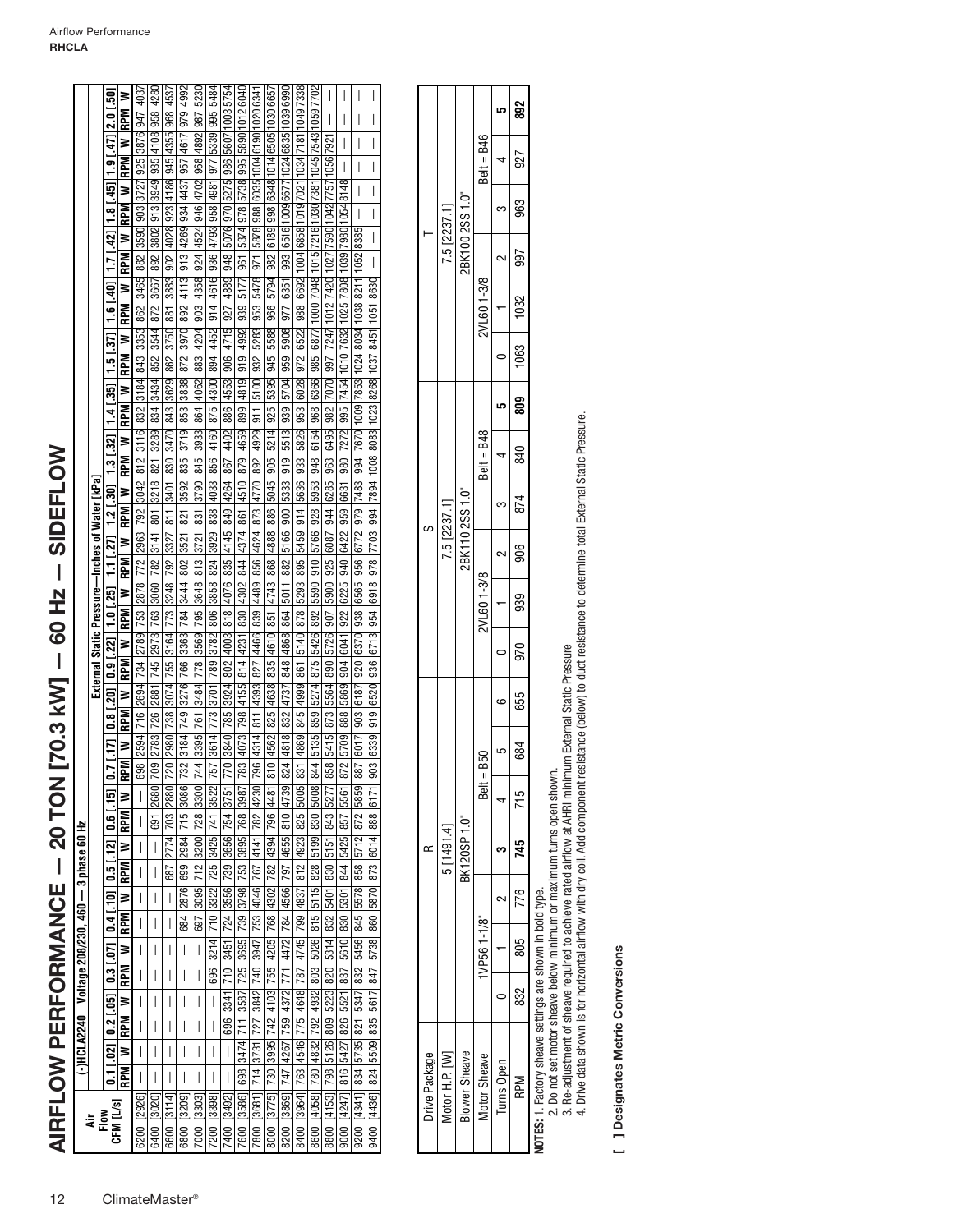| Airflow<br>CFM [L/s] |                  | <b>AIRFLOW</b><br><b>CORRECTION FACTORS *</b> |          | <b>COMPONENT AIRFLOW</b><br><b>RESISTANCE</b><br><b>Wet Coil</b><br><b>Resistance Inches</b> |
|----------------------|------------------|-----------------------------------------------|----------|----------------------------------------------------------------------------------------------|
|                      | <b>Total MBH</b> | <b>Sensible MBH</b>                           | Power kW | of Water [kPa]                                                                               |
| 6200 [2926]          | 1.10             | 1.38                                          | 1.07     | $0.15$ [.04]                                                                                 |
| 6300 [2973]          | 1.11             | 1.40                                          | 1.07     | $0.15$ [.04]                                                                                 |
| 6400 [3020]          | 1.11             | 1.42                                          | 1.07     | $0.16$ [.04]                                                                                 |
| 6500 [3067]          | 1.11             | 1.44                                          | 1.08     | $0.16$ [.04]                                                                                 |
| 6600 [3114]          | 1.12             | 1.45                                          | 1.08     | $0.16$ [.04]                                                                                 |
| 6700 [3162]          | 1.12             | 1.47                                          | 1.08     | $0.16$ [.04]                                                                                 |
| 6800 [3209]          | 1.13             | 1.49                                          | 1.08     | $0.17$ [.04]                                                                                 |
| 6900 [3256]          | 1.13             | 1.51                                          | 1.09     | $0.17$ [.04]                                                                                 |
| 7000 [3303]          | 1.14             | 1.52                                          | 1.09     | $0.17$ [.04]                                                                                 |
| 7100 [3350]          | 1.14             | 1.54                                          | 1.09     | $0.18$ [.04]                                                                                 |
| 7200 [3398]          | 1.15             | 1.56                                          | 1.10     | $0.18$ [.04]                                                                                 |
| 7300 [3445]          | 1.15             | 1.57                                          | 1.10     | $0.18$ [.04]                                                                                 |
| 7400 [3492]          | 1.16             | 1.59                                          | 1.10     | $0.18$ [.04]                                                                                 |
| 7500 [3539]          | 1.16             | 1.61                                          | 1.10     | $0.19$ [.05]                                                                                 |
| 7600 [3586]          | 1.16             | 1.63                                          | 1.11     | $0.19$ [.05]                                                                                 |
| 7700 [3633]          | 1.17             | 1.64                                          | 1.11     | $0.19$ [.05]                                                                                 |
| 7800 [3681]          | 1.17             | 1.66                                          | 1.11     | $0.19$ [.05]                                                                                 |

\* Multiply correction factor times gross performance data — resulting sensible capacity cannot exceed total capacity.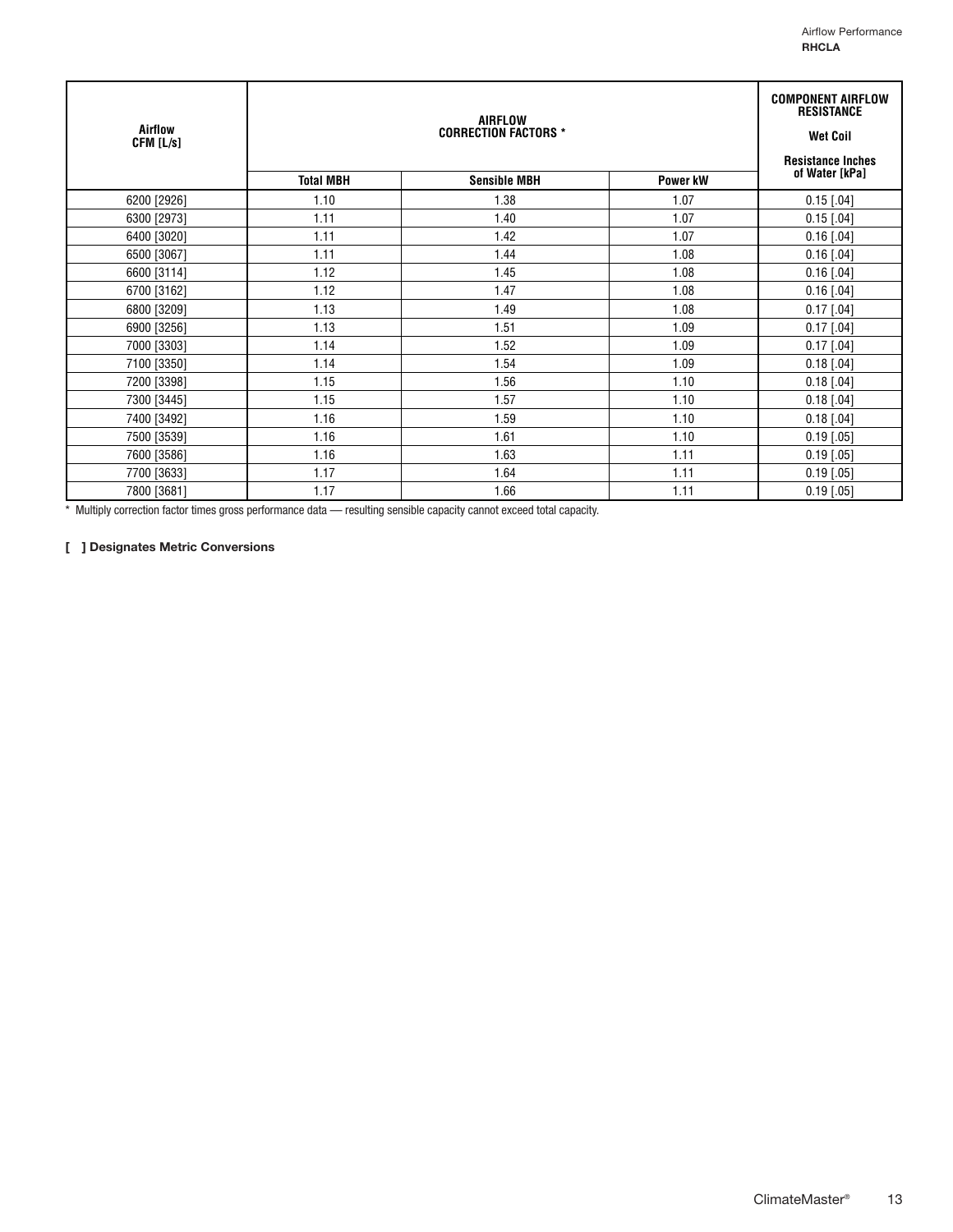|                              |                             |                                                                               |                                                                    |                                                                        |                                                              |                                    |                                                | ENTERING INDOOR AIR @ 80°F [26.7°C] dbe $\oplus$                                                                                                                    |                                               |                                                 |                                                |                                               | 61°F [16.1°C]                                  |                                                |                                                                   |                                                |                                                                          |
|------------------------------|-----------------------------|-------------------------------------------------------------------------------|--------------------------------------------------------------------|------------------------------------------------------------------------|--------------------------------------------------------------|------------------------------------|------------------------------------------------|---------------------------------------------------------------------------------------------------------------------------------------------------------------------|-----------------------------------------------|-------------------------------------------------|------------------------------------------------|-----------------------------------------------|------------------------------------------------|------------------------------------------------|-------------------------------------------------------------------|------------------------------------------------|--------------------------------------------------------------------------|
|                              |                             | whE                                                                           |                                                                    | 71°F [21.7°C]                                                          |                                                              |                                    | 67°F [19.4°C]                                  |                                                                                                                                                                     |                                               | 63°F [17.2°C]                                   |                                                |                                               |                                                |                                                |                                                                   | 59°F [15.0°C]                                  |                                                                          |
|                              |                             | CFM [L/s]                                                                     | 3600 [1699]                                                        | 3225 [1522]                                                            | 2400 [1133]                                                  | 3600 [169                          | 3225 [1522]                                    | 2400 [1133]                                                                                                                                                         | 3600 [1699]                                   | 3225 [1522]                                     | 2400 [1133]                                    | 3600 [1699]                                   | 3225 [1522]                                    | 2400 [1133]                                    | 3600 [1699]                                                       | 3225 [1522]                                    | 2400 [1133]                                                              |
|                              |                             | Θ<br>g                                                                        | ត្ត                                                                | ី                                                                      | 0.12                                                         | <b>P30</b>                         | $\frac{9}{10}$                                 | 0.12                                                                                                                                                                | $\overline{0.21}$                             | $\frac{9}{5}$                                   | 0.12                                           | 5.0                                           | ី                                              | 0.12                                           | <b>P30</b>                                                        | ី<br>ភ                                         | 0.12                                                                     |
|                              | 75°F                        | Total BTUH [kW]<br>Sens BTUH [kW]                                             | 04.3 [30.6]                                                        | 63.1 [18.5]<br>ெ<br>$102.2$ [29.                                       | 97.4 [28.5]<br>55.6 [16.3]                                   | 97.0 28.4                          | 95.0 [27.8]<br>69.9 [20.5]                     | $90.5 [26.5]$<br>$61.5 [18.0]$                                                                                                                                      | 86.3 [25.3]<br>71.6 [21.0]                    | 68.0 [19.9]<br>84.5 [24.8]                      | 80.6 [23.6]<br>59.8 [17.5]                     | 79.4 [23.3]<br>66.8 [19.6]                    | 63.4 [18.6]<br>77.7 [22.8]                     | 55.8 [16.4]<br>74.1 [21.7]                     | 59.3 [17.4]<br>71.1 [20.8]                                        | 56.2 [16.5]<br>69.7 [20.4]                     | 66.4 [19.5]<br>49.5 [14.5]                                               |
|                              | $[23.9^{\circ}C]$           | Power                                                                         | $66.6 [19.5]$<br>$7.2$                                             | $\overline{71}$                                                        | 6.9                                                          | 73.7 [21.6]<br>6.6                 | 6.6                                            | 6.4                                                                                                                                                                 | $\overline{61}$                               | 0.9                                             | 5.9                                            | 5.8                                           | 5.7                                            | 5.6                                            | LO<br>ιn,                                                         | 5.5                                            | 5.3                                                                      |
|                              | ទី៖                         | Total BTUH [KW]<br>Sens BTUH [kW]                                             | $\begin{bmatrix} 102.5 & 30.0 \\ 66.0 & 19.3 \end{bmatrix}$        | 100.4 [29.4]                                                           | 95.7 [28.0]<br>55.1 [16.2]                                   | 95.1 [27.9]<br>73.1 [21.4]         | 93.1 [27.3]<br>69.4 [20.3]                     | 88.8 [26.0]<br>61.1 [17.9]                                                                                                                                          | 84.4 [24.7]<br>71.1 [20.8]<br>6.3             | 82.7 [24.2]<br>67.4 [19.8]                      | 59.4 [17.4]<br>78.8 [23.1]                     | 77.5 [22.7]<br>66.3 [19.4]                    | 75.9 [22.2]<br>$62.9$ [18.4]                   | 72.4 [21.2]<br>55.4 [16.2]                     | 69.3 [20.3]<br>58.7 [17.2]                                        | ತ್ತಾ<br>55.7 [16.3]<br>67.9 [19.               | 64.7 [19.0]<br>49.1 [14.4]                                               |
|                              | [26.7°C]                    | Power                                                                         | 7.4                                                                | $62.6$ [18.3]<br>$7.3$                                                 | 7.2                                                          | 6.9                                | $6.\overline{8}$                               | 6.6                                                                                                                                                                 |                                               | 6.2                                             | $\overline{6}$                                 | $\overline{6}$ .0                             | $\overline{6.0}$                               | 5.8                                            | .<br>5.8                                                          | $\overline{5.7}$                               | 5.6                                                                      |
| $O D H \triangle O O \times$ | $[29.4^{\circ}C]$<br>9.98   | Total BTUH [kW]<br>Sens BTUH [kW]<br>Power                                    | $[100.3 [29.4]$<br>$65.2 [19.1]$<br>$7.7$                          | $\begin{array}{c} 98.2\,\,[28.8] \\ 61.8\,\,[18.1] \\ 7.6 \end{array}$ | 93.7 [27.4]<br>54.4 [16.0]<br>7.5                            | 92.9 [27.2]<br>72.3 [21.2]<br>7.2  | 91.0 [26.7]<br>68.6 [20.1]<br>$\overline{71}$  | 86.8 [25.4]<br>60.4 [17.7]<br>6.9                                                                                                                                   | 82.3 [24.1]<br>70.3 [20.6]<br>6.6             | 80.6 [23.6]<br>66.7 [19.5]<br>6.5               | 76.8 [22.5]<br>58.7 [17.2]<br>6.4              | 75.3 [22.1]<br>65.5 [19.2]<br>6.3             | 73.8 [21.6]<br>62.1 [18.2]<br>6.3              | 70.4 [20.6]<br>54.7 [16.0]<br>$\overline{6}$ . | 67.1 [19.7]<br>57.9 [17.0]<br>0.a                                 | 65.7 [19.3]<br>54.9 [16.1]<br>6.0              | 62.7 [18.4]<br>48.4 [14.2]<br>5.8                                        |
|                              | $[32.2^{\circ}C]$<br>ទី៖    | Total BTUH [kW]<br>Sens BTUH [kW]<br>Power                                    | $\begin{array}{c} 97.8\ [28.7] \\ 64.0\ [18.8] \\ 8.0 \end{array}$ | $\begin{array}{c} 95.8\ [28.1] \\ 60.7\ [17.8] \\ 8.0 \end{array}$     | 91.3 [26.8]<br>53.5 [15.7]<br>7.8                            | 90.4 [26.5]<br>71.2 [20.9]<br>7.5  | 88.6 [26.0]<br>67.5 [19.8]<br>7.4              | 84.5 [24.7]<br>59.4 [17.4]<br>7.3                                                                                                                                   | 79.8 [23.4]<br>69.1 [20.3]<br>6.9             | 78.1 [22.9]<br>65.6 [19.2]<br>6.9               | 74.5 [21.8]<br>57.7 [16.9]<br>6.7              | 72.9 [21.3]<br>64.3 [18.9]<br>6.7             | 71.3 [20.9]<br>61.0 [17.9]<br>6.6              | 68.0 [19.9]<br>53.7 [15.7]<br>6.4              | 64.6 [18.9]<br>56.8 [16.6]<br>6.4                                 | 63.3 [18.5]<br>53.8 [15.8]<br>.<br>6.3         | 47.4 [13.9]<br>60.3 [17.7]<br>6.2                                        |
| $\cap$ $\subset$ $\succ$     | $[35^\circ 0]$<br>95°F      | Total BTUH [KW]<br>Sens BTUH [KW]<br>Power                                    | 95.0 [27.8]<br>62.6 [18.3]<br>$\overline{8}$                       | 93.0 [27.3]<br>59.4 [17.4]<br>$\overline{4}$<br>∞                      | 88.7 [26.0]<br>52.3 [15.3]<br>$\frac{2}{8}$                  | 87.6 [25.7]<br>69.7 [20.4]<br>7.9  | 85.8 [25.2]<br>66.1 [19.4]<br>7.8              | 81.8 [24.0]<br>58.2 [17.1]<br>$\circ$                                                                                                                               | 77.0 [22.6]<br>67.7 [19.8]<br>$\overline{73}$ | 75.4 [22.1]<br>64.2 [18.8]<br>$\overline{7}$ .3 | 71.9 [21.1]<br>56.5 [16.6]<br>$\overline{71}$  | 70.1 [20.5]<br>62.9 [18.4]<br>$\overline{71}$ | 59.7 [17.5]<br>68.6 [20.1]<br>$\overline{7.0}$ | 65.4 [19.2]<br>52.5 [15.4]<br>6.8              | $61.8$ $[18.1]$<br>55.3 [16.2]<br>$\infty$<br>نت                  | 60.5 [17.7]<br>52.5 [15.4]<br>6.7              | 57.7 [16.9]<br>46.2 [13.5]<br>6.6                                        |
| മാ⊐മ                         | $[37.8^{\circ}C]$<br>100°F  | Sens BTUH [kW]<br>Total BTUH [kW]<br>Power                                    | 91.9 [26.9]<br>60.9 [17.8]<br>8.9                                  | $90.0$ [26.4]<br>57.7 [16.9]<br>8.8                                    | 85.8 [25.1]<br>50.8 [14.9]<br>8.6                            | 84.5 [24.8]<br>68.0 [19.9]<br>8.3  | 82.8 [24.3]<br>64.5 [18.9]<br>8.2              | 78.9 [23.1]<br>56.8 [16.6]<br>$\circ$<br>∞                                                                                                                          | 66.0 [19.3]<br>73.9 [21.6]<br>7.8             | 72.3 [21.2]<br>62.6 [18.3]<br>7.7               | 69.0 [20.2]<br>55.1 [16.1]<br>ίņ.              | 66.9 [19.6]<br>61.2 [17.9]<br>7.5             | 65.5 [19.2]<br>58.0 [17.0]<br>7.4              | 62.5 [18.3]<br>51.1 [15.0]<br>7.2              | 53.6 [15.7]<br>58.7 [17.2]<br>$\sim$                              | 57.5 [16.8]<br>50.8 [14.9]<br>$\overline{71}$  | 54.8 [16.1]<br>44.8 [13.1]<br>7.0                                        |
| <b>THZTHKATDRE</b>           | [40.6°C]<br>105°F           | Total BTUH [kW]<br>Sens BTUH [kW]<br>Power                                    | 88.5 [25.9]<br>58.8 [17.2]<br>9.4                                  | 86.6 [25.4]<br>55.8 [16.4]<br>9.3                                      | 82.6 [24.2]<br>49.1 [14.4]<br>$\overline{9}$                 | 81.1 [23.8]<br>65.9 [19.3]<br>8.8  | 79.4 [23.3]<br>62.6 [18.3]<br>87               | 75.7 [22.2]<br>55.1 [16.1]<br>8.5                                                                                                                                   | 70.4 [20.6]<br>63.9 [18.7]<br>8.2             | 69.0 [20.2]<br>60.6 [17.8]<br>8.2               | 65.8 [19.3]<br>53.4 [15.6]<br>8.0              | 63.5 [18.6]<br>59.1 [17.3]<br>8.0             | 62.2 [18.2]<br>56.1 [16.4]<br>7.9              | 59.3 [17.4]<br>49.4 [14.5]<br>7.7              | 51.5 [15.1]<br>55.3 [16.2]<br>7.7                                 | 54.1 [15.9]<br>48.9 [14.3]<br>7.6              | 43.1 [12.6]<br>51.6 [15.1<br>7.4                                         |
|                              | [43.3°C]<br>110°F           | Total BTUH [kW]<br>Sens BTUH [kW]<br>Power                                    | 84.7 [24.8]<br>56.5 [16.6]<br>9.9                                  | 83.0 [24.3]<br>$53.6$ [15.7]<br>9.8                                    | 47.2 [13.8]<br>79.1 [23.2]<br>່ 6<br>ອ                       | 63.6 [18.6]<br>77.3 [22.7<br>9.3   | 75.7 [22.2]<br>60.3 [17.7]<br>$\overline{9.2}$ | 72.2 [21.2]<br>53.1 [15.6]<br>.<br>ອິ                                                                                                                               | 66.7 [19.5]<br>61.6 [18.0]<br>.<br>အ          | 65.3 [19.1]<br>58.4 [17.1]<br>$\overline{8.7}$  | 62.2 [18.2]<br>51.4 [15.1]<br>8.5              | 59.7 [17.5]<br>56.8 [16.6]<br>8.5             | 53.9 [15.8]<br>58.5 [17.1]<br>8.4              | 55.8 [16.3]<br>47.4 [13.9]<br>8.2              | $51.5$ [15.1]<br>49.2 [14.4]<br>$\sim$<br>∞                       | 50.4 [14.8]<br>46.7 [13.7]<br>$\overline{8}$   | 41.1 [12.0]<br>48.1 [14.1]<br>$\overline{8.0}$                           |
| ⊬့⊽                          | [46.1°C]<br>115°F           | Total BTUH [kW]<br>Sens BTUH [kW]<br>Power                                    | 80.6 [23.6]<br>53.9 [15.8]<br>10.5                                 | 51.1 [15.0]<br>79.0 [23.1]<br>10.4                                     | 45.0 [13.2]<br>75.3 [22.1]<br>10,1                           | 73.3 [21.5]<br>61.0 [17.9]<br>9.9  | 71.7 [21.0]<br>57.8 [16.9]<br>9.8              | 68.4 [20.0]<br>50.9 [14.9]<br>9.6                                                                                                                                   | 62.6 [18.3]<br>58.9 [17.3]<br>9.4             | 55.9 [16.4]<br>61.3 [18.0]<br>9.3               | 49.2 [14.4]<br>58.4 [17.1]<br>$\overline{9}$ . | 55.7 [16.3]<br>54.1 [15.9]<br>$\overline{9}$  | 54.5 [16.0]<br>51.4 [15.1]<br>9.0              | 52.0 [15.2]<br>45.2 [13.3]<br>8.8              | 46.6 [13.6]<br>47.4 [13.9]<br>$\infty$<br>∞                       | 44.2 [12.9]<br>46.5 [13.6]<br>$\overline{8.7}$ | 44.3 [13.0]<br>$38.9$ [11.4]<br>$8.5$                                    |
|                              | [48.9°C]<br>120°F           | Total BTUH [kW]<br>Sens BTUH [kW]<br>Power                                    | 76.2 [22.3]<br>50.9 [14.9]<br>$\Xi$                                | 48.3 [14.2]<br>74.7 [21.9]<br>11.0                                     | 71.2 [20.9]<br>42.5 [12.5]<br>10.7                           | 68.9 [20.2]<br>58.0 [17.0]<br>10.5 | 67.5 [19.8]<br>55.0 [16.1]<br>10.4             | 64.3 [18.8]<br>48.5 [14.2]<br>10.2                                                                                                                                  | 58.2 [17.1]<br>56.0 [16.4]<br>10              | 57.0 [16.7]<br>53.1 [15.6]<br>نق<br>တ           | 54.4 [15.9]<br>46.8 [13.7]<br>9.7              | 51.3 [15.0]<br>51.2 [15.0]<br>9.7             | 48.6 [14.2]<br>50.2 [14.7]<br>9.6              | 47.9 [14.0]<br>42.8 [12.5]<br>9.4              | 43.1 [12.6]<br>43.1 [12.6]<br>9.4                                 | 42.2 [12.4]<br>41.4 [12.1]<br>$\overline{9.3}$ | 40.2 [11.8]<br>36.4 [10.7]<br>5.                                         |
|                              | [51.7°0]<br>$125^{\circ}$ F | Total BTUH [kW]<br>Sens BTUH [kW]<br>Power                                    | 47.7 [14]<br>71.5 [21]<br>$\infty$<br>Ë                            | 70.1 [20.5]<br>45.2 [13.3]<br>11.7                                     | 66.8 [19.6]<br>39.8 [11.7]<br>11.4                           | 64.2 [18.8]<br>54.8 [16.1]<br>11.2 | 62.8 [18.4]<br>52.0 [15.2]<br>$\frac{1}{11}$   | 59.9 [17.6]<br>45.8 [13.4]<br>10.9                                                                                                                                  | 53.5 [15.7]<br>52.8 [15.5]<br>10.7            | 52.4 [15.4]<br>50.1 [14.7]<br>$\ddot{\circ}$    | 50.0 [14.6]<br>44.1 [12.9]<br>10.3             | 46.6 [13.7]<br>46.6 [13.7]<br>10.4            | 45.6 [13.4]<br>45.5 [13.3]<br>10.3             | 40.1 [11.7]<br>43.5 [12.7]<br>$10.1$           | $\begin{array}{c} 38.4 [11.2] \\ 38.4 [11.2] \\ 10.1 \end{array}$ | 37.6 [11.0]<br>37.6 [11.0]<br>10.0             | $\begin{array}{c} 35.8 \; [10.5] \\ 33.7 \; \; [9.9] \\ 9.8 \end{array}$ |
| g                            |                             | wbE-Entering air wet bulb<br>dbE - Entering air dry bulb<br>-Depression ratio | Power<br>Sens<br>Total                                             | --KW input                                                             | Sensible capacity x 1000 BTUH<br>-Total capacity x 1000 BTUH |                                    |                                                | NOTES:<br>① When the entering air dry bulb is other than 80°F [27°C], adjust the sensible capacity<br>from the table by adding [1.10 x CFM x(1 – DR) x (dbE – 80)]. |                                               |                                                 |                                                |                                               |                                                |                                                |                                                                   |                                                |                                                                          |

[ ] Designates Metric Conversions **[ ] Designates Metric Conversions**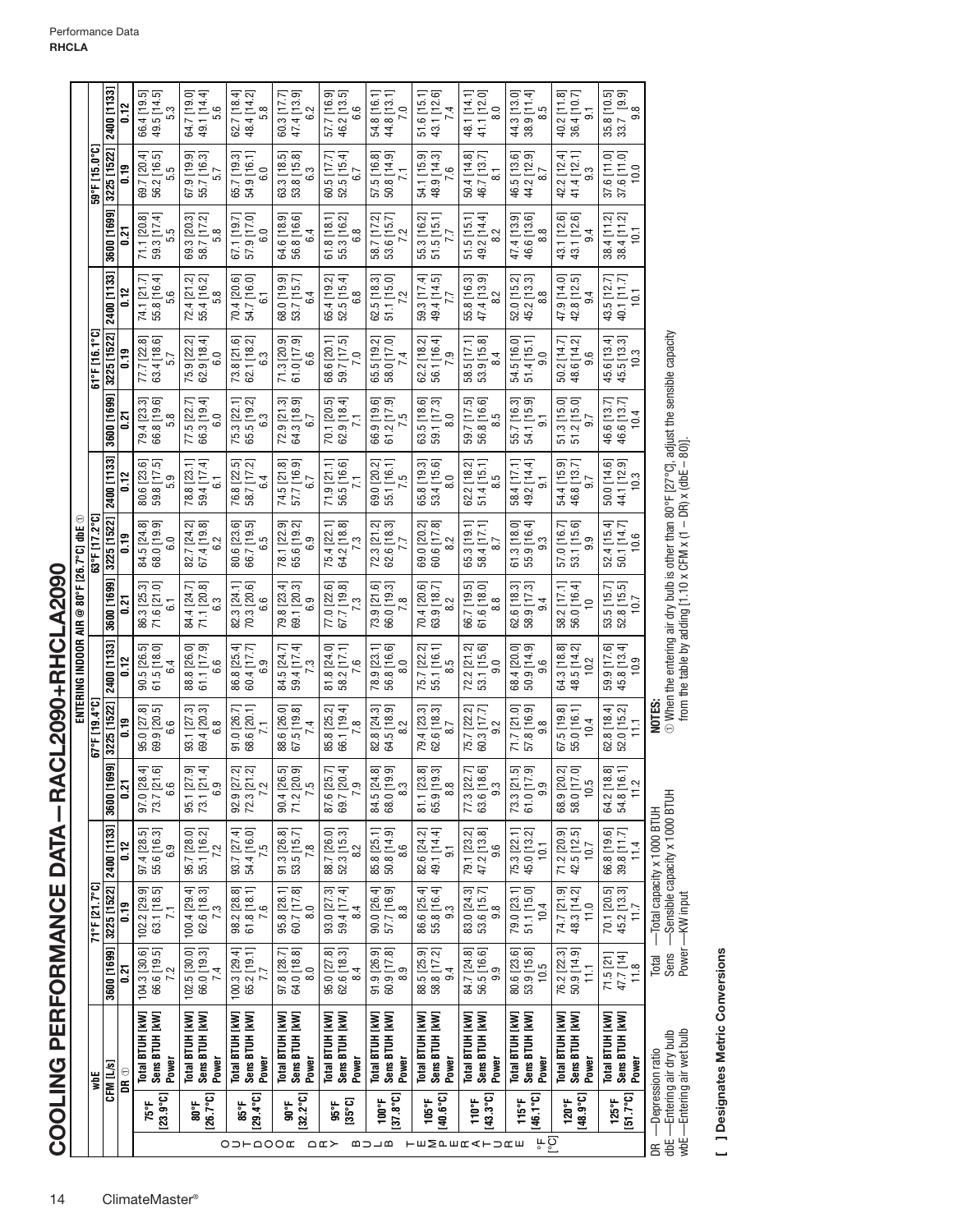COOLING PERFORMANCE DATA - RACL2120+RHCLA2120 **COOLING PERFORMANCE DATA—RACL2120+RHCLA2120**

|                            | ₩                                                                       |                                    |                                                                                              | 71°F [21.7°C]                                                                                     |                                                                                |                                                                                                                 | 67°F [19.4°C                                                            |                                                                         | ENTERING INDOOR AIR @ 80°F [26.7°C] dbe $\circledcirc$                                                                                                        | 63°F [17.2°C]                                |                                                                         |                                                                                                                                           | 61°F [16.1°C]                                                           |                                                                     |                                                                  | 59°F [15.0°C]                                                         |  |
|----------------------------|-------------------------------------------------------------------------|------------------------------------|----------------------------------------------------------------------------------------------|---------------------------------------------------------------------------------------------------|--------------------------------------------------------------------------------|-----------------------------------------------------------------------------------------------------------------|-------------------------------------------------------------------------|-------------------------------------------------------------------------|---------------------------------------------------------------------------------------------------------------------------------------------------------------|----------------------------------------------|-------------------------------------------------------------------------|-------------------------------------------------------------------------------------------------------------------------------------------|-------------------------------------------------------------------------|---------------------------------------------------------------------|------------------------------------------------------------------|-----------------------------------------------------------------------|--|
|                            |                                                                         |                                    | 4560 [2152]                                                                                  |                                                                                                   | 3040 [1435]                                                                    | 4560 [2152]                                                                                                     |                                                                         |                                                                         | 4560                                                                                                                                                          |                                              | 3040 [1435]                                                             |                                                                                                                                           |                                                                         |                                                                     | 4560 [2152]                                                      |                                                                       |  |
|                            | CFM [L/s]<br>DR ⊕                                                       |                                    | <b>80.0</b>                                                                                  | 3400 [1605]<br>0.02                                                                               | គូ<br>គុ                                                                       | $\frac{8}{10}$                                                                                                  | 3400 [1605]<br><b>0.02</b>                                              | 3040 [1435]<br>$\ddot{5}$                                               | [2152]<br>$\frac{8}{10}$                                                                                                                                      | 3400 [1605]<br><b>SO</b>                     | ទ្រុ                                                                    | 4560 [2152]<br>ទី                                                                                                                         | 3400 [1605]<br>S<br>۔                                                   | 3040 [1435]<br>$-0.01$                                              | $\frac{8}{2}$                                                    | 3400 [1605]<br>g                                                      |  |
|                            | Power<br>[23.9°C]<br>75°F                                               | Total BTUH [kW]<br>Sens BTUH [kW]  | $\begin{bmatrix} 45.0 & [42.5] \\ 90.4 & [26.5] \end{bmatrix}$<br>$\frac{8}{10}$             | 136.5 [40.0]<br>78.0 [22.9]<br>7.8                                                                | 133.9 [39.2]<br>74.1 [21.7]                                                    | 39.6]<br>31.2]<br>8.0<br>135.1<br>106.6                                                                         | $127.2$ [37.3]<br>92.0 [27.0]<br>7.7                                    | $124.8$ [36.6]<br>$87.4$ [25.6]                                         | 124.8 [36.6]<br>117.8 [34.5]<br>7.9                                                                                                                           | $117.5$ [34.4]<br>101.6 [29.8]               | 115.3 [33.8]<br>96.6 [28.3]<br>115.3 [33.<br>7.6                        | $\begin{array}{ l l } \hline {\bf 119.6} & {\bf [35.0]} \\ \hline {\bf 119.6} & {\bf [35.0]} \\ \hline {\bf 7.8} & \\ \hline \end{array}$ | 112.6 [33.0]<br>104.0 [30.5]<br>7.6                                     | 98.9 [29.0]<br>ਚ<br>110.4 [32.                                      | 114.2 [33.5]<br>114.2 [33.5]<br>7.8                              | $107.6$ [31.5]<br>$104.4$ [30.6]                                      |  |
|                            | Power<br>[26.7°C]<br>ao.e                                               | Total BTUH [kW]<br>Sens BTUH [kW]  | 142.6 [41.8]<br>89.4 [26.2]<br>8.4                                                           | 134.3 [39.4]<br>77.1 [22.6]<br>$\overline{\infty}$                                                | $\begin{array}{c} 131.7\ [38.6] \\ 73.3\ [21.5] \end{array}$<br>$\overline{8}$ | 38.9]<br>31.0]<br>.<br>83<br>132.7<br>105.6                                                                     | 125.0 [36.6]<br>91.1 [26.7]<br>$\overline{5}$                           | $122.6 [35.9]$<br>$86.6 [25.4]$<br>8.0                                  | $\begin{bmatrix} 122.5 & [35.9] \\ 16.8 & [34.2] \end{bmatrix}$<br>8.2                                                                                        | 115.3 [33.8]<br>100.7 [29.5]<br>8.0          | 113.1 [33.1]<br>95.7 [28.1]<br>7.9                                      | 117.2 [34.3]<br>117.2 [34.3]<br>Σ,                                                                                                        | 10.4 [32.3]<br>103.2 [30.2]<br>$\circ$                                  | $108.2$ [31.7]<br>$98.1 [28.7]$<br>7.9                              | $\begin{bmatrix} 111.9 & [32.8] \\ 111.9 & [32.8] \end{bmatrix}$ | 105.3 [30.9]<br>103.6 [30.3]<br>7.9                                   |  |
| OD⊢QOO <b>⊄</b>            | Power<br>$[29.4^{\circ}C]$<br>និះ                                       | Sens BTUH [kW]<br>Total BTUH [kW]  | 140.0 [41.0]<br>88.3 [25.9]<br>$\frac{8}{3}$                                                 | 131.8 [38.6]<br>76.2 [22.3]<br>8.5                                                                | 72.4 [21.2]<br>129.3 [37.9]<br>84                                              | 38.1]<br>30.6]<br>130.1<br>104.5<br>$\infty$                                                                    | 122.5 [35.9]<br>$90.2$ [26.4]<br>$8.5$                                  | 120.1 [35.2]<br>85.7 [25.1]<br>84                                       | 119.8 [35.1]<br>115.6 [33.9]<br>$\overline{8.6}$                                                                                                              | $112.8$ [33.1]<br>99.8 [29.2]<br>8.4         | 94.8 [27.8]<br>110.7 [32.4]<br>$\overline{8}$                           | $\begin{array}{ l l } \hline 114.6 & [33.6] \\\hline 114.6 & [33.6] \\\hline 8.6 & \\ \hline \end{array}$                                 | 102.2 [30.0]<br>107.9 [31.6]<br>8.4                                     | $\begin{array}{c} 105.8\ [31.0] \\ 97.2\ [28.5] \\ 8.3 \end{array}$ | 109.2 [32.0]<br>109.2 [32.0]<br>8.6                              | 102.8 [30.1]<br>102.6 [30.1]                                          |  |
|                            | Power<br>$[32.2^{\circ}C]$<br>90°F                                      | Total BT UH [kW]<br>Sens BTUH [kW] | 137.1 [40.2]<br>$\begin{bmatrix} 87.1 & 25.5 \\ 9.2 & 1 \end{bmatrix}$                       | 129.1 [37.8]<br>75.1 [22.0]<br>8.9                                                                | 71.4 [20.9]<br>126.6 [37.1]<br>8.9                                             | 37.3]<br>30.3]<br>$\begin{bmatrix} 127.2 \\ 103.3 \\ 9.1 \end{bmatrix}$                                         | 119.8 [35.1]<br>89.1 [26.1]<br>.<br>8.9                                 | 84.7 [24.8]<br>$117.5$ [34.4]<br>8.8                                    | $\begin{array}{c} 116.9\,\, [34.3] \\ 114.4\,\, [33.5] \\ 9.1 \end{array}$                                                                                    | 110.1 [32.3]<br>98.7 [28.9]<br>8.8           | $93.8$ $[27.5]$<br>$8.7$<br>$108.0$ [31.6]                              | $\begin{bmatrix} 111.7 & 32.7 \ 9.0 & \end{bmatrix}$<br>111.7 [32.7]                                                                      | 105.2 [30.8]<br>$\begin{bmatrix} 101.1 & 29.6 \\ 8.8 & 1 \end{bmatrix}$ | 103.1 [30.2]<br>$\frac{96.1 [28.2]}{8.7}$                           | $106.3$ [31.2]<br>106.3 [31.2]<br>0.6                            | $100.1$ [29.3]<br>$100.1$ [29.3]<br>8.7                               |  |
| $\cap$ $\mathbb{C}$ $\geq$ | Power<br>$[35^\circ \text{C}]$<br>មិនិ                                  | Total BTUH [kW]<br>Sens BTUH [kW]  | 134.0 [39.3]<br>$85.7$ [25.1]<br>$9.7$                                                       | 126.2 [37.0]<br>73.9 [21.7]<br>9.4                                                                | 70.3 [20.6]<br>123.7 [36.3]<br>9.3                                             | $\begin{bmatrix} 124.1 & 136.4 \\ 101.9 & 129.9 \end{bmatrix}$<br>$101.9\begin{bmatrix} 2 \\ 9.6 \end{bmatrix}$ | $\begin{array}{c} 116.8\,\,[34.2] \\ 87.9\,\,[25.8] \\ 9.3 \end{array}$ | $\begin{array}{c} 114.6\ [33.6] \\ 83.6\ [24.5] \\ 9.2 \end{array}$     | $\begin{array}{c} 113.8\ [33.4] \\ 113.0\ [33.1] \\ 9.5 \end{array}$                                                                                          | $107.2$ [31.4]<br>97.5 [28.6]<br>9.3         | 105.1 [30.8]<br>92.7 [27.2]<br>9.2                                      | $\begin{bmatrix} 108.5 & 31.8 \\ 108.5 & 31.8 \\ 9.5 & 5 \end{bmatrix}$                                                                   | 102.2 [30.0]<br>100.0 [29.3]<br>9.2                                     | $100.2$ [29.4]<br>$95.0$ $[27.8]$                                   | $[203.2 \; [30.2] \\ 103.2 \; [30.2]$<br>9.5                     | $97.2$ $[28.5]$<br>$97.2$ $[28.5]$<br>9.2                             |  |
| $\mathbf{w} = \mathbf{w}$  | Power<br>$[37.8^{\circ}]$<br>100°F                                      | Sens BTUH [kW]<br>Total BTUH [kW]  | 130.6 [38.3]<br>84.2 [24.7]<br>10.2                                                          | $\begin{array}{ c c } \hline 123.0 & [36.0] \\ \hline 72.6 & [21.3] \\ \hline \end{array}$<br>9.9 | 120.6 [35.3]<br>69.0 [20.2]<br>9.8                                             | 35.4]<br>29.4]<br>$\frac{1}{2}$<br>100.4<br>120.7                                                               | 113.6 [33.3]<br>86.6 [25.4]<br>9.8                                      | $111.4$ [32.7]<br>82.4 [24.1]<br>9.7                                    | $\begin{array}{c} 110.4\; [32.4] \\ 110.4\; [32.4] \\ 10.6 \end{array}$                                                                                       | $104.0$ [30.5]<br>96.2 [28.2]<br>9.7         | 102.0 [29.9]<br>91.5 [26.8]<br>$9.\overline{6}$                         | $\begin{bmatrix} 105.2 & 30.8 \\ 105.2 & 30.8 \\ 10.0 & 10.0 \end{bmatrix}$                                                               | 99.0 [29.0]<br>98.7 [28.9]<br>9.7                                       | 97.1 [28.5]<br>93.8 [27.5]<br>$\circ$<br>တ                          | 99.8 [29.2]<br>99.8 [29.2]<br>10.0                               | $\begin{array}{l} 94.0\ [27.5] \\ 94.0\ [27.5] \\ 9.7 \end{array}$    |  |
|                            | Power<br>[40.6°C]<br>$105^{\circ}$ F                                    | Total BTUH [kW]<br>Sens BTUH [kW]  | $\begin{array}{c} 126.9\,\left[ 37.2\right] \\ 82.6\,\left[ 24.2\right] \\ 10.7 \end{array}$ | 119.5 [35.0]<br>71.2 [20.9]<br>10.4                                                               | 67.7 [19.8]<br>117.2 [34.4]<br>10.3                                            | ಸ್ಪ್ರ<br>ಸೆ ನಿ ಎ<br>$\frac{10}{10}$<br>98.8<br>117.0                                                            | 110.2 [32.3]<br>85.2 [25.0]<br>10.3                                     | $108.1$ [31.7]<br>$81.0$ [23.7]<br>$10.2$                               | $\begin{array}{c} 106.8\ [31.3] \\ 106.8\ [31.3] \\ 10.6 \end{array}$                                                                                         | 00.5 [29.5]<br>94.8 [27.8]<br>10.3           | $\begin{array}{c} 98.6 \; [28.9] \\ 90.2 \; [26.4] \\ 10.2 \end{array}$ | 101.5 [29.7]<br>$\begin{bmatrix} 101.5 \\ 10.5 \\ 10.5 \end{bmatrix}$                                                                     | 95.6 [28.0]<br>95.6 [28.0]<br>10.2                                      | 93.7 [27.5]<br>92.5 [27.1]<br>$\overline{10}$                       | 96.2 [28.2]<br>96.2 [28.2]<br>10.5                               | $\begin{array}{l} 90.5\; [26.5] \\ 90.5\; [26.5] \\ 10.2 \end{array}$ |  |
| <b>〒巴MPERATURE</b>         | Power<br>[43.3°C]<br>110°F                                              | Sens BTUH [kW]<br>Total BTUH [kW]  | 80.8 [23.7]<br>123.0 [36.1]<br>11.3                                                          | 115.9 [33.9]<br>69.7 [20.4]<br>10.9                                                               | 66.3 [19.4]<br>113.6 [33.3]<br>10.8                                            | $\begin{array}{c} \boxed{33.21} \\ 1 \ 28.4 \\ 1 \ 2 \end{array}$<br>97.1<br>113.1                              | $106.5$ [31.2]<br>$83.7$ [24.5]<br>10.9                                 | $104.5$ [30.6]<br>79.6 [23.3]<br>10.8                                   | 102.9 [30.1]<br>102.9 [30.1]<br>$\overline{11}$                                                                                                               | 96.9 [28.4]<br>93.3 [27.4]<br>10.8           | 95.0 [27.8]<br>88.7 [26.0]<br>10.7                                      | 97.6 [28.6]<br>97.6 [28.6]<br>$\frac{1}{11}$                                                                                              | 91.9 [26.9]<br>91.9 [26.9]<br>10.8                                      | 90.1 [26.4]<br>90.1 [26.4]<br>10.7                                  | 92.3 [27.0]<br>92.3 [27.0]<br>$\overline{11}$                    | 86.9 [25.5]<br>86.9 [25.5]<br>10.7                                    |  |
| မှု့ပြ                     | Power<br>[46.1°C]<br>115°F                                              | Total BTUH [kW]<br>Sens BTUH [kW]  | 118.9 [34.8]<br>79.0 [23.1]<br>11.9                                                          | 111.9 [32.8]<br>68.1 [20.0]<br>11.5                                                               | 109.8 [32.2]<br>64.8 [19.0]<br>11.4                                            | $\begin{array}{c} \hline , [31.9] \\ .2 [27.9] \\ 11.8 \end{array}$<br>95.2<br>109.0                            | 102.6 [30.1]<br>82.1 [24.1]<br>11.4                                     | $\begin{bmatrix} 100.6\, [29.5] \\ 78.1\, [22.9] \\ 11.3 \end{bmatrix}$ | $\begin{array}{c} 98.7\,\,[28.9] \\ 98.7\,\,[28.9] \\ 11.7 \end{array}$                                                                                       | <u>ត្</u><br>91.7 [26.9]<br>92.9 [27<br>11.4 | 91.2 [26.7]<br>87.2 [25.6]<br>11.3                                      | 93.5 [27.4]<br>$93.5$ [27.4]<br>11.7                                                                                                      | 88.0 [25.8]<br>88.0 [25.8]<br>11.3                                      | 86.3 [25.3]<br>86.3 [25.3]                                          | 88.1 [25.8]<br>88.1 [25.8]<br>11.6                               | $\begin{bmatrix} 24.3 \\ 83.0 \\ 1.3 \\ 1.3 \end{bmatrix}$            |  |
|                            | Power<br>[48.9°C]<br>120°F                                              | Total BTUH [KW]<br>Sens BTUH [kW]  | 114.5 [33.5]<br>$77.0$ [22.6]                                                                | $107.8$ [31.6]<br>66.4 [19.5]<br>12.1                                                             | $105.7$ [31.0]<br>63.1 [18.5]<br>12.0                                          | 104.6 [30.6]<br>93.2 [27.3]<br>12.4<br>104.6                                                                    | 98.5 [28.9]<br>80.4 [23.6]<br>12.0                                      | 96.6 [28.3]<br>76.5 [22.4]<br>11.9                                      | 94.3 [27.6]<br>94.3 [27.6]<br>12.3                                                                                                                            | 88.8 [26.0]<br>88.8 [26.0]<br>12.0           | 87.1 [25.5]<br>85.6 [25.1]<br>11.9                                      | 89.0 [26.1]<br>89.0 [26.1]<br>12.3                                                                                                        | 83.8 [24.6]<br>83.8 [24.6]<br>11.9                                      | 82.2 [24.1]<br>$12$ [24.1]<br>11.8<br><u>ജ</u>                      | 83.7 [24.5]<br>83.7 [24.5]<br>$83.7$ [24.]<br>12.3               | 78.8 [23.1]<br>$78.8$ [23.1]<br>11.9                                  |  |
|                            | Power<br>[51.7°C]<br>$125^{\circ}$ F                                    | Total BTUH [kW]<br>Sens BTUH [kW]  | 109.8 [32.2]<br>74.9 [21.9]<br>13.1                                                          | 64.6 [18.9]<br>103.4 [30.3]<br>12.8                                                               | 61.4 [18.0]<br>101.4 [29.7]<br>12.6                                            | 99.9 [29.3]<br>91.1 [26.7]<br>$\frac{3}{2}$                                                                     | 94.1 [27.6]<br>78.6 [23.0]<br>12.7                                      | 92.3 [27.0]<br>74.7 [21.9]<br>12.6                                      | $\begin{array}{l} 89.6\,\, [26.3] \\ 89.6\,\, [26.3] \\ 13.0 \end{array}$                                                                                     | 84.4 [24.7]<br>84.4 [24.7]<br>12.6           | 82.8 [24.3]<br>82.8 [24.3]<br>12.5                                      | 84.4 [24.7]<br>84.4 [24.7]<br>13.0                                                                                                        | 79.5 [23.3]<br>79.5 [23.3]<br>12.6                                      | 77.9 [22.8]<br>77.9 [22.8]<br>12.5                                  | 79.0 [23.2]<br>79.0 [23.2]<br>12.9                               | 74.4 [21.8]<br>74.4 [21.8]<br>12.6                                    |  |
| $\det$<br>g                | wbE-Entering air wet bulb<br>Entering air dry bulb<br>-Depression ratio |                                    | Sens<br>Total                                                                                | Power -KW input                                                                                   | -Sensible capacity x 1000 BTUH<br>-Total capacity x 1000 BTUH                  |                                                                                                                 | NOTES:                                                                  |                                                                         | $\odot$ When the entering air dry bulb is other than 80°F [27°C], adjust the sensible capacity from the table by adding [1.10 x CFM x (1 – DR) x (dbE – 80)]. |                                              |                                                                         |                                                                                                                                           |                                                                         |                                                                     |                                                                  |                                                                       |  |

[ ] Designates Metric Conversions **[ ] Designates Metric Conversions**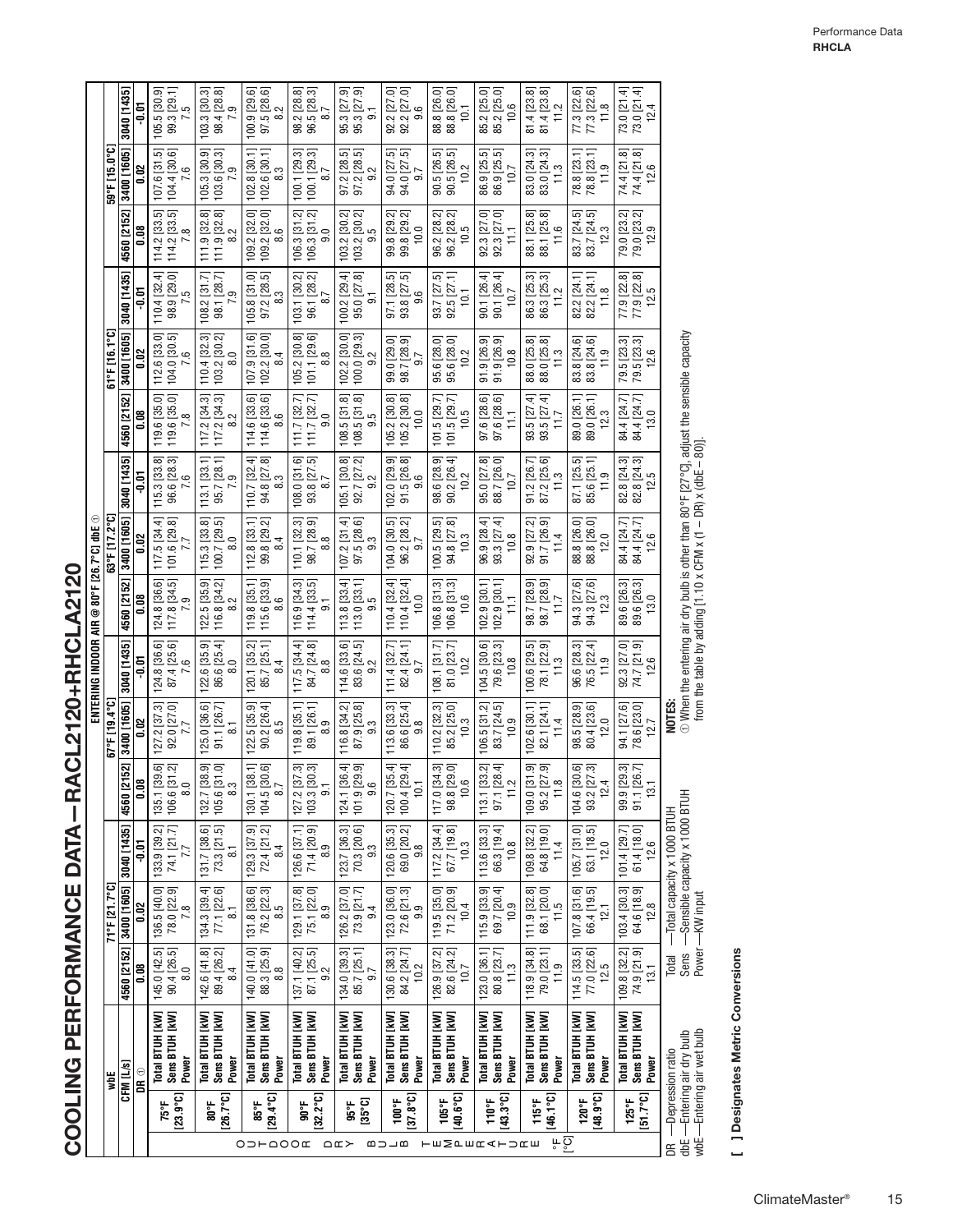|                          |                             |                                                                         |                                                |                                      |                                                               |                                                    |                                                                       | ENTERING INDOOR AIR @ 80°F [26.7°C] dbe $\oplus$                                                                                                              |                                          |                                                         |                                                                      |                                                                      |                                                                         |                                                                                                                           |                                                                                         |                                                                         |                                                          |
|--------------------------|-----------------------------|-------------------------------------------------------------------------|------------------------------------------------|--------------------------------------|---------------------------------------------------------------|----------------------------------------------------|-----------------------------------------------------------------------|---------------------------------------------------------------------------------------------------------------------------------------------------------------|------------------------------------------|---------------------------------------------------------|----------------------------------------------------------------------|----------------------------------------------------------------------|-------------------------------------------------------------------------|---------------------------------------------------------------------------------------------------------------------------|-----------------------------------------------------------------------------------------|-------------------------------------------------------------------------|----------------------------------------------------------|
|                          |                             | wbE                                                                     |                                                | 71°F [21.7°C]                        |                                                               |                                                    | 67°F [19.4°C]                                                         |                                                                                                                                                               |                                          | 63°F [17.2°C]                                           |                                                                      |                                                                      | 61°F [16.1°C]                                                           |                                                                                                                           |                                                                                         | 59°F [15.0°C]                                                           |                                                          |
|                          |                             | CFM [L/s]                                                               | 6000 [2832]                                    | 5000 [2360]                          | 4000 [1888]                                                   | ឆ<br>6000 [28]                                     | 5000 [2360]                                                           | 4000 [1888]                                                                                                                                                   | 6000 [2832]                              | 5000 [2360]                                             | 4000 [1888]                                                          | 6000 [2832]                                                          | 5000 [2360]                                                             | 4000 [1888]                                                                                                               | 6000 [2832]                                                                             | 5000 [2360]                                                             | 4000 [1888]                                              |
|                          |                             | DR O                                                                    | 0.07                                           | 0.02                                 | $-0.04$                                                       | <b>SO</b>                                          | $\frac{22}{5}$                                                        | $-0.04$                                                                                                                                                       | 0.07                                     | 0.02                                                    | $-0.04$                                                              | 0.O                                                                  | <b>Si</b> 0                                                             | $-0.04$                                                                                                                   | 0.O7                                                                                    | <b>SO</b>                                                               | $-0.04$                                                  |
|                          | $[23.9^{\circ}C]$<br>75°F   | Sens BTUH [kW]<br>Total BTUH [kW]<br>Power                              | 113.6 [33.3]<br>$175.3$ [51.4]<br>10.0         | 169.2 [49.6]<br>103.9 [30.4]<br>9.8  | 94.2 [27.6]<br>163.0 [47.8]<br>9.6                            | ್ಸ<br>ਠ<br>167.1 [49.<br>134.3 [39.<br>9.9         | 161.2 [47.2]<br>122.8 [36.0]<br>9.7                                   | 111.3 [32.6]<br>155.3 [45.5]<br>9.5                                                                                                                           | 164.5 [48.2]<br>149.8 [43.9]<br>9.8      | 158.7 [46.5]<br>137.0 [40.1]<br>9.6                     | 124.2 [36.4]<br>152.9 [44.8]<br>9.4                                  | 156.4 [45.8]<br>166.1 [48.7]<br>9.7                                  | 143.1 [41.9]<br>160.3 [47.0]<br>9.5                                     | 129.7 [38.0]<br>154.5 [45.3]<br>9.4                                                                                       | 163.0 [47.8]<br>170.2 [49.9]<br>9.6                                                     | 164.3 [48.1]<br>149.0 [43.7]                                            | 135.1 [39.6]<br>158.3 [46.4]<br>9.3                      |
|                          | [26.7°C]<br>នាះ             | Sens BTUH [kW]<br>Total BTUH [kW]<br>Power                              | 114.2 [33.5]<br>172.5 [50.6]<br>10.5           | 166.5 [48.8]<br>104.5 [30.6]<br>10.3 | 94.7 [27.8]<br>160.4 [47.0]<br>$\overline{101}$               | <u>។</u><br>ត<br>164.2 [48]<br>134.9 [39.<br>10.3  | 158.5 [46.4]<br>123.4 [36.1]<br>10.2                                  | 111.8 [32.8]<br>152.7 [44.7]<br>10.0                                                                                                                          | 161.6 [47.4]<br>150.4 [44.1]<br>10.2     | 137.6 [40.3]<br>156.0 [45.7]<br>10.0                    | 150.3 [44.0]<br>124.7 [36.6]<br>9.9                                  | 157.1 [46.0]<br>163.3 [47.8]<br>10.2                                 | 143.7 [42.1]<br>157.5 [46.2]<br>10.0                                    | 130.3 [38.2]<br>151.8 [44.5]<br>9.8                                                                                       | 163.6 [47.9]<br>4 [49.1]<br>$\frac{10}{10}$<br>167                                      | 161.5 [47.3]<br>149.6 [43.8]                                            | 155.7 [45.6]<br>135.7 [39.8]<br>$9.\overline{8}$         |
| O D H Q O Q E            | $[29.4^{\circ}C]$<br>ន្រះ   | Sens BTUH [kW]<br>Total BTUH [kW]<br>Power                              | 113.9 [33.4]<br>169.3 [49.6]<br>11.0           | 163.4 [47.9]<br>104.2 [30.5]<br>10.8 | 94.5 [27.7]<br>157.4 [46.1]<br>10.6                           | ন <del>ব</del><br>134.6 [39.<br>161.0 [47<br>10.8  | 155.4 [45.5]<br>123.1 [36.1]<br>10.7                                  | 149.7 [43.9]<br>111.6 [32.7]<br>10.5                                                                                                                          | 158.4 [46.4]<br>150.1 [44.0]<br>10.7     | 152.9 [44.8]<br>  137.3 [40.2]<br>10.5                  | 147.3 [43.2]<br>124.5 [36.5]<br>10.4                                 | 160.1 [46.9]<br>156.8 [45.9]<br>10.7                                 | 143.4 [42.0]<br>154.5 [45.3]<br>10.5                                    | 148.8 [43.6]<br>$130.0 [38.1]$<br>$10.3$                                                                                  | 164.2 [48.1]<br>163.3 [47.8]<br>10.6                                                    | 158.4 [46.4]<br>149.3 [43.8]<br>10.4                                    | 152.7 [44.7]<br>135.4 [39.7]<br>10.2                     |
|                          | $[32.2^{\circ}C]$<br>90°F   | Sens BTUH [kW]<br>Total BTUH [kW]<br>Power                              | 112.7 [33.0]<br>165.8 [48.6]<br>$\frac{5}{11}$ | 159.9 [46.9]<br>103.0 [30.2]<br>11.3 | 93.4 [27.4]<br>154.1 [45.2]<br>H                              | ĒĘ<br>157.5 [46.<br>133.3 [39.<br>11.4             | 151.9 [44.5]<br>121.9 [35.7]<br>11.2                                  | 146.4 [42.9]<br>$110.6$ [32.4]<br>11.0                                                                                                                        | 154.9 [45.4]<br>  148.9 [43.6]<br>11.3   | 149.4 [43.8]<br>136.2 [39.9]<br>$\overline{11}$         | $\begin{array}{c} 144.0 [42.2] \\ 123.4 [36.2] \\ 10.9 \end{array}$  | 155.5 [45.6]<br>156.5 [45.9]<br>11.2                                 | 151.0 [44.3]<br>142.3 [41.7]<br>11.0                                    | 145.5 [42.6]<br>  129.0 [37.8]<br>10.8                                                                                    | 160.6 [47.1]<br>160.6 [47.1]<br>11.2                                                    | 155.0 [45.4]<br>148.2 [43.4]<br>11.0                                    | 134.4 [39.4]<br>149.4 [43.8]<br>10.8                     |
| $\cap$ $\subset$ $\succ$ | $[35^{\circ}C]$<br>ទឹង      | Sens BTUH [kW]<br>Total BTUH [kW]<br>Power                              | 110.5 [32.4]<br>161.8 [47.4]<br>12.1           | 156.2 [45.8]<br>101.1 [29.6]<br>11.9 | 91.6 [26.8]<br>150.5 [44.1]<br>11.7                           | ਕ ਚ<br>153.6 [45.<br>$131.2$ [38.<br>12.0          | 148.2 [43.4]<br>120.0 [35.2]<br>11.8                                  | $[6.18]$ $[11.6]$<br>142.8 [41.8]                                                                                                                             | 151.0 [44.2]<br>146.7 [43.0]<br>11.9     | 145.7 [42.7]<br>134.2 [39.3]<br>11.7                    | $\begin{bmatrix} 121.6 [35.6] \\ 11.5 \end{bmatrix}$<br>140.4 [41.1] | $152.6 [44.7]$<br>$11.8$<br>152.6 [44.7]                             | $\begin{bmatrix} 140.3 & 41.1 \ 11.6 & \end{bmatrix}$<br>$147.2$ [43.1] | 141.9 [41.6]<br>127.2 [37.3]<br>11.4                                                                                      | 156.7 [45.9]<br>156.7 [45.9]<br>11.8                                                    | 151.2 [44.3]<br>146.2 [42.8]<br>11.6                                    | 145.7 [42.7]<br>132.6 [38.8]<br>11.3                     |
| മ⊃⊐മ                     | $[37.8^{\circ}C]$<br>100°F  | Sens BTUH [kW]<br>Total BTUH [kW]<br>Power                              | 157.6 [46.2]<br>107.4 [31.5]<br>12.7           | 152.0 [44.6]<br>98.2 [28.8]<br>12.5  | 146.5 [42.9]<br>89.1 [26.1]<br>12.3                           | $\overline{E}$<br>149.3 [43.<br>128.1 [37.<br>12.6 | 144.0 [42.2]<br>117.1 [34.3]<br>12.4                                  | $106.2$ [31.1]<br>138.8 [40.7]<br>12.2                                                                                                                        | 146.7 [43.0]<br>143.6 [42.1]<br>12.5     | 141.6 [41.5]<br>131.3 [38.5]<br>12.3                    | 119.1 [34.9]<br>136.4 [40.0]<br>12.1                                 | 148.3 [43.5]<br>148.3 [43.5]<br>12.4                                 | 137.4 [40.3]<br>143.1 [41.9]<br>12.2                                    | 137.9 [40.4]<br>124.6 [36.5]<br>12.0                                                                                      | 152.5 [44.7]<br>152.5 [44.7]<br>12.4                                                    | 143.4 [42.0]<br>147.1 [43.1]<br>12.2                                    | 130.0 [38.1]<br>141.8 [41.5]<br>12.0                     |
| <b>TH∑QUKKTD⊄H</b>       | $[40.6^{\circ}$ C]<br>105°F | Sens BTUH [kW]<br>Total BTUH [kW]<br>Power                              | 152.9 [44.8]<br>103.4 [30.3]<br>13.4           | 147.6 [43.2]<br>94.5 [27.7]<br>13.2  | 85.7 [25.1]<br>142.2 [41.7]<br>12.9                           | ਦ ਲ<br>144.7 [42.<br>124.0 [36.<br>13.3            | 139.6 [40.9]<br>113.4 [33.2]<br>13.1                                  | 134.5 [39.4]<br>$102.8$ $[30.1]$<br>12.8                                                                                                                      | 142.1 [41.6]<br>139.6 [40.9]<br>13.2     | 127.6 [37.4]<br>137.1 [40.2]<br>12.9                    | 115.7 [33.9]<br>132.1 [38.7]<br>12.7                                 | 143.7 [42.1]<br>143.7 [42.1]<br>13.1                                 | 133.7 [39.2]<br>138.7 [40.6]<br>12.9                                    | 133.6 [39.2]<br>121.3 [35.5]<br>12.7                                                                                      | 147.8 [43.3]<br>147.8 [43.3]<br>13.1                                                    | 142.6 [41.8]<br>139.7 [40.9]<br>12.8                                    | 126.7 [37.1]<br>$137.5$ [40.3]<br>12.6                   |
|                          | $[43.3^{\circ}$ C]<br>110°F | Total BTUH [kW]<br>Sens BTUH [kW]<br>Power                              | 148.0 [43.4]<br>98.4 [28.8]<br>14,1            | 142.8 [41.8]<br>90.0 [26.4]<br>13.9  | 81.6 [23.9]<br>137.6 [40.3]<br>13.6                           | க க<br>139.7 [40.<br>119.1 [34.<br>14.0            | 134.8 [39.5]<br>[08.9 [31.9]                                          | $98.7 [28.9]$<br>13.5<br>129.9 [38.1]                                                                                                                         | 137.1 [40.2]<br>134.6 [39.4]<br>13.9     | 132.3 [38.8]<br>123.1 [36.1]<br>13.6                    | 127.5 [37.4]<br>111.6 [32.7]<br>13.4                                 | $\begin{array}{c} 138.7\ [40.6]\ 13.8\ \end{array}$<br>138.7 [40.6]  | $\begin{array}{c} 129.2 [37.9] \\ 13.6 \end{array}$<br>133.8 [39.2]     | $117.1$ [34.3]<br>$13.3$<br>129.0 [37.8]                                                                                  | $\begin{array}{ c c }\n 142.8 & [41.9] \\  \hline\n 13.8 & \end{array}$<br>142.8 [41.9] | $\begin{array}{c} 135.2\ [39.6] \\ 13.5 \end{array}$<br>137.8 [40.4]    | ெ<br>த<br>132.8 38.<br>$122.5$ [35.9]<br>$13.3$          |
| ⊬ပြ                      | [46.1°C]<br>1157            | Sens BTUH [kW]<br>Total BTUH [kW]<br>Power                              | 142.6 [41.8]<br>$92.5 [27.1]$<br>$14.9$        | 137.6 [40.3]<br>84.6 [24.8]<br>14.6  | 132.6 [38.9]<br>76.7 [22.5]<br>14.3                           | ਚ ਹ<br>134.3 [39.<br>113.2 [33.<br>14.7            | $\begin{array}{c} 129.6\ [38.0] \\ 103.5\ [30.3] \\ 14.5 \end{array}$ | 124.9 [36.6]<br>$93.8$ [27.5]<br>14.2                                                                                                                         | 131.7 [38.6]<br>$128.7$ [37.7]<br>$14.6$ | 117.7 [34.5]<br>127.1 [37.3]<br>14.4                    | 122.5 [35.9]<br>106.7 [31.3]<br>14.1                                 | $133.4 [39.1]$<br>$14.6$<br>133.4 [39.1]                             | $123.8$ [36.3]<br>$14.3$<br>128.7 [37.7]                                | $\begin{array}{ c c } \hline &124.0 & [36.3] \hline \\ &112.2 & [32.9] \hline \\ & &14.1 & \\ \hline \end{array}$         | $[37.5[40.3]$<br>$[4.5$<br>137.5 [40.3]                                                 | 129.8 [38.0]<br>ெ<br>132.7 [38.<br>14.3                                 | 127.9 [37.5]<br>117.6 [34.5]<br>14.0                     |
|                          | [48.9°C]<br>120°F           | Total BTUH [kW]<br>Sens BTUH [kW]<br>Power                              | 136.9 [40.1]<br>85.7 [25.1]<br>15.7            | 132.1 [38.7]<br>78.3 [23.0]<br>15.4  | 71.0 [20.8]<br>127.3 [37.3]<br>15.1                           | កន<br>128.6 37<br>106.3 [31]<br>15.5               | 124.1 [36.4]<br>97.3 [28.5]<br>15.3                                   | 119.6 [35.0]<br>88.2 [25.8]<br>15.0                                                                                                                           | 126.0 [36.9]<br>121.9 [35.7]<br>15.4     | 121.6 [35.6]<br>$111.5$ $[32.7]$<br>15.2                | 117.2 [34.3]<br>101.1 [29.6]<br>14.9                                 | 127.7 [37.4]<br>127.7 [37.4]<br>15.4                                 | 117.6 [34.4]<br>123.2 [36.1]<br>15.1                                    | $\begin{bmatrix} 118.7 & 34.8 \\ 106.6 & 31.2 \\ 14.8 & 1 \end{bmatrix}$                                                  | 131.8 [38.6]<br>131.8 [38.6]<br>15.3                                                    | $\begin{array}{c} 127.2 & [37.3] \\ 123.5 & [36.2] \end{array}$<br>15.0 | 122.6 [35.9]<br>  112.0 [32.8]<br>14.8                   |
|                          | 51.7°C<br>$125^{\circ}$ F   | Total BTUH [kW]<br>Sens BTUH [kW]<br>Power                              | 130.9 [38.3]<br>$77.9$ [22.8]                  | 126.3 [37.0]<br>71.2 [20.9]          | 121.7 [35.7]<br>64.6 [18.9]<br>15.9                           | த் த<br>122.6 [35.<br>98.6 [28.<br>16.4            | $118.3$ [34.7]<br>90.2 [26.4]<br>16.1                                 | 114.0 [33.4]<br>$81.7 [24.0]$<br>$15.8$                                                                                                                       | 120.0 [35.2]<br>$114.1$ [33.4]<br>$16.2$ | 115.8 [33.9]<br>  104.4 [30.6]<br>$\overline{a}$<br>نها | 111.6 [32.7]<br>94.6 [27.7]<br>15.7                                  | $\begin{bmatrix} 120.8 & 35.4 \end{bmatrix}$<br>16.2<br>121.6 [35.6] | $\begin{bmatrix} 110.5 & 32.4 \\ 15.9 & \end{bmatrix}$<br>117.3 [34.4]  | $\begin{array}{ l l l } \hline & & & 13.1 & 13.3 & 11 \\ \hline & & 100.1 & 129.31 & \\ & & 15.6 & \\ \hline \end{array}$ | 125.7 [36.8]<br>125.7 [36.8]<br>16.1                                                    | 121.3 [35.6]<br>116.4 [34.1]<br>15.9                                    | 116.9 [34.3]<br>105.5 [30.9]<br>$105.5$ [30.9]<br>$15.6$ |
| dbE -<br>E               |                             | wbE-Entering air wet bulb<br>Entering air dry bulb<br>-Depression ratio | Sens<br>Total                                  | Power -KW input                      | -Sensible capacity x 1000 BTUH<br>-Total capacity x 1000 BTUH |                                                    | NOTES:                                                                | $\odot$ When the entering air dry bulb is other than 80°F [27°C], adjust the sensible capacity from the table by adding [1.10 x CFM x (1 – DR) x (dbE – 80)]. |                                          |                                                         |                                                                      |                                                                      |                                                                         |                                                                                                                           |                                                                                         |                                                                         |                                                          |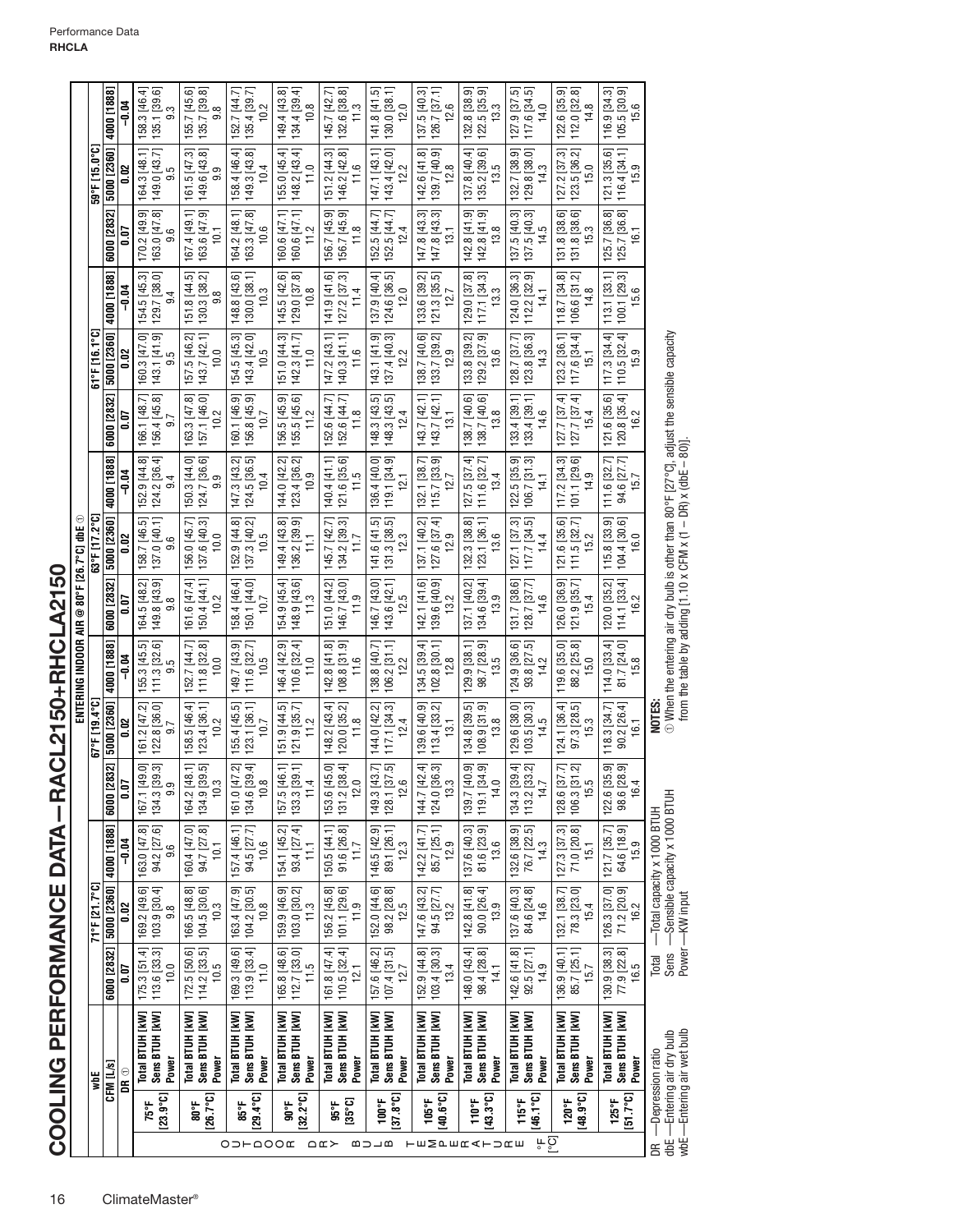| $\overline{a}$ |
|----------------|
|                |
|                |
| $\frac{1}{2}$  |
|                |
|                |
| ļ              |
| ֘֝             |
| l              |
| j              |
|                |
|                |
|                |
|                |
|                |
| I              |
|                |
| į              |
|                |
| I              |
| $\frac{1}{2}$  |
|                |
|                |
|                |

|                              |                   |                                                     |                              |                         |                                                         |                                                                                                                                                                                                                                                       |                              | ENTERING INDOOR AIR                                                                                                                                                   | $^\copyright$                                          |                              |                                       |                                                                              |                                       |                                                        |                                                                      |                                                                  |                              |
|------------------------------|-------------------|-----------------------------------------------------|------------------------------|-------------------------|---------------------------------------------------------|-------------------------------------------------------------------------------------------------------------------------------------------------------------------------------------------------------------------------------------------------------|------------------------------|-----------------------------------------------------------------------------------------------------------------------------------------------------------------------|--------------------------------------------------------|------------------------------|---------------------------------------|------------------------------------------------------------------------------|---------------------------------------|--------------------------------------------------------|----------------------------------------------------------------------|------------------------------------------------------------------|------------------------------|
|                              |                   | ₩                                                   |                              | 71°F [21.7°C]           |                                                         |                                                                                                                                                                                                                                                       | 67°F [19.4°C                 |                                                                                                                                                                       |                                                        | 63°F [17.2°C]                |                                       |                                                                              | 61°F [16.1°C]                         |                                                        |                                                                      | 59°F [15.0°C]                                                    |                              |
|                              |                   | CFM [L/s]                                           | 8640 [4078]                  | 7200 [3398]             | 5760 [2718]                                             | 8640 [4078]                                                                                                                                                                                                                                           | 7200 [3398]                  | 5760 [2718]                                                                                                                                                           | 8640 [4078]                                            | 7200 [3398]                  | 5760 [2718]                           | 8640 [4078]                                                                  | 7200 [3398]                           | 5760 [2718]                                            | 8640 [4078]                                                          | 7200 [3398]                                                      | 5760 [2718]                  |
|                              |                   | ©<br>Ba                                             | $\overline{5}$               | 0.08                    | 0.04                                                    | 등                                                                                                                                                                                                                                                     | 0.08                         | ្ទ្រី                                                                                                                                                                 | $\overline{5}$                                         | 0.08                         | 0.04                                  | $\overline{0}$                                                               | l ອຶ                                  | 0.04                                                   | $\overline{5}$                                                       | g                                                                | 0.04                         |
|                              | 75°F              | Total BTUH [kW]                                     | 329.1 [96.4]                 | 317.5 [93.0]            | 306.0 [89.7]                                            | 308.1 [9]                                                                                                                                                                                                                                             | 297.3 [87.1]<br>208.5 [61.1] | 286.5 [84.0]                                                                                                                                                          | 289.6 [84.9]<br>253.3 [74.2]                           | 279.4 [81.9]<br>231.6 [67.9] | 269.3 [78.9]<br>210.0 [61.5]          | 281.7 [82.6]<br>262.3 [76.9]                                                 | 271.8 [79.7]                          | 262.0 [76.8]<br>217.5 [63.7]                           | 275.1 [80.6]<br>268.2 [78.6]                                         | 265.5 [77.8]<br>245.3 [71.9]                                     | ਠ<br>255.8 [75.              |
|                              | [23.9°C]          | Sens BTUH [kW]<br>Power                             | 195.9 [57.4]<br>238.6        | 179.2 [52.5]<br>234.5   | 162.5 [47.6]<br>230.4                                   | 8 8 9<br>9 8 9<br>238.<br>227.9                                                                                                                                                                                                                       | 234.1                        | 189.0 [55.4]<br>230.0                                                                                                                                                 | 237.9                                                  | 233.8                        | 229.7                                 | 237.7                                                                        | 239.9 [70.3]<br>233.6                 | 229.5                                                  | 237.6                                                                | 233.4                                                            | 222.4 [65.2]                 |
|                              | a<br>So           | Total BTUH [kW]                                     | 314.8 [92.3]                 | 303.8 [89.0]            | 292.7 [85.8]                                            | 293.9 [8                                                                                                                                                                                                                                              | 283.6 [83.                   | 273.3 [80.1]                                                                                                                                                          | 275.4 [80.7]                                           | 265.7 [77.9]                 | 256.0 [75.0]                          | 267.5 [78.4]                                                                 | 258.1 [75.6]                          | த<br>248.7 [72.                                        | 260.9 [76.4]                                                         | 251.7 [73.8]                                                     | 242.6 [71.1]                 |
|                              | [26.7°C]          | Sens BTUH [kW]<br>Power                             | 187.0 [54.8]<br>239.3        | 171.0 [50.1]<br>235.2   | 155.1 [45.4]<br>231.0                                   | $\begin{array}{c} \n \cdot 186.11 \\  \hline\n 1.0 [64.2] \\  239.0 \\  \hline\n 729.0\n \end{array}$<br>219.0                                                                                                                                        | 200.3 [58.7]<br>234.8        | 181.6 [53.2]<br>230.7                                                                                                                                                 | 244.3 [71.6]<br>238.6                                  | 223.5 [65.5]<br>234.5        | 202.6 [59.4]<br>230.3                 | 253.4 [74.3]<br>238.4                                                        | 231.8 [67.9]<br>234.3                 | 210.1 [61.6]<br>230.2                                  | 259.2 [76.0]<br>238.3                                                | 237.1 [69.5]<br>234.1                                            | 215.0 [63.0]<br>230.0        |
|                              |                   | Total BTUH [kW]                                     | 301.7 [88.4]                 | 291.1 [85.3]            | 280.5 [82.2]                                            |                                                                                                                                                                                                                                                       | 270.9 [79.4]                 | 261.0 [76.5]                                                                                                                                                          | 262.2 [76.8]                                           | 253.0 [74.1]                 | 243.8 [71.4]                          | 254.3 [74.5]                                                                 | 245.4 [71.9]                          | 236.5 [69.3]                                           | 247.7 [72.6]                                                         | 239.0 [70.0]                                                     | 230.3 [67.5]                 |
|                              | 85°F              | Sens BTUH [kW]                                      | 178.9 [52.4]                 | 163.6 [47.9]            | 148.3 [43.5]                                            |                                                                                                                                                                                                                                                       | 192.9 [56.5]                 | $174.9$ [51.3]                                                                                                                                                        | 236.2 [69.2]                                           | 216.1 [63.3]                 | 195.9 [57.4]                          | 245.3 [71.9]                                                                 | 224.3 [65.7]                          | 203.4 [59.6]                                           | 247.7 [72.6]                                                         | 229.7 [67.3]                                                     | 208.3 [61.0]                 |
|                              | $[29.4^{\circ}C]$ | Power                                               | 240.1                        | 236.0                   | 231.8                                                   | $\begin{array}{c} 280.7\ [82.3] \\ 210.9\ [61.8] \\ 239.8 \end{array}$                                                                                                                                                                                | 235.6                        | 231.5                                                                                                                                                                 | 239.4                                                  | 235.3                        | 231.1                                 | 239.2                                                                        | 235.1                                 | 230.9                                                  | 239.1                                                                | 234.9                                                            | 230.8                        |
| O D H Q O Q E                | ទី៖               | Total BTUH [kW]                                     | 289.5 [84.8]                 | 279.4 [81.9]            | 269.2 [78.9]                                            | 268.6                                                                                                                                                                                                                                                 | 259.2 [75.9]                 | 249.8 [73.2]                                                                                                                                                          | 250.1 [73.3]                                           | 241.3 [70.7]                 | 232.5 [68.1]                          | 242.2 [71.0]                                                                 | 233.7 [68.5]                          | 25.2 [66.0]                                            | 235.6 [69.0]                                                         | 227.3 [66.6]                                                     | 219.1 [64.2]                 |
|                              | $[32.2^{\circ}C]$ | Sens BTUH [kW]<br>Power                             | 171.6 [50.3]<br>241.0        | 156.9 [46.0]<br>236.9   | 142.3 [41.7]<br>232.7                                   | $\frac{1}{2}$ $\frac{1}{2}$<br>$\frac{1}{2}$<br>$\frac{240.7}{240.7}$<br>203.6 [5                                                                                                                                                                     | 186.2 [54.6]<br>236.5        | 168.9 [49.5]<br>232.3                                                                                                                                                 | 228.9 [67.1]<br>240.3                                  | 209.4 [61.4]<br>236.2        | $189.8$ [55.6]<br>$232.0$             | 238.0 [69.7]<br>240.1                                                        | 217.7 [63.8]<br>236.0                 | 197.4 [57.8]<br>231.8                                  | 235.6 [69.0]<br>240.0                                                | 223.0 [65.4]<br>235.8                                            | 202.2 [59.3]<br>231.6        |
| $\cap$ $\mathbb{C}$ $\geq$   | 95°F              | Total BTUH [kW]                                     | 278.5 [81.6]                 | 268.7 [78.7]            | 259.0 [75.9]                                            | $\begin{array}{c} \hline \left[ .6 \left[ 75.5 \right] \right] \\ \hline \left[ 197.1 \left[ 57.8 \right] \right] \hline \phantom{00} \left. 16 \\ \hline \phantom{0} 241.7 \\ \hline \phantom{0} 7 \hline \phantom{0} \right. \\ \hline \end{array}$ | 248.5 [72.8]                 | 239.5 [70.2]                                                                                                                                                          | 239.0 [70.0]                                           | 230.6 [67.6]                 | 222.3 [65.1]                          | 231.2 [67.7]                                                                 | 223.0 [65.4]                          | 214.9 [63.0]                                           | 224.5 [65.8]                                                         | 216.7 [63.5]                                                     | 208.8 [61.2]                 |
|                              | [35°C]            | Sens BTUH [kW]                                      | 165.1 [48.4]                 | 151.0 [44.3]            | 136.9 [40.1]                                            |                                                                                                                                                                                                                                                       | 180.3 [52.8]                 | 163.5 [47.9]                                                                                                                                                          | $\begin{bmatrix} 222.5 & 65.2 \ 241.3 & \end{bmatrix}$ | 203.5 [59.6]<br>237.2        | $184.5$ [54.1]<br>$233.0$             | 231.2 [67.7]                                                                 | 211.7 [62.1]                          | $\begin{bmatrix} 192.0 & 56.3 \ 232.8 & \end{bmatrix}$ | 224.5 [65.8]<br>241.0                                                | $216.7$ [63.5]<br>$236.8$                                        | 196.8 [57.7]                 |
|                              |                   | Power                                               | 242.1                        | 237.9                   | 233.7                                                   |                                                                                                                                                                                                                                                       | 237.5                        | 233.3                                                                                                                                                                 |                                                        |                              |                                       | 241.2                                                                        | 237.0                                 |                                                        |                                                                      |                                                                  | 232.6                        |
| $m \rightarrow m$            | 100°F             | Total BTUH [kW]                                     | 268.5 [78.7]                 | 259.1 [75.9]            | 249.7 [73.2]                                            | 247.6 [72.5]<br>191.5 [56.1]<br>242.8                                                                                                                                                                                                                 | 238.9 [70.0]<br>175.1 [51.3] | 230.2 [67.5]<br>158.8 [46.5]                                                                                                                                          | 229.0 [67.1]                                           | 221.0 [64.8]                 | 213.0 [62.4]<br>179.8 [52.7]          |                                                                              | 213.4 [62.5]<br>206.6 [60.5]          | 205.6 [60.3]<br>187.3 [54.9]                           | 214.5 [62.9]<br>214.5 [62.9]                                         | 207.0 [60.7]<br>20.07 [60.7]                                     | 199.5 [58.5]<br>192.2 [56.3] |
|                              | $[37.8^{\circ}C]$ | Sens BTUH [kW]                                      | 159.5 [46.7]                 | 145.8 [42.7]            | 132.2 [38.7]                                            |                                                                                                                                                                                                                                                       |                              |                                                                                                                                                                       | 216.8 [63.5]                                           | 198.3 [58.1]                 |                                       | 221.2 [64.8]<br>221.2 [64.8]<br>242.3                                        |                                       |                                                        |                                                                      |                                                                  |                              |
|                              |                   | Power                                               | 243.2                        | 239.0                   | 234.7                                                   |                                                                                                                                                                                                                                                       | 238.6                        | 234.4                                                                                                                                                                 | 242.5                                                  | 238.3                        | 234.1                                 |                                                                              | 238.1                                 | 233.9                                                  | 242.1                                                                | 237.9                                                            | 233.7                        |
|                              | <b>105°F</b>      | Total BTUH [kW]                                     | 259.6 [76.1]<br>154.6 [45.3] | 250.5 [73.4]            | 128.2 [37.6]<br>241.4 [70.7]                            | 186.6 [<br>238.6                                                                                                                                                                                                                                      | 230.3 [67.5]                 | 221.9 [65.0]<br>154.8 [45.4]                                                                                                                                          | 220.1 [64.5]<br>212.0 [62.1]                           | 212.4 [62.2]<br>193.9 [56.8] | 204.7 [60.0]<br>175.8 [51.5]          | 212.2 [62.2]<br>212.2 [62.2]                                                 | 204.8 [60.0]<br>202.1 [59.2]          | 197.4 [57.8]<br>183.3 [53.7]                           |                                                                      | 198.4 [58.1]<br>198.4 [58.1]                                     | 91.2 [56.0]                  |
| <b>⊢⊞∑</b> ∟ шк∢⊢⊃ кш        | [40.6°C]          | Sens BTUH [kW]<br>Power                             | 244.4                        | 141.4 [41.4]<br>240.2   | 235.9                                                   | ត្តក្ក<br>⊗ ដ −<br>244.                                                                                                                                                                                                                               | 239.8                        | 235.6                                                                                                                                                                 | 243.7                                                  | 239.5                        | 235.2                                 | 243.5                                                                        | 239.3                                 | 235.1                                                  | $\begin{array}{c} 205.6\;[60.3]\\ 205.6\;[60.3]\\ 243.3 \end{array}$ | 239.1                                                            | 188.1 [55.1]<br>234.9        |
|                              | 110°F             | Total BTUH [kW]                                     | 251.7 [73.8]                 | 242.9 [71.2]            | 234.1 [68.6]                                            | 230.8                                                                                                                                                                                                                                                 | 222.7 [65.3]                 | 214.6 [62.9]                                                                                                                                                          | 212.3 [62.2]                                           | 204.8 [60.0]                 |                                       | 204.4 [59.9]<br>204.4 [59.9]                                                 | 197.2 [57.8]                          | 190.0 [55.7]                                           | 97.8 [58.0]                                                          | $\begin{bmatrix} 190.8 & [55.9] \\ 190.8 & [55.9] \end{bmatrix}$ | 183.9 [53.9]<br>183.9 [53.9] |
|                              | [43.3°C]          | Sens BTUH [kW]                                      | 150.6 [44.1]                 | 137.7 [40.4]            | 124.9 [36.6]                                            | 67.6]<br>6 នី ។<br>182.6 [5                                                                                                                                                                                                                           | 167.0 [48.9]                 | 151.4 [44.4]                                                                                                                                                          | 207.9 [60.9]                                           | 190.2 [55.7]                 | 197.4 [57.8]<br>172.4 [50.5]<br>236.5 |                                                                              | 197.2 [57.8]                          | 179.9 [52.7]                                           | $\begin{array}{c c} 197.8 & 58.0 & \\ 244.7 & \end{array}$           |                                                                  | த                            |
|                              |                   | Power                                               | 245.8                        | 241.5                   | 237.2                                                   | 245.                                                                                                                                                                                                                                                  | 241.1                        | 236.9                                                                                                                                                                 | 245.0                                                  | 240.8                        |                                       | 244.9                                                                        | 240.6                                 | 236.4                                                  |                                                                      | 240.4                                                            | 236.2                        |
|                              | 115°F             | Total BTUH [kW]                                     | 244.9 [71.8]                 | 236.3 [69.3]            | 227.7 [66.7]                                            | $\begin{array}{c} \n \sqrt{65.6} \\  \hline\n 3.4 \, [52.6] \\  246.8 \\  \hline\n 7\n \end{array}$<br>224.0                                                                                                                                          | 216.1 [63.3]                 | 208.3 [61.0]                                                                                                                                                          | 205.5 [60.2]<br>204.7 [60.0]                           | 198.3 [58.1]                 | 191.0 [56.0]                          | 197.6 [57.9]                                                                 | 190.7 [55.9]                          | 183.7 [53.8]                                           | 191.0 [56.0]                                                         | 184.3 [54.0]                                                     | 177.6 [52.0]                 |
| $\frac{1}{2} \sum_{i=1}^{n}$ | [46.1°C]          | Sens BTUH [kW]<br>Power                             | 147.4 [43.2]<br>247.2        | 134.8 [39.5]<br>242.9   | 122.2 [35.8]<br>238.6                                   | $179.4$ [5]                                                                                                                                                                                                                                           | 164.1 [48.1]<br>242.6        | 148.8 [43.6]<br>238.3                                                                                                                                                 | 246.5                                                  | 187.2 [54.9]<br>242.2        | 169.8 [49.7]<br>237.9                 | $\begin{bmatrix} 197.6 & 57.9 \\ 246.3 \end{bmatrix}$                        | 190.7 [55.9]<br>242.0                 | 177.3 [51.9]<br>237.8                                  | 191.0 [56.0]<br>246.1                                                | 184.3 [54.0]<br>241.9.0                                          | 177.6 [52.0]<br>237.6        |
|                              | 120°F             | Total BTUH [kW]                                     | 239.2 [70.1]                 | 230.8 [67.6]            | 222.4 [65.2]                                            | $\begin{array}{c c c}\n\hline\n\downarrow & [64.0] & \nearrow \\ \hline\n\downarrow & [51.9] & \nearrow \\ \hline\n248.4 & & \nearrow \\ \hline\n\end{array}$<br>218.2 [6                                                                             | 210.6 [61.7]                 | 202.9 [59.5]                                                                                                                                                          | 199.7 [58.5]<br>199.7 [58.5]<br>248.0                  | 192.7 [56.5]                 | 185.7 [54.4]                          | $\begin{bmatrix} 191.8 & [56.2] \\ 191.8 & [56.2] \\ 247.9 & \end{bmatrix}$  | 185.1 [54.2]                          | 178.4 [52.3]                                           | 185.2 [54.3]                                                         | 178.7 [52.4]                                                     | 172.2 [50.5]                 |
|                              | 18.9°C]           | Sens BTUH [kW]                                      | 145.0 [42.5]                 | 132.6 [38.9]            | 120.2 [35.2]                                            | 177.0 [5                                                                                                                                                                                                                                              | 161.9 [47.4]                 | 146.8 [43.0]                                                                                                                                                          |                                                        | 185.0 [54.2]                 | 167.8 [49.2]                          |                                                                              | 185.1 [54.2]<br>243.6                 | $175.3$ [51.4]                                         | $\frac{185.2 [54.3]}{247.7}$                                         | $\frac{178.7 [52.4]}{243.4}$                                     | $172.2$ [50.5]<br>$239.1$    |
|                              |                   | Power                                               | 248.8                        | 244.4                   | 240.1                                                   |                                                                                                                                                                                                                                                       | 244.1                        | 239.8                                                                                                                                                                 |                                                        | 243.7                        | 239.4                                 |                                                                              |                                       | 239.3                                                  |                                                                      |                                                                  |                              |
|                              | $125^{\circ}$ F   | Total BTUH [kW]                                     | 234.5 [68.7]                 | 226.3 [66.3]            | 218.1 [63.9]                                            |                                                                                                                                                                                                                                                       | 206.1 [60.4]                 | 198.6 [58.2]<br>145.5 [42.6]                                                                                                                                          |                                                        | 188.2 [55.2]                 | 181.4 [53.1]                          |                                                                              |                                       | 174.0 [51.0]                                           | 180.6 [52.9]                                                         | $174.2$ [51.1]                                                   | 7.9 [49.2]<br>167            |
|                              | 17°C              | Sens BTUH [kW]<br>Power                             | 143.4 [42.0]<br>250.4        | $131.1$ [38.4]<br>246.1 | $\begin{bmatrix} 118.9 & 34.8 \\ 241.7 & \end{bmatrix}$ | 213.6 [62.6]<br>175.4 [51.4]<br>250.1                                                                                                                                                                                                                 | 160.4 [47.0]<br>245.7        | 241.4                                                                                                                                                                 | 195.1 [57.2]<br>  195.1 [57.2]<br>  249.7              | 183.6 [53.8]<br>245.4        | 166.5 [48.8]<br>241.0                 | $\begin{array}{c} 187.2\,\, [54.9] \\ 187.2\,\, [54.9] \\ 249.5 \end{array}$ | 180.6 [52.9]<br>180.6 [52.9]<br>245.2 | 174.0 [51.0]<br>240.9                                  | 180.6 [52.9]<br>249.4                                                | $174.2 [51.1]$<br>$245.0$                                        | 167.9 [49.2]                 |
|                              |                   | DR <sub>-</sub> Depression ratio                    | Total                        |                         | $-$ Total capacity x 1000 BTUH                          |                                                                                                                                                                                                                                                       | NOTES:                       |                                                                                                                                                                       |                                                        |                              |                                       |                                                                              |                                       |                                                        |                                                                      |                                                                  |                              |
| dbE -                        |                   | wbE-Entering air wet bulb<br>-Entering air dry bulb | Sens                         | Power-KW input          | -Sensible capacity x 1000 BTUH                          |                                                                                                                                                                                                                                                       |                              | $\mathfrak D$ When the entering air dry bulb is other than 80°F [27°C], adjust the sensible capacity<br>from the table by adding [1.10 x CFM x (1 - DR) x (dbE - 80)] |                                                        |                              |                                       |                                                                              |                                       |                                                        |                                                                      |                                                                  |                              |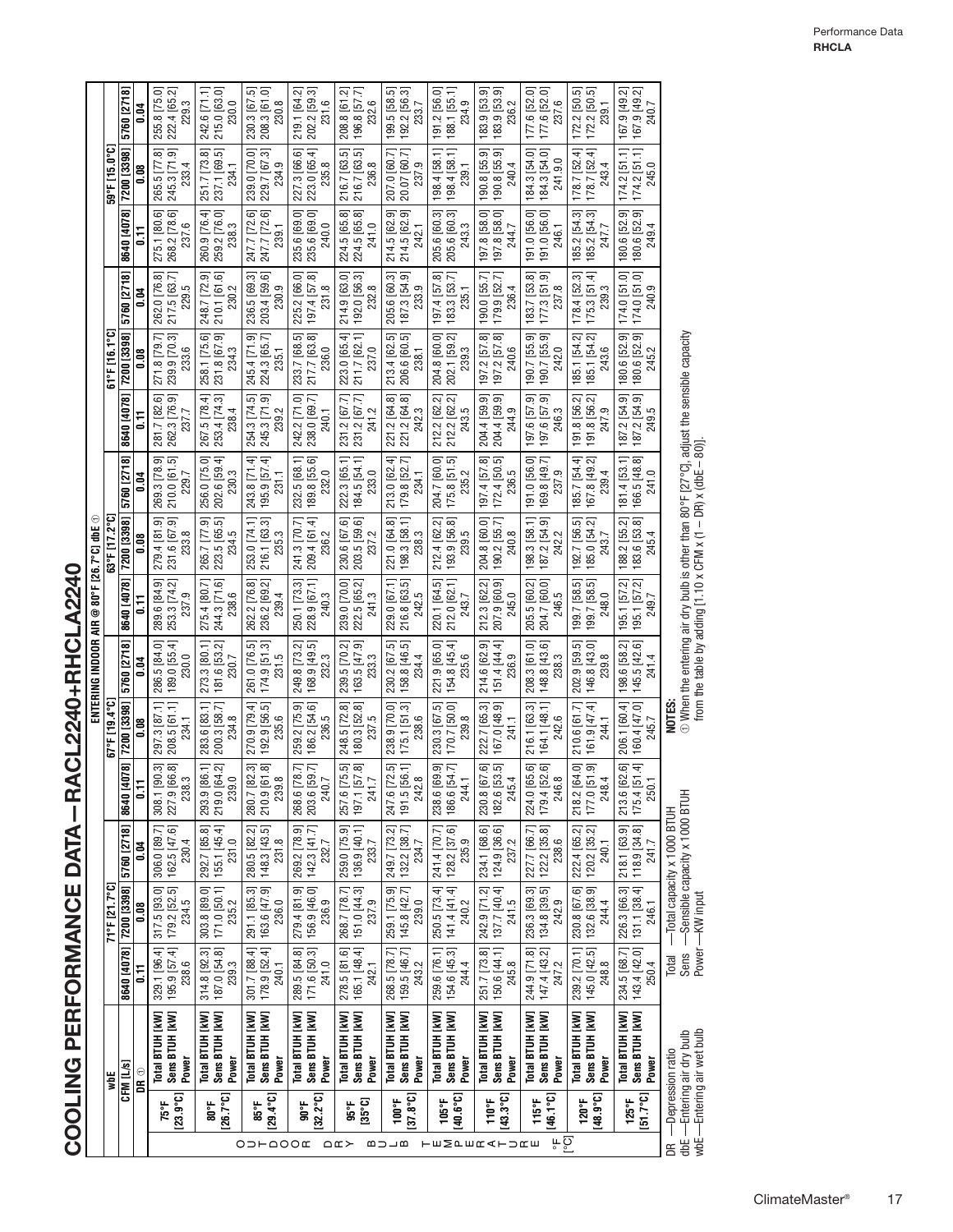## **ELECTRICAL DATA—WITHOUT ELECTRIC HEAT**

|                               |                                |                |              | <b>AIR HANDLER MOTOR</b> |                                              |                            | <b>MINIMUM</b>                    | <b>RECOMMENDED</b><br><b>MINIMUM</b>                  | <b>MAXIMUM</b>                                         |
|-------------------------------|--------------------------------|----------------|--------------|--------------------------|----------------------------------------------|----------------------------|-----------------------------------|-------------------------------------------------------|--------------------------------------------------------|
| <b>MODEL</b><br><b>NUMBER</b> | <b>DRIVE</b><br><b>PACKAGE</b> | <b>HP</b>      | <b>VOLTS</b> | <b>PHASE</b>             | <b>RATING</b><br><b>PLATE</b><br><b>AMPS</b> | <b>MOTOR</b><br><b>LRA</b> | <b>CIRCUIT</b><br><b>AMPACITY</b> | <b>COPPER WIRE</b><br>SIZE/MAX.<br><b>RUN IN FEET</b> | <b>OVERCURRENT</b><br><b>PROTECTION</b><br><b>AMPS</b> |
| <b>AC</b>                     |                                |                |              |                          |                                              |                            |                                   |                                                       |                                                        |
| RHCLA2090C                    | R.S                            | $\overline{2}$ | 208/230      | 3                        | 6.2                                          | 47                         | 15                                | #14 / 165                                             | 15                                                     |
| RHCLA2090D                    | R, S                           | $\overline{2}$ | 460          | 3                        | 3                                            | 24                         | 15                                | #14 / 275                                             | 15                                                     |
| RHCLA2090C                    | T                              | 3              | 208/230      | 3                        | 9.2                                          | 74.5                       | 15                                | #14 / 135                                             | 15                                                     |
| RHCLA2090D                    | T.                             | 3              | 460          | 3                        | 4.6                                          | 38.1                       | 15                                | #14 / 230                                             | 15                                                     |
| RHCLA2120C                    | R.S                            | $\overline{2}$ | 208/230      | 3                        | 6.2                                          | 47                         | 15                                | #14 / 165                                             | 15                                                     |
| RHCLA2120D                    | R.S                            | $\overline{2}$ | 460          | 3                        | 3                                            | 24                         | 15                                | #14 / 275                                             | 15                                                     |
| RHCLA2120C                    | T                              | 3              | 208/230      | 3                        | 9.2                                          | 74.5                       | 15                                | #14 / 135                                             | 15                                                     |
| RHCLA2120D                    | T.                             | 3              | 460          | 3                        | 4.6                                          | 38.1                       | 15                                | #14 / 230                                             | 15                                                     |
| RHCLA2150C                    | $\mathsf{R}$                   | $\overline{2}$ | 208/230      | 3                        | 5.8                                          | 56.0                       | 15                                | #14/165                                               | 15                                                     |
| RHCLA2150D                    | $\overline{R}$                 | $\overline{2}$ | 460          | 3                        | 2.9                                          | 28.4                       | 15                                | #14/275                                               | 15                                                     |
| RHCLA2150C                    | S                              | 3              | 208/230      | 3                        | 8.7                                          | 56.0                       | 15                                | #14/135                                               | 15                                                     |
| RHCLA2150D                    | S                              | 3              | 460          | 3                        | 4.1                                          | 28.4                       | 15                                | #14/230                                               | 15                                                     |
| RHCLA2150C                    | T                              | 5              | 208/230      | 3                        | 13.6-12.6                                    | 86-95                      | 15                                | #10/240/#12/150                                       | 15                                                     |
| RHCLA2150D                    | T                              | 5              | 460          | 3                        | 6.3                                          | 47.5                       | 15                                | #14/185                                               | 15                                                     |
| RHCLA2240C                    | $\mathsf{R}$                   | 5              | 208/230      | 3                        | 13.6-12.6                                    | 86-95                      | 15                                | #10/240/#12/150                                       | 15                                                     |
| RHCLA2240D                    | $\mathsf{R}$                   | 5              | 460          | 3                        | 6.3                                          | 47.5                       | 15                                | #14/185                                               | 15                                                     |
| RHCLA2240C                    | S, T                           | 7.5            | 208/230      | 3                        | 21.0-19.2                                    | 115-127                    | 15                                | #10/150                                               | 15                                                     |
| RHCLA2240D                    | S, T                           | 7.5            | 460          | 3                        | 9.6                                          | 63.5                       | 15                                | #14-135                                               | 15                                                     |

## **ELECTRICAL DATA—WITH ELECTRIC HEAT**

| <b>MODEL</b><br><b>NUMBER</b> | <b>HEATER KIT</b> |                |    |             | <b>HEATING CAPACITY</b> |             | MIN.<br><b>CIRCUIT</b> | <b>MAX FUSE</b><br><b>OR HACR</b> |  |
|-------------------------------|-------------------|----------------|----|-------------|-------------------------|-------------|------------------------|-----------------------------------|--|
|                               | <b>MODEL</b>      | <b>VOLTAGE</b> | kW | <b>AMPS</b> | kW                      | <b>MBH</b>  | <b>AMPACITY</b>        | <b>BREAKER SIZE</b>               |  |
| <b>AC</b>                     |                   |                |    |             |                         |             |                        |                                   |  |
| RHCLA2090C                    | RXHE-DE020CA      | 208/240        | 20 | 43.1/48.9   | 15.6/20.2               | 53.2/68.9   | 67/73                  | 70/80                             |  |
| RHCLA2090C                    | RXHE-DE030CA      | 208/240        | 30 | 60.8/70.2   | 11.0/29.6               | 75.1/101    | 89/100                 | 90/100                            |  |
| RHCLA2090D                    | RXHE-DE020DA      | 480            | 20 | 24.7        | 20.2                    | 68.9        | 37                     | 40                                |  |
| RHCLA2090D                    | RXHE-DE030DA      | 480            | 30 | 35          | 29.7                    | 101.3       | 50                     | 50                                |  |
| RHCLA2120C                    | RXHE-DE020CA      | 208/240        | 20 | 43.1/48.9   | 15.6/20.2               | 53.2/68.9   | 67/73                  | 70/80                             |  |
| RHCLA2120C                    | RXHE-DE030CA      | 208/240        | 30 | 60.8/70.2   | 11.0/29.6               | 75.1/101    | 89/100                 | 90/100                            |  |
| RHCLA2120D                    | RXHE-DE020DA      | 480            | 20 | 24.7        | 20.2                    | 68.9        | 37                     | 40                                |  |
| RHCLA2120D                    | RXHE-DE030DA      | 480            | 30 | 35          | 29.7                    | 101.3       | 50                     | 50                                |  |
| RHCLA2150C                    | RXHE-CE030CC      | 208/230        | 30 | 60/70       | 21.6/28.8               | 73.7/98.3   | 105/115                | 110/125                           |  |
| RHCLA2150C                    | RXHE-CE040CC      | 208/230        | 40 | 83/96       | 30/40                   | 102.4/136.5 | 134/148                | 150/150                           |  |
| RHCLA2150D                    | RXHE-CE030DC      | 460            | 30 | 35          | 28.8                    | 98.3        | 58                     | 60                                |  |
| RHCLA2150D                    | RXHE-CE040DC      | 460            | 40 | 48          | 40                      | 136.5       | 74                     | 80                                |  |
| RHCLA2240C                    | RXHE-CE030CC      | 208/230        | 30 | 60/70       | 21.6/28.8               | 73.7/98.3   | 105/115                | 110/125                           |  |
| RHCLA2240C                    | RXHE-CE040CC      | 208/230        | 40 | 83/96       | 30/40                   | 102.4/136.5 | 134/148                | 150/150                           |  |
| RHCLA2240D                    | RXHE-CE030DC      | 460            | 30 | 35          | 28.8                    | 98.3        | 58                     | 60                                |  |
| RHCLA2240D                    | RXHE-CE040DC      | 460            | 40 | 48          | 40                      | 136.5       | 74                     | 80                                |  |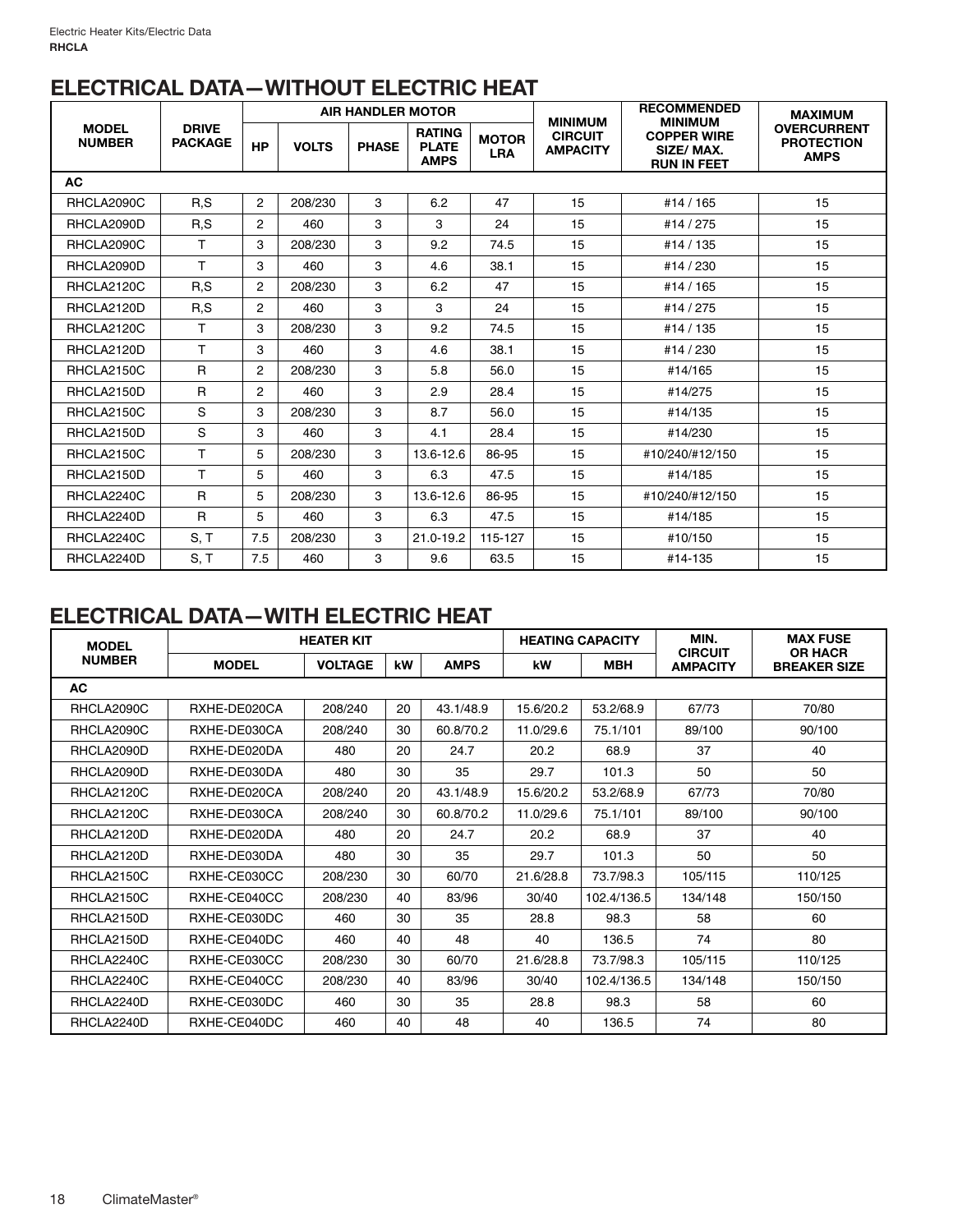**TYPICAL PIPING RECOMMENDATIONS INDOOR COIL BELOW INDOOR COIL ABOVE OUTDOOR UNIT OUTDOOR UNIT** LOOP TO TOP<br>OF COIL TO<br>PREVENT DRAINING<br>IN OFF CYCLE **TX VALVE TX VALVE** SOLENOID<br>(COOLING ONLY) SOLENOID VALVE<br>(COOLING ONLY) SIGHT GLASS SIGHT<br>GLASS **ILTER DRIER** FILTER DRIER<br>BI-FLOW FOR<br>HEAT PUMPS BI-FLOW FOR<br>HEAT PUMPS NOTE: PIPING ACCESSORIES SHOWN SHOULD BE MOUNTED AS CLOSE TO AIR HANDLING UNIT AS POSSIBLE.

## **REFRIGERANT PIPING**

- 1. Size liquid line for no more than 50 PSIG pressure drop.
- 2. Size suction lines for no more than 2°F loss, which corresponds to approximately 5 PSIG pressure drop.
- 3. When evaporator is installed below condensing unit, do not exceed the recommend-ed suction line O.D. This will insure adequate velocities for proper oil return.
- 4. Install strainer-drier and sight glass in liquid line.
- 5. Pitch all horizontal suction lines downward in the direction of flow.
- 6. When making up refrigerant piping, take every precaution to prevent dirt and moisture from entering the piping.
- 7. Locate the condensing unit and evaporator(s) as close together as possible to minimize piping runs.
- 8. A liquid line solenoid installed just ahead of the expansion valve is recommended.
- 9. See tables below for general refrigerant line sizing and equivalent length of valves and fittings.
- 10. Refer to the vapor and liquid line selection procedure and charts in the outdoor unit installation manual or literature for more specific refrigerant line sizing information. When dual outdoor units are matched with the air-handler using dual circuits, size the refrigerant lines for each system independently.

| <b>RECOMMENDED VAPOR AND LIQUID LINE</b><br><b>SIZES FOR VARIOUS LENGTHS OF RUN</b> |              |                                             |                                            |               |  |  |  |
|-------------------------------------------------------------------------------------|--------------|---------------------------------------------|--------------------------------------------|---------------|--|--|--|
| <b>LINEAR</b><br>LENGTH (FT.) [m]                                                   |              | <b>LIQUID LINE O.D.</b><br>SIZES (IN.) [mm] | <b>VAPOR LINE O.D.</b><br>SIZES (IN.) [mm] |               |  |  |  |
|                                                                                     | 120<br>090   |                                             | 090                                        | 120           |  |  |  |
| 0-40 [0-12.19]                                                                      | $1/2$ [12.7] | $5/8$ [15.88]                               | 11/8 [28.58]                               | 13/8 [34.93]  |  |  |  |
| 41-90 [12.5-27.43]                                                                  | $1/2$ [12.7] | $5/8$ [15.88]                               | 13/8 [34.93]*                              | 13/8 [34.93]* |  |  |  |

**<sup>\*</sup>NOTE:** With the outdoor unit located below the indoor air handler, all vertical vapor lines must not exceed 11/8" [28.58 mm] O.D.

## **CONDENSATE DRAIN PIPING**

- Consult local codes or ordinances for specific requirements regarding condensate drain.
- Condensate drain is open to atmosphere and must be trapped. Trap must be at least 3 inches [76 mm] deep and made of flexible material or fabricated to prevent freeze-up.
- Pitch the drain line at least 1/4 inch [6 mm] per foot away from the drain pan.
- Do not reduce the drain line size from the connection size provided on the unit.
- Do not connect the drain line to a closed sewer line.

### **TYPICAL PIPING RECOMMENDATIONS**

All models are provided with dual circuit coil manifolds that can be configured for dual condensing unit applications. The coil is circuited to provide full face coil operation for each system. Knock-outs are provided on both sides of the unit to allow the refrigerant tubing to enter from either side. Remove the rubber grommets from the parts bag and install them in the appropriate holes prior to running the line set tubing into the cabinet to seal around and protect the tubing. Copper fittings are provided in the parts bag to allow the two refrigerant circuits to be tied together for single condensing unit applica-tions. The fittings may be installed to allow the tubing to enter the unit from either side as shown in Figure 5.

| EQUIVALENT LENGTH (FT.) [m] OF STRAIGHT TYPE "L" TUBING<br>FOR NON-FERROUS VALVES AND FITTINGS (BRAZED) |                              |                                      |                                     |                                          |  |  |  |
|---------------------------------------------------------------------------------------------------------|------------------------------|--------------------------------------|-------------------------------------|------------------------------------------|--|--|--|
| <b>TUBE SIZE</b><br>INCHES [mm]<br>O.D.                                                                 | <b>ANGLE</b><br><b>VALVE</b> | <b>SHORT</b><br><b>RADIUS</b><br>ELL | <b>LONG</b><br><b>RADIUS</b><br>ELL | <b>TEE</b><br><b>LINE</b><br><b>FLOW</b> |  |  |  |
| $1/2$ [12.7]                                                                                            | [7.32]<br>24                 | $4.7$ [1.43]                         | $3.2$ [0.98]                        | 1.7 [0.52]                               |  |  |  |
| $5/8$ [15.88]                                                                                           | [7.62]<br>25                 | $5.7$ [1.74]                         | $3.9$ [1.19]                        | $2.3$ [0.70]                             |  |  |  |
| $3/4$ [19.05]                                                                                           | [7.62]<br>25                 | $6.5$ [1.98]                         | $4.5$ [1.37]                        | $2.9$ [0.88]                             |  |  |  |
| 7/8 [22.23]                                                                                             | [8.53]<br>28                 | 7.8 [2.38]                           | $5.3$ [1.62]                        | $3.7$ [1.13]                             |  |  |  |
| 11/8 [28.58]                                                                                            | [8.84]<br>29                 | $2.7$ [0.82]                         | $1.9$ [0.58]                        | $5.2$ [1.59]                             |  |  |  |
| 13/8 [34.93]                                                                                            | 33 [10.06]                   | 3.2 [0.98]                           | $2.2$ [0.67]                        | $6.9$ [ $2.10$ ]                         |  |  |  |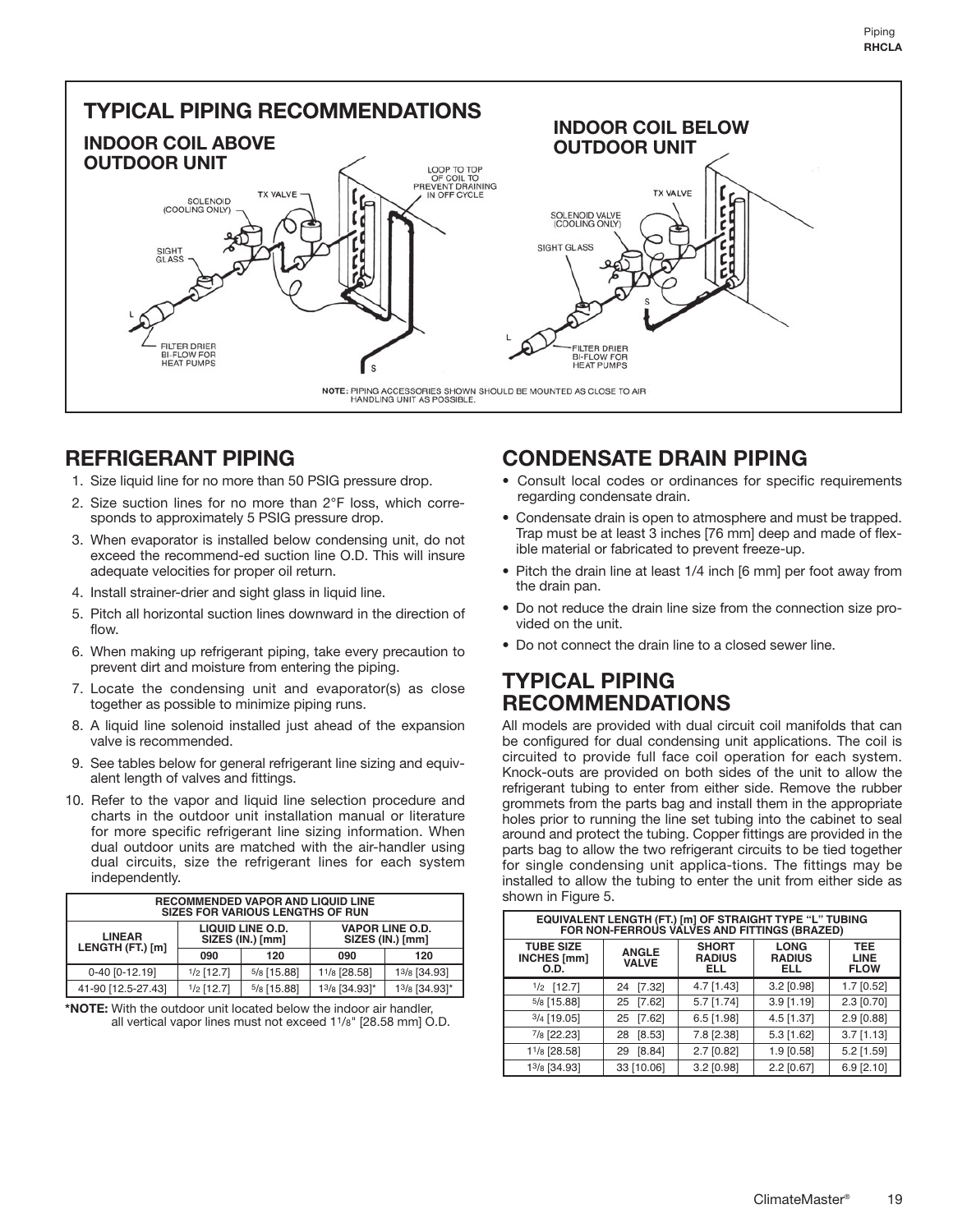## **GUIDE SPECIFICATIONS**

Furnish and install as shown on the drawing. The entire assembly shall be UL and cUL listed with the cooling capacity A.R.I. Certified.

**DRIVE PACKAGE**—A complete drive package shall be factory or field installed. Package shall consist of a 3450 RPM dual volt-age, single phase open drip proof motor or a 3 phase 1750 RPM open drip proof internally protected motor, not requiring an external starter. Variable pitch motor sheave, fixed pitch fan sheave, and belt.

**COILS**—Coils shall be fabricated of / " [10 mm] O.D. seamless copper tubing expanded into aluminum fins. All coils shall be submitted to an air pressure test of up to 550 PSIG [2068 kPa] under water after fabrication and dehydrated prior to assembly in unit. Units shall be shipped with a nitrogen holding charge. Airflow shall be draw through design providing uniform air distri-bution across the coil surface.

**BLOWER, BEARINGS AND SHAFT**—Fans shall be a double width, double inlet, forward curve, centrifugal type, statically and dynamically balanced, and constructed of galvanized steel. They shall be mounted on 3/4" [19 mm] = 7.5 ton [26 kW] diameter solid shafts made of high carbon steel, centerless ground and polished, supported by resilient mounted sealed bearings.

**DRAIN PAN**—The drain pan shall be manufactured of zinc coated steel. The pan shall have internally threaded pipe size drain connections and shall be designed to accept condensate in either horizontal or vertical type applications on either side of unit.

**FILTERS**—Filter mounting hardware shall be designed to accept up to 2" [51 mm] filters for field replacement. One inch [25 mm] throw away filters shall be furnished with the unit.

**CABINET**—Cabinets shall be manufactured of galvanized steel subjected to multi-stage cleaning and finished with powder coat paint. Units shall have removable service access panels on each side and top.

**INSULATION**—Cabinets shall be insulated with 1/2" [13 mm] by 1-1/2 pound [.68 kg] density fiberglass insulation coated with neo-prene and bonded to the cabinet surface with a U.L. approved adhesive. Insulation shall have fire retarding characteristics in accordance with smoke developed rating not to exceed 50 and flame spread rating of 25 per Underwriters Laboratories testing procedures.

**FACTORY TESTING**—In addition to the pre-assembly testing mentioned above, each coil shall be leak tested after assembly into the unit. While under pressure, the coil shall be leak tested using an Electronic Leak Detector.

**ELECTRIC HEATERS**—UL and cUL listed electric heater kits shall be available in a wide range of capacities. All kits shall offer two stages of capacity, blower motor controller and single point connection. Heater kits shall be available for installation directly on the supply fan discharge for either horizontal or vertical application.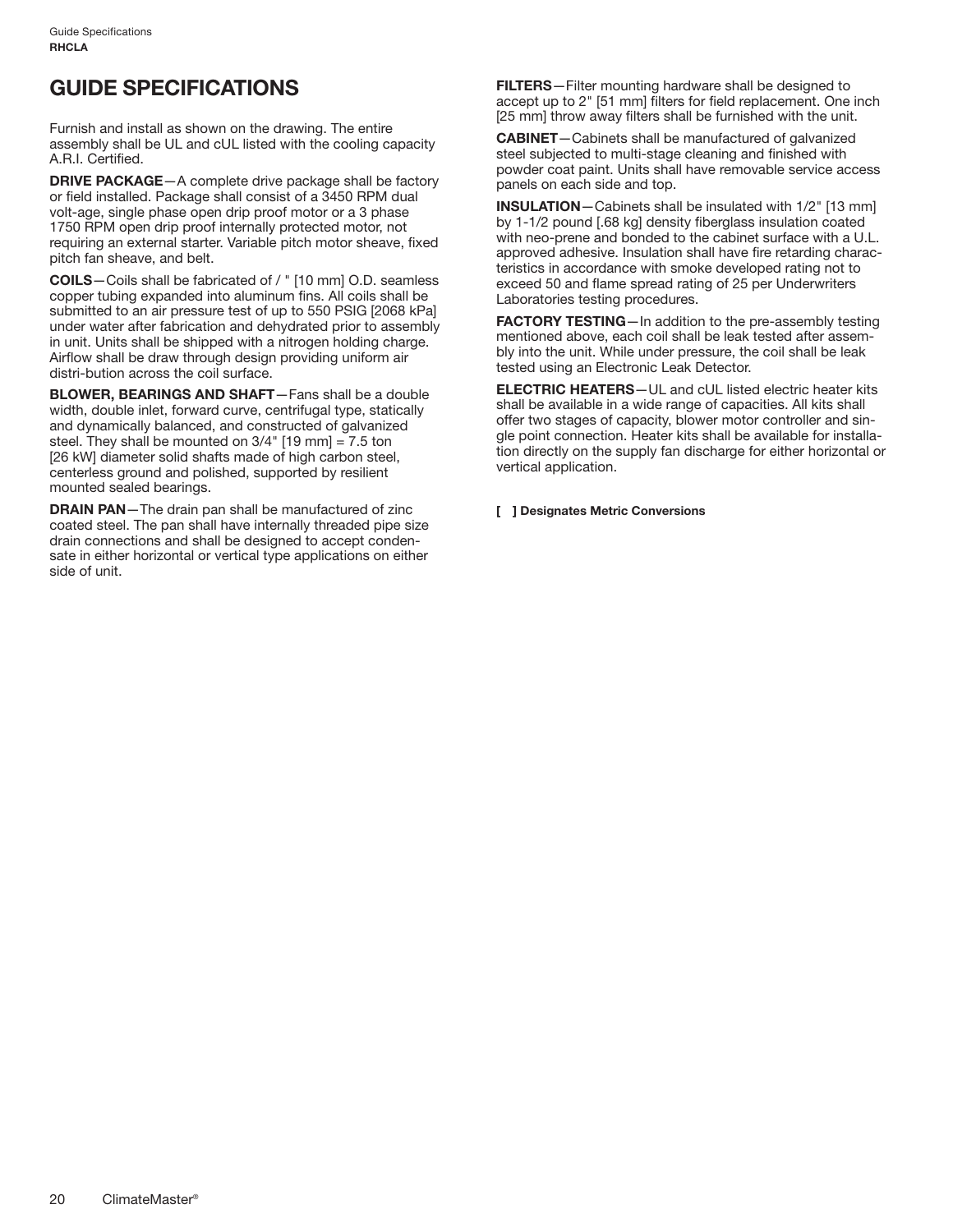## **GENERAL TERMS OF LIMITED WARRANTY\***

ClimateMaster will furnish a replacement for any part of this \*For Complete Details of the Limited Warranty, Including product which fails in normal use and services within the applicable periods stated below, in accordance with the terms of the limited warranty.

Applicable Terms and Conditions, See Your Local Installer or Contact the Manufacturer for a Copy.

Any Part............................................................One (1) Year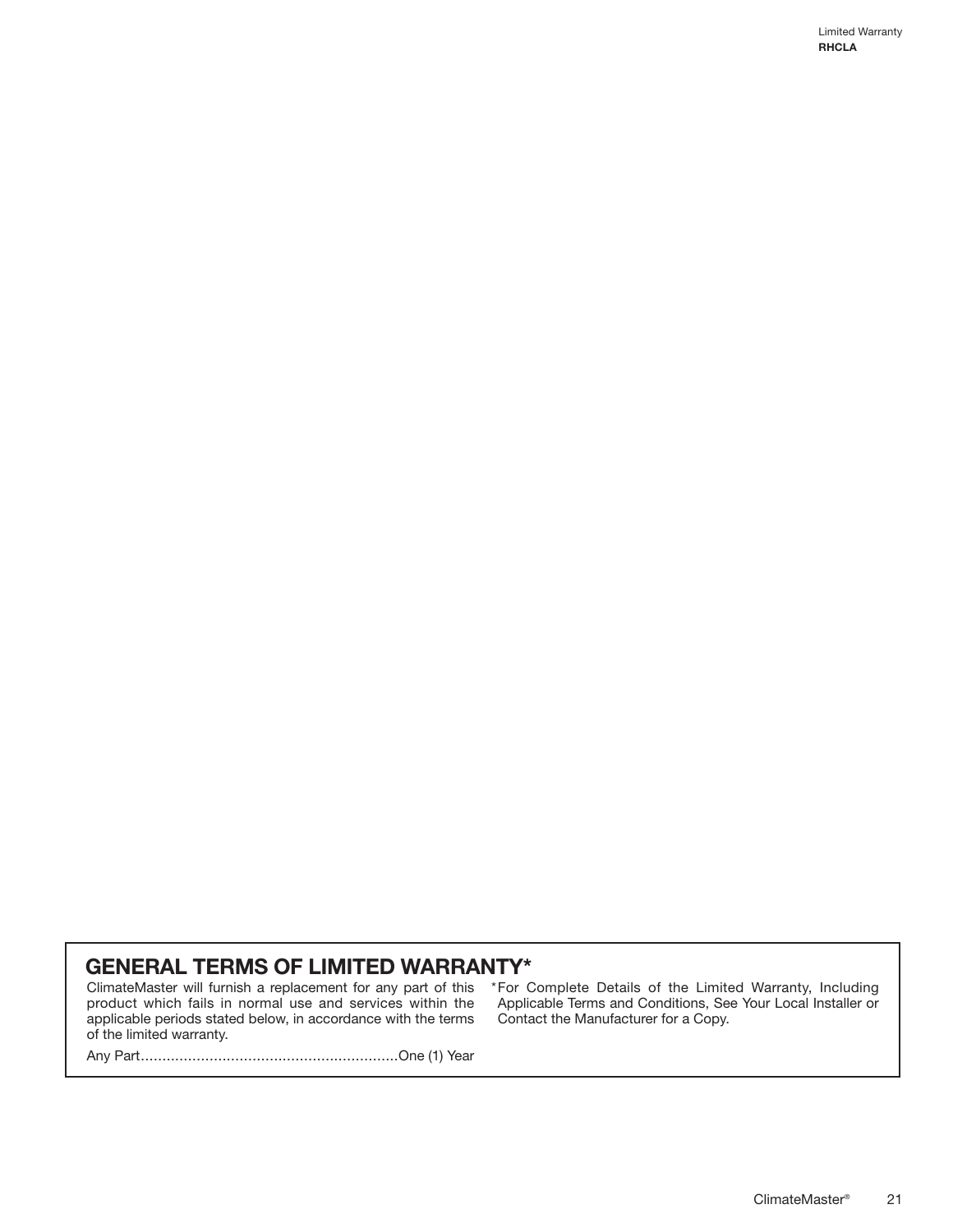Notes **RHCLA**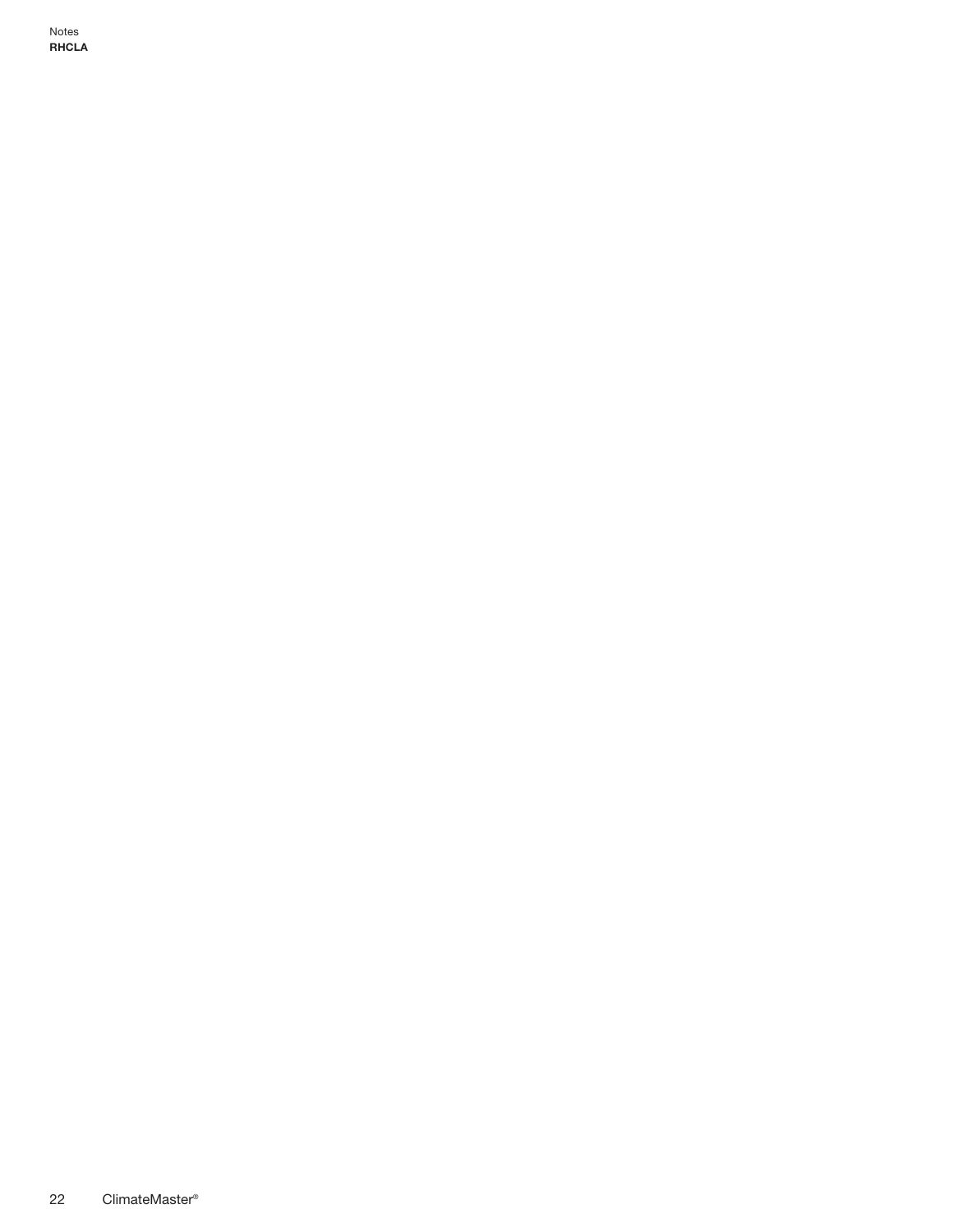Notes **RHCLA**